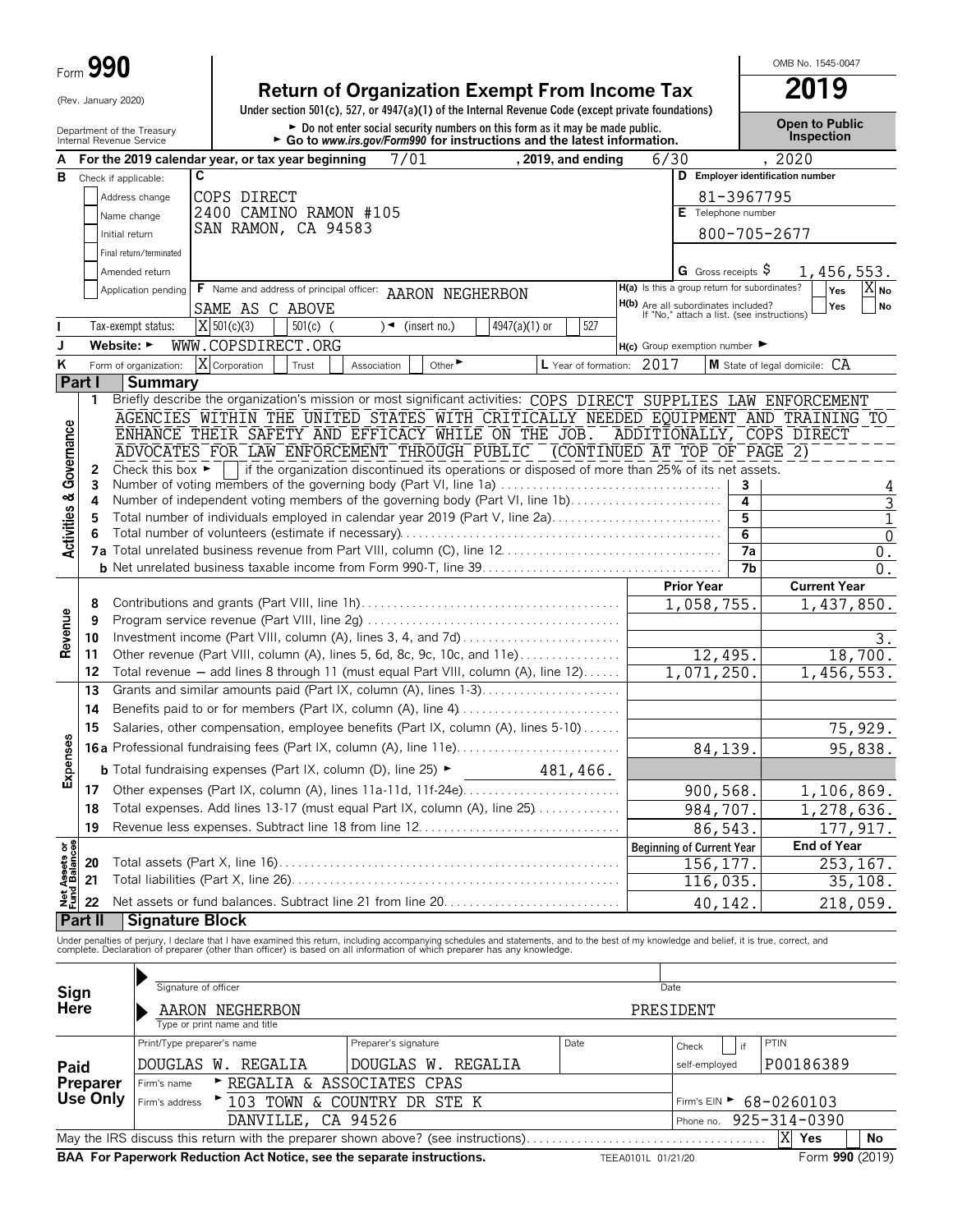| Form 990 (2019) | COPS DIRECT                                             |                                                                                                                      | 81-3967795                                                                                                                                                                                                                                                                       | Page 2          |
|-----------------|---------------------------------------------------------|----------------------------------------------------------------------------------------------------------------------|----------------------------------------------------------------------------------------------------------------------------------------------------------------------------------------------------------------------------------------------------------------------------------|-----------------|
| <b>Part III</b> | <b>Statement of Program Service Accomplishments</b>     | Check if Schedule O contains a response or note to any line in this Part III                                         |                                                                                                                                                                                                                                                                                  |                 |
| $\mathbf{1}$    | Briefly describe the organization's mission:            |                                                                                                                      |                                                                                                                                                                                                                                                                                  |                 |
|                 |                                                         |                                                                                                                      |                                                                                                                                                                                                                                                                                  |                 |
|                 |                                                         |                                                                                                                      | OUTREACH AND EDUCATION REGARDING THE NEEDS AND RISKS ASSOCIATED WITH THEIR                                                                                                                                                                                                       |                 |
|                 |                                                         |                                                                                                                      | PROFESSION. THIS OUTREACH EMPOWERS AMERICANS TO LET LAW ENFORCEMENT DIRECTLY KNOW                                                                                                                                                                                                |                 |
|                 | THAT THEY ARE SUPPORTED.                                |                                                                                                                      |                                                                                                                                                                                                                                                                                  |                 |
|                 |                                                         | 2 Did the organization undertake any significant program services during the year which were not listed on the prior |                                                                                                                                                                                                                                                                                  |                 |
|                 |                                                         |                                                                                                                      | Yes                                                                                                                                                                                                                                                                              | No              |
|                 | If "Yes," describe these new services on Schedule O.    |                                                                                                                      |                                                                                                                                                                                                                                                                                  |                 |
|                 |                                                         |                                                                                                                      |                                                                                                                                                                                                                                                                                  |                 |
| 3               |                                                         | Did the organization cease conducting, or make significant changes in how it conducts, any program services?         | Yes                                                                                                                                                                                                                                                                              |                 |
|                 | If "Yes," describe these changes on Schedule O.         |                                                                                                                      |                                                                                                                                                                                                                                                                                  |                 |
| 4               | and revenue, if any, for each program service reported. |                                                                                                                      | Describe the organization's program service accomplishments for each of its three largest program services, as measured by expenses.<br>Section 501(c)(3) and 501(c)(4) organizations are required to report the amount of grants and allocations to others, the total expenses, |                 |
| 4a (Code:       | ) (Expenses $\sqrt{5}$                                  | 702, 449. including grants of $$$                                                                                    | \$<br>) (Revenue                                                                                                                                                                                                                                                                 |                 |
|                 |                                                         |                                                                                                                      | COPSDIRECT IS A CHARITABLE ORGANIZATION SUPPLYING LAW ENFORCEMENT AGENCIES WITHIN                                                                                                                                                                                                | THE             |
|                 |                                                         |                                                                                                                      | UNITED STATES WITH CRITICALLY NEEDED ITEMS WHICH CANNOT BE ACQUIRED THROUGH NORMAL                                                                                                                                                                                               |                 |
|                 | PROCUREMENT PRACTICES.                                  |                                                                                                                      | PROCUREMENT ISSUES MAY STEM FROM BUDGETARY CONSTRAINTS WITHIN                                                                                                                                                                                                                    |                 |
|                 |                                                         |                                                                                                                      | AN AGENCY, A LACK OF STAFFING, OR NOT ENOUGH FINANCIAL RESOURCES TO WARRANT A GIVEN                                                                                                                                                                                              |                 |
|                 | BUT STILL NEEDED - ACQUISITION.                         |                                                                                                                      |                                                                                                                                                                                                                                                                                  |                 |
|                 |                                                         |                                                                                                                      |                                                                                                                                                                                                                                                                                  |                 |
|                 |                                                         |                                                                                                                      | ITEMS PROVIDED BY COPSDIRECT FALL INTO CATEGORIES OF MEDICAL, OPERATIONAL, TACTICAL                                                                                                                                                                                              |                 |
|                 |                                                         | COMMUNICATIONS, OR K9 FOR THE CONVENTIONAL BEAT OFFICER.                                                             | COPSDIRECT ALSO SUPPORTS                                                                                                                                                                                                                                                         |                 |
|                 |                                                         |                                                                                                                      | SPECIALIZED ELEMENTS SUCH AS K9, SWAT, LEO FIRST RESPONDERS, AND SEARCH & RESCUE.                                                                                                                                                                                                |                 |
|                 |                                                         |                                                                                                                      | THIS SUPPORT IS NOT FOR ITEMS WHICH ARE THE RESPONSIBILITY OF THE INDIVIDUAL OFFICER.                                                                                                                                                                                            |                 |
|                 |                                                         |                                                                                                                      | ALL SUPPORT PROVIDED BY COPSDIRECT IS AT NOT EXPENSE TO THE REQUESTING AGENCY.                                                                                                                                                                                                   |                 |
|                 |                                                         |                                                                                                                      |                                                                                                                                                                                                                                                                                  |                 |
|                 |                                                         |                                                                                                                      |                                                                                                                                                                                                                                                                                  |                 |
| $4b$ (Code:     | ) (Expenses $\sqrt{5}$                                  | including grants of $$$                                                                                              | ) (Revenue                                                                                                                                                                                                                                                                       |                 |
|                 |                                                         |                                                                                                                      |                                                                                                                                                                                                                                                                                  |                 |
|                 |                                                         |                                                                                                                      |                                                                                                                                                                                                                                                                                  |                 |
|                 |                                                         |                                                                                                                      |                                                                                                                                                                                                                                                                                  |                 |
|                 |                                                         |                                                                                                                      |                                                                                                                                                                                                                                                                                  |                 |
|                 |                                                         |                                                                                                                      |                                                                                                                                                                                                                                                                                  |                 |
|                 |                                                         |                                                                                                                      |                                                                                                                                                                                                                                                                                  |                 |
|                 |                                                         |                                                                                                                      |                                                                                                                                                                                                                                                                                  |                 |
|                 |                                                         |                                                                                                                      |                                                                                                                                                                                                                                                                                  |                 |
|                 |                                                         |                                                                                                                      |                                                                                                                                                                                                                                                                                  |                 |
|                 |                                                         |                                                                                                                      |                                                                                                                                                                                                                                                                                  |                 |
|                 |                                                         |                                                                                                                      |                                                                                                                                                                                                                                                                                  |                 |
|                 |                                                         |                                                                                                                      |                                                                                                                                                                                                                                                                                  |                 |
| $4c$ (Code:     | ) (Expenses $\sqrt{5}$                                  | including grants of $\$$                                                                                             | ) (Revenue                                                                                                                                                                                                                                                                       |                 |
|                 |                                                         |                                                                                                                      |                                                                                                                                                                                                                                                                                  |                 |
|                 |                                                         |                                                                                                                      |                                                                                                                                                                                                                                                                                  |                 |
|                 |                                                         |                                                                                                                      |                                                                                                                                                                                                                                                                                  |                 |
|                 |                                                         |                                                                                                                      |                                                                                                                                                                                                                                                                                  |                 |
|                 |                                                         |                                                                                                                      |                                                                                                                                                                                                                                                                                  |                 |
|                 |                                                         |                                                                                                                      |                                                                                                                                                                                                                                                                                  |                 |
|                 |                                                         |                                                                                                                      |                                                                                                                                                                                                                                                                                  |                 |
|                 |                                                         |                                                                                                                      |                                                                                                                                                                                                                                                                                  |                 |
|                 |                                                         |                                                                                                                      |                                                                                                                                                                                                                                                                                  |                 |
|                 |                                                         |                                                                                                                      |                                                                                                                                                                                                                                                                                  |                 |
|                 |                                                         |                                                                                                                      |                                                                                                                                                                                                                                                                                  |                 |
|                 |                                                         |                                                                                                                      |                                                                                                                                                                                                                                                                                  |                 |
|                 |                                                         |                                                                                                                      |                                                                                                                                                                                                                                                                                  |                 |
|                 | 4d Other program services (Describe on Schedule O.)     |                                                                                                                      |                                                                                                                                                                                                                                                                                  |                 |
| (Expenses       | \$                                                      | including grants of<br>Ş                                                                                             | ) (Revenue $\frac{1}{2}$                                                                                                                                                                                                                                                         |                 |
| <b>BAA</b>      | 4e Total program service expenses                       | 702,449.                                                                                                             |                                                                                                                                                                                                                                                                                  | Form 990 (2019) |
|                 |                                                         | TEEA0102L 07/31/19                                                                                                   |                                                                                                                                                                                                                                                                                  |                 |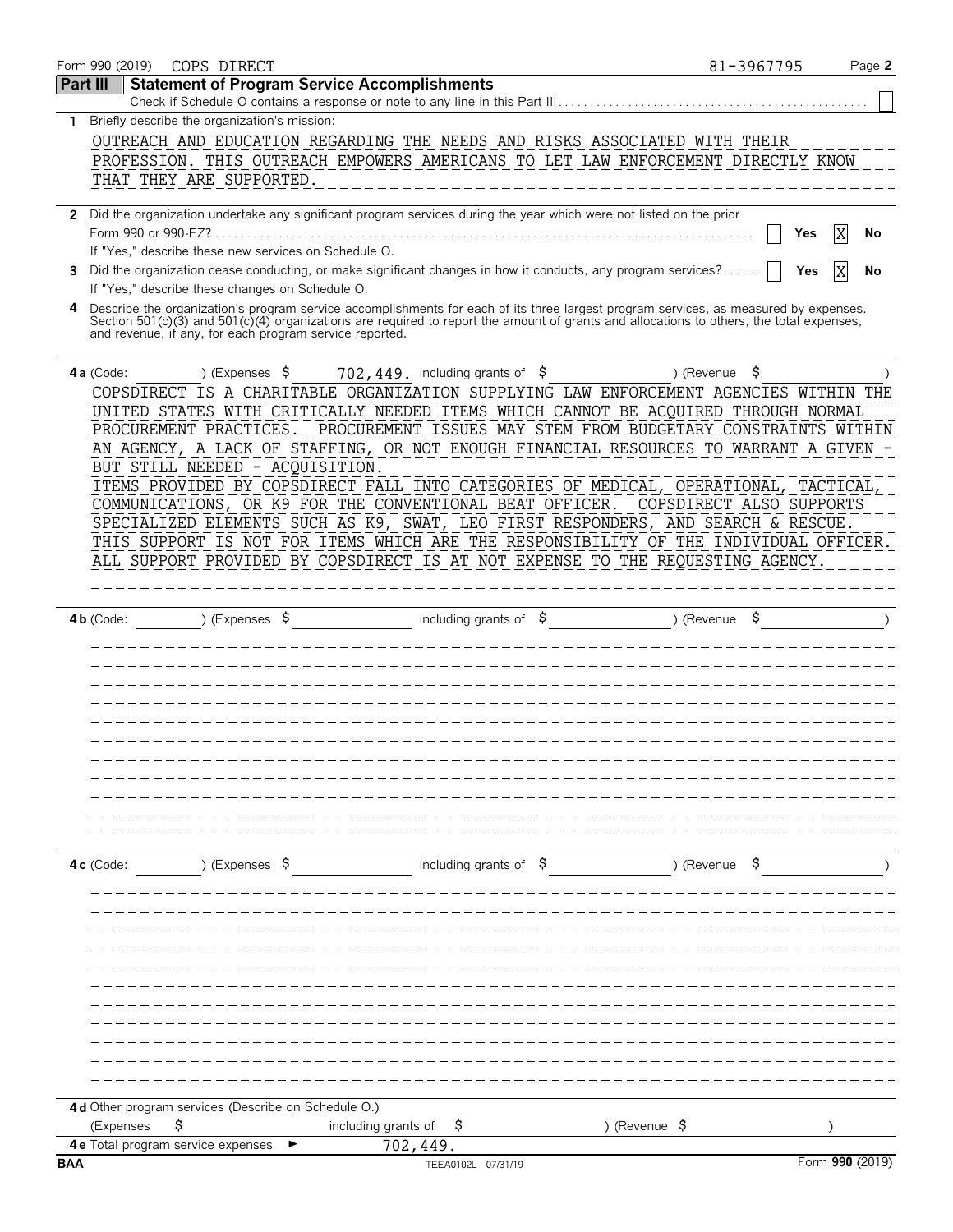Form 990 (2019) Page **3** COPS DIRECT 81-3967795

|    | <b>Part IV</b> | <b>Checklist of Required Schedules</b>                                                                                                                                                                                                              |                 |     |    |
|----|----------------|-----------------------------------------------------------------------------------------------------------------------------------------------------------------------------------------------------------------------------------------------------|-----------------|-----|----|
| 1. |                | Is the organization described in section 501(c)(3) or $4947(a)(1)$ (other than a private foundation)? If 'Yes,' complete                                                                                                                            |                 | Yes | No |
|    |                |                                                                                                                                                                                                                                                     | 1               | X   |    |
|    |                | 2 Is the organization required to complete Schedule B, Schedule of Contributors (see instructions)?                                                                                                                                                 | $\overline{2}$  |     | Χ  |
| 3  |                | Did the organization engage in direct or indirect political campaign activities on behalf of or in opposition to candidates                                                                                                                         | 3               |     | Χ  |
|    |                | Section 501(c)(3) organizations. Did the organization engage in lobbying activities, or have a section 501(h) election                                                                                                                              | 4               |     | Χ  |
| 5. |                | Is the organization a section 501(c)(4), 501(c)(5), or 501(c)(6) organization that receives membership dues,<br>assessments, or similar amounts as defined in Revenue Procedure 98-19? If 'Yes,' complete Schedule C, Part III                      | 5               |     | Χ  |
| 6  |                | Did the organization maintain any donor advised funds or any similar funds or accounts for which donors have the right<br>to provide advice on the distribution or investment of amounts in such funds or accounts? If 'Yes,' complete Schedule D,  | 6               |     | Χ  |
| 7  |                | Did the organization receive or hold a conservation easement, including easements to preserve open space, the                                                                                                                                       | $\overline{7}$  |     | Χ  |
| 8  |                | Did the organization maintain collections of works of art, historical treasures, or other similar assets? If 'Yes,'                                                                                                                                 | 8               |     | Χ  |
| 9  |                | Did the organization report an amount in Part X, line 21, for escrow or custodial account liability, serve as a custodian<br>for amounts not listed in Part X; or provide credit counseling, debt management, credit repair, or debt negotiation    | 9               |     | Χ  |
| 10 |                | Did the organization, directly or through a related organization, hold assets in donor-restricted endowments                                                                                                                                        | 10              |     | Χ  |
| 11 |                | If the organization's answer to any of the following questions is 'Yes', then complete Schedule D, Parts VI, VII, VIII, IX,<br>or X as applicable.                                                                                                  |                 |     |    |
|    |                | a Did the organization report an amount for land, buildings, and equipment in Part X, line 10? If 'Yes,' complete Schedule                                                                                                                          | 11 a            |     | Χ  |
|    |                | <b>b</b> Did the organization report an amount for investments – other securities in Part X, line 12, that is 5% or more of its total                                                                                                               | 11 <sub>b</sub> |     | Χ  |
|    |                | c Did the organization report an amount for investments - program related in Part X, line 13, that is 5% or more of its total                                                                                                                       | 11c             |     | Χ  |
|    |                | d Did the organization report an amount for other assets in Part X, line 15, that is 5% or more of its total assets reported                                                                                                                        | 11d             | Χ   |    |
|    |                | e Did the organization report an amount for other liabilities in Part X, line 25? If 'Yes,' complete Schedule D, Part X                                                                                                                             | 11 e            | X   |    |
|    |                | f Did the organization's separate or consolidated financial statements for the tax year include a footnote that addresses<br>the organization's liability for uncertain tax positions under FIN 48 (ASC 740)? If 'Yes,' complete Schedule D, Part X | 11 f            | Χ   |    |
|    |                |                                                                                                                                                                                                                                                     | 12a             | X   |    |
|    |                | <b>b</b> Was the organization included in consolidated, independent audited financial statements for the tax year? If 'Yes,' and<br>if the organization answered 'No' to line 12a, then completing Schedule D, Parts XI and XII is optional         | 12 <sub>b</sub> |     | X  |
|    |                |                                                                                                                                                                                                                                                     | 13              |     | X  |
|    |                | 14a Did the organization maintain an office, employees, or agents outside of the United States?                                                                                                                                                     | 14a             |     | X  |
|    |                | <b>b</b> Did the organization have aggregate revenues or expenses of more than \$10,000 from grantmaking, fundraising,<br>business, investment, and program service activities outside the United States, or aggregate foreign investments valued   | 14b             |     | X  |
|    |                | 15 Did the organization report on Part IX, column (A), line 3, more than \$5,000 of grants or other assistance to or for any                                                                                                                        | 15              |     | Χ  |
|    |                | 16 Did the organization report on Part IX, column (A), line 3, more than \$5,000 of aggregate grants or other assistance to                                                                                                                         | 16              |     | Χ  |
|    |                | 17 Did the organization report a total of more than \$15,000 of expenses for professional fundraising services on Part IX, column (A), lines 6 and 11e? If 'Yes,' complete Schedule G, Part I (see instructions)                                    | 17              | Χ   |    |
| 18 |                | Did the organization report more than \$15,000 total of fundraising event gross income and contributions on Part VIII,                                                                                                                              | 18              |     | Χ  |
|    |                | 19 Did the organization report more than \$15,000 of gross income from gaming activities on Part VIII, line 9a? If 'Yes,'                                                                                                                           | 19              |     | Χ  |
|    |                |                                                                                                                                                                                                                                                     | 20a             |     | Χ  |
|    |                | <b>b</b> If 'Yes' to line 20a, did the organization attach a copy of its audited financial statements to this return?                                                                                                                               | 20 <sub>b</sub> |     |    |
|    |                | 21 Did the organization report more than \$5,000 of grants or other assistance to any domestic organization or                                                                                                                                      | 21              |     | Χ  |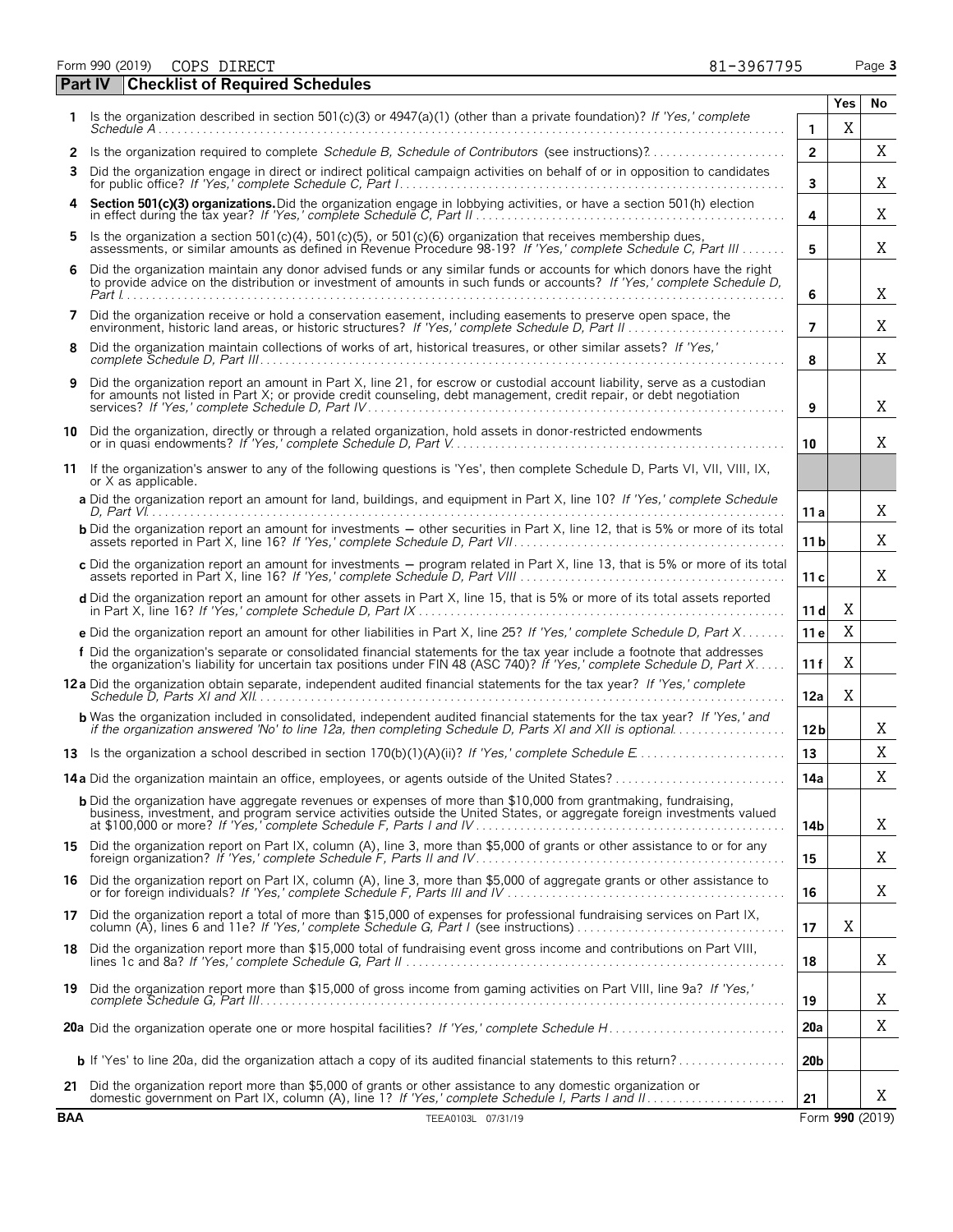Form 990 (2019) Page **4** COPS DIRECT 81-3967795

| 81-3967795 |  |
|------------|--|
|            |  |
|            |  |

|    | <b>Checklist of Required Schedules</b> (continued)<br><b>Part IV</b>                                                                                                                                                                                                                                                                        |                 |            |                |
|----|---------------------------------------------------------------------------------------------------------------------------------------------------------------------------------------------------------------------------------------------------------------------------------------------------------------------------------------------|-----------------|------------|----------------|
|    |                                                                                                                                                                                                                                                                                                                                             |                 | <b>Yes</b> | No             |
|    | 22 Did the organization report more than \$5,000 of grants or other assistance to or for domestic individuals on Part IX,<br>22                                                                                                                                                                                                             |                 |            | Χ              |
|    | 23 Did the organization answer 'Yes' to Part VII, Section A, line 3, 4, or 5 about compensation of the organization's current<br>and former officers, directors, trustees, key employees, and highest compensated employees? If 'Yes,' complete<br>23                                                                                       |                 |            | X              |
|    | 24 a Did the organization have a tax-exempt bond issue with an outstanding principal amount of more than \$100,000 as of<br>the last day of the year, that was issued after December 31, 2002? If "Yes,' answer lines 24b through 24d and                                                                                                   | 24a             |            | X              |
|    |                                                                                                                                                                                                                                                                                                                                             | 24 <sub>b</sub> |            |                |
|    | c Did the organization maintain an escrow account other than a refunding escrow at any time during the year to defease                                                                                                                                                                                                                      | 24c             |            |                |
|    | d Did the organization act as an 'on behalf of' issuer for bonds outstanding at any time during the year?                                                                                                                                                                                                                                   | 24d             |            |                |
|    | 25 a Section 501(c)(3), 501(c)(4), and 501(c)(29) organizations. Did the organization engage in an excess benefit                                                                                                                                                                                                                           | 25a             |            | Χ              |
|    | b Is the organization aware that it engaged in an excess benefit transaction with a disqualified person in a prior year, and<br>that the transaction has not been reported on any of the organization's prior Forms 990 or 990-EZ? If 'Yes,' complete                                                                                       | 25 <sub>b</sub> |            | X              |
|    | 26 Did the organization report any amount on Part X, line 5 or 22, for receivables from or payables to any current or<br>former officer, director, trustee, key employee, creator or founder, substantial contributor, or 35% controlled entity<br>26                                                                                       |                 |            | X              |
| 27 | Did the organization provide a grant or other assistance to any current or former officer, director, trustee, key<br>employee, creator or founder, substantial contributor or employee thereof, a grant selection committee<br>member, or to a 35% controlled entity (including an employee thereof) or family member of any of these<br>27 |                 |            | X              |
|    | 28 Was the organization a party to a business transaction with one of the following parties (see Schedule L, Part IV<br>instructions, for applicable filing thresholds, conditions, and exceptions):                                                                                                                                        |                 |            |                |
|    | a A current or former officer, director, trustee, key employee, creator or founder, or substantial contributor? If                                                                                                                                                                                                                          | 28a             | X          |                |
|    |                                                                                                                                                                                                                                                                                                                                             | 28 <sub>b</sub> |            | X              |
|    | c A 35% controlled entity of one or more individuals and/or organizations described in lines 28a or 28b? If                                                                                                                                                                                                                                 | 28c             | X          |                |
| 29 | 29                                                                                                                                                                                                                                                                                                                                          |                 |            | $\overline{X}$ |
| 30 | Did the organization receive contributions of art, historical treasures, or other similar assets, or qualified conservation<br>30                                                                                                                                                                                                           |                 |            | Χ              |
| 31 | Did the organization liquidate, terminate, or dissolve and cease operations? If 'Yes,' complete Schedule N, Part I<br>31                                                                                                                                                                                                                    |                 |            | $\overline{X}$ |
| 32 | Did the organization sell, exchange, dispose of, or transfer more than 25% of its net assets? If 'Yes,' complete<br>32                                                                                                                                                                                                                      |                 |            | X              |
|    | 33 Did the organization own 100% of an entity disregarded as separate from the organization under Regulations sections<br>33                                                                                                                                                                                                                |                 |            | Χ              |
| 34 | Was the organization related to any tax-exempt or taxable entity? If 'Yes,' complete Schedule R, Part II, III, or IV,<br>34                                                                                                                                                                                                                 |                 |            | Χ              |
|    |                                                                                                                                                                                                                                                                                                                                             | 35a             |            | $\overline{X}$ |
|    | <b>b</b> If 'Yes' to line 35a, did the organization receive any payment from or engage in any transaction with a controlled entity within the meaning of section 512(b)(13)? If 'Yes,' complete Schedule R, Part V, line 2                                                                                                                  | 35 <sub>b</sub> |            |                |
| 36 | Section 501(c)(3) organizations. Did the organization make any transfers to an exempt non-charitable related<br>36                                                                                                                                                                                                                          |                 |            | X              |
| 37 | Did the organization conduct more than 5% of its activities through an entity that is not a related organization and that is treated as a partnership for federal income tax purposes? If 'Yes,' complete Schedule R, Part VI.<br>37                                                                                                        |                 |            | X              |
| 38 | Did the organization complete Schedule O and provide explanations in Schedule O for Part VI, lines 11b and 19?<br>38                                                                                                                                                                                                                        |                 | Χ          |                |
|    | Part V Statements Regarding Other IRS Filings and Tax Compliance                                                                                                                                                                                                                                                                            |                 |            |                |
|    |                                                                                                                                                                                                                                                                                                                                             |                 | Yes        | No             |
|    | 0                                                                                                                                                                                                                                                                                                                                           |                 |            |                |
|    | <b>b</b> Enter the number of Forms W-2G included in line 1a. Enter -0- if not applicable<br>1 <sub>b</sub><br>$\Omega$                                                                                                                                                                                                                      |                 |            |                |
|    | c Did the organization comply with backup withholding rules for reportable payments to vendors and reportable gaming                                                                                                                                                                                                                        | 1 с             |            |                |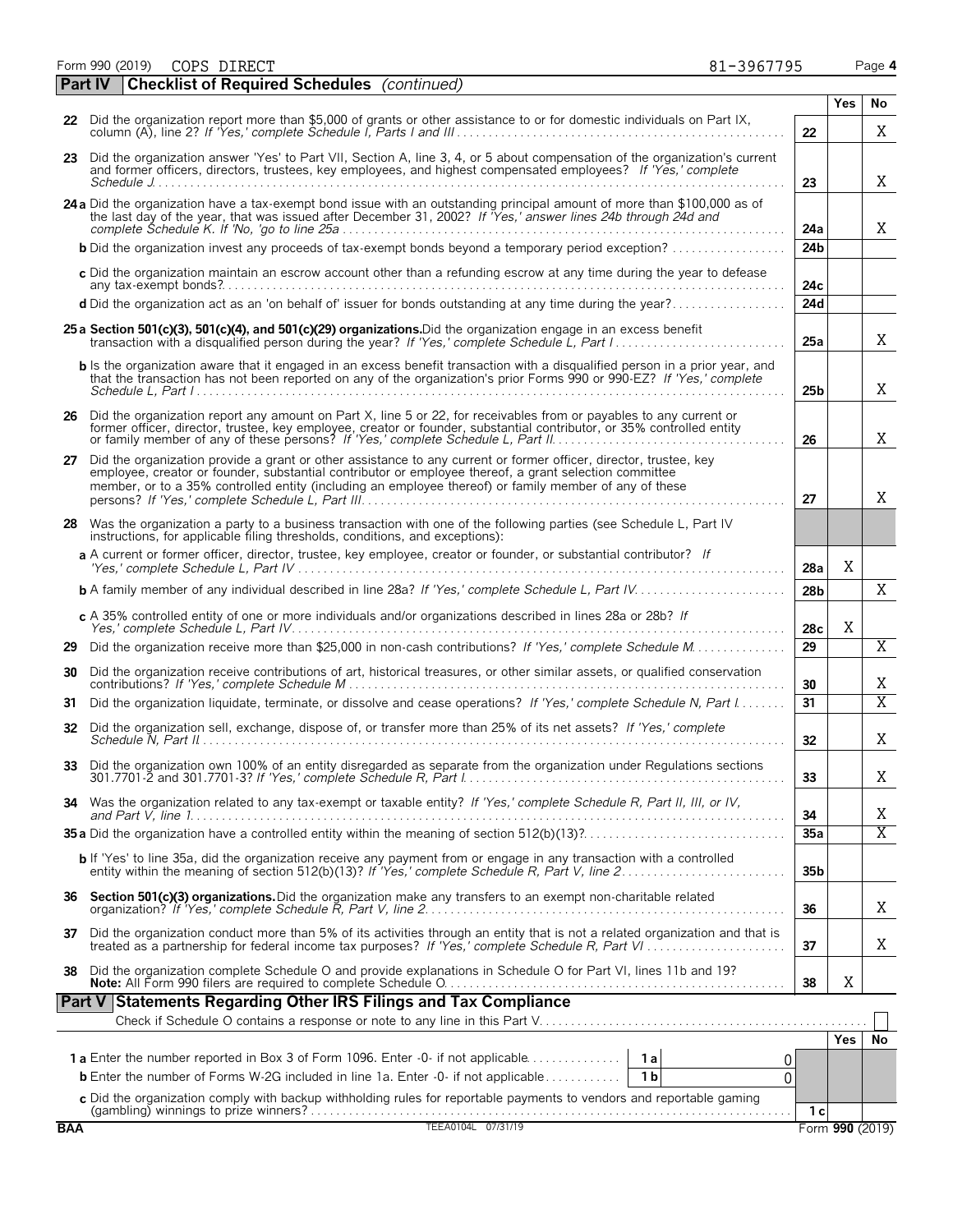|               | Form 990 (2019)<br>COPS DIRECT<br>81-3967795                                                                                                                                                                                   |                 |     | Page 5                  |
|---------------|--------------------------------------------------------------------------------------------------------------------------------------------------------------------------------------------------------------------------------|-----------------|-----|-------------------------|
| <b>Part V</b> | Statements Regarding Other IRS Filings and Tax Compliance (continued)                                                                                                                                                          |                 |     |                         |
|               |                                                                                                                                                                                                                                |                 | Yes | No                      |
|               | 2a Enter the number of employees reported on Form W-3, Transmittal of Wage and Tax State-                                                                                                                                      |                 |     |                         |
|               | ments, filed for the calendar year ending with or within the year covered by this return<br>2a                                                                                                                                 |                 |     |                         |
|               |                                                                                                                                                                                                                                | 2 <sub>b</sub>  | Χ   |                         |
|               | Note: If the sum of lines 1a and 2a is greater than 250, you may be required to e-file (see instructions)<br>3a Did the organization have unrelated business gross income of \$1,000 or more during the year?                  | 3a              |     | Χ                       |
|               |                                                                                                                                                                                                                                | 3 <sub>b</sub>  |     |                         |
|               |                                                                                                                                                                                                                                |                 |     |                         |
|               | 4a At any time during the calendar year, did the organization have an interest in, or a signature or other authority over, a financial account in a foreign country (such as a bank account, securities account, or other fina | 4а              |     | X                       |
|               | <b>b</b> If 'Yes,' enter the name of the foreign country<br>See instructions for filing requirements for FinCEN Form 114, Report of Foreign Bank and Financial Accounts (FBAR).                                                |                 |     |                         |
|               | <b>5a</b> Was the organization a party to a prohibited tax shelter transaction at any time during the tax year?                                                                                                                | 5a              |     | X                       |
|               | <b>b</b> Did any taxable party notify the organization that it was or is a party to a prohibited tax shelter transaction?                                                                                                      | 5 <sub>b</sub>  |     | $\overline{\mathrm{X}}$ |
|               |                                                                                                                                                                                                                                | 5c              |     |                         |
|               | 6 a Does the organization have annual gross receipts that are normally greater than \$100,000, and did the organization                                                                                                        |                 |     |                         |
|               | solicit any contributions that were not tax deductible as charitable contributions?                                                                                                                                            | 6a              |     | Χ                       |
|               | b If 'Yes,' did the organization include with every solicitation an express statement that such contributions or gifts were                                                                                                    | 6b              |     |                         |
|               | 7 Organizations that may receive deductible contributions under section 170(c).                                                                                                                                                |                 |     |                         |
|               | a Did the organization receive a payment in excess of \$75 made partly as a contribution and partly for goods and                                                                                                              | <b>7a</b>       |     | Χ                       |
|               | <b>b</b> If 'Yes,' did the organization notify the donor of the value of the goods or services provided? $\ldots$                                                                                                              | <b>7</b> b      |     |                         |
|               | c Did the organization sell, exchange, or otherwise dispose of tangible personal property for which it was required to file                                                                                                    |                 |     |                         |
|               |                                                                                                                                                                                                                                | 7 с             |     | Χ                       |
|               |                                                                                                                                                                                                                                |                 |     |                         |
|               | e Did the organization receive any funds, directly or indirectly, to pay premiums on a personal benefit contract?                                                                                                              | <b>7e</b>       |     | X                       |
|               |                                                                                                                                                                                                                                | 7f              |     | $\overline{\text{X}}$   |
|               | q If the organization received a contribution of qualified intellectual property, did the organization file Form 8899                                                                                                          | 7 g             |     |                         |
|               | h If the organization received a contribution of cars, boats, airplanes, or other vehicles, did the organization file a                                                                                                        |                 |     |                         |
| 8             | Form 1098-C?.<br>Sponsoring organizations maintaining donor advised funds. Did a donor advised fund maintained by the sponsoring                                                                                               | 7 h             |     |                         |
|               |                                                                                                                                                                                                                                | 8               |     |                         |
| 9             | Sponsoring organizations maintaining donor advised funds.                                                                                                                                                                      |                 |     |                         |
|               |                                                                                                                                                                                                                                | 9a              |     |                         |
|               | <b>b</b> Did the sponsoring organization make a distribution to a donor, donor advisor, or related person?                                                                                                                     | 9 b             |     |                         |
|               | 10 Section 501(c)(7) organizations. Enter:                                                                                                                                                                                     |                 |     |                         |
|               | 10 a                                                                                                                                                                                                                           |                 |     |                         |
|               | <b>b</b> Gross receipts, included on Form 990, Part VIII, line 12, for public use of club facilities<br>10 <sub>b</sub>                                                                                                        |                 |     |                         |
|               | 11 Section 501(c)(12) organizations. Enter:                                                                                                                                                                                    |                 |     |                         |
|               | 11 a                                                                                                                                                                                                                           |                 |     |                         |
|               | <b>b</b> Gross income from other sources (Do not net amounts due or paid to other sources<br>11 b                                                                                                                              |                 |     |                         |
|               | 12a Section 4947(a)(1) non-exempt charitable trusts. Is the organization filing Form 990 in lieu of Form 1041?                                                                                                                 | 12a             |     |                         |
|               | <b>b</b> If 'Yes,' enter the amount of tax-exempt interest received or accrued during the year    12b                                                                                                                          |                 |     |                         |
|               | 13 Section 501(c)(29) qualified nonprofit health insurance issuers.                                                                                                                                                            |                 |     |                         |
|               |                                                                                                                                                                                                                                | 13a             |     |                         |
|               | <b>Note:</b> See the instructions for additional information the organization must report on Schedule O.                                                                                                                       |                 |     |                         |
|               | <b>b</b> Enter the amount of reserves the organization is required to maintain by the states in<br>which the organization is licensed to issue qualified health plans<br>13 <sub>b</sub>                                       |                 |     |                         |
|               | 13c                                                                                                                                                                                                                            |                 |     |                         |
|               |                                                                                                                                                                                                                                | 14 a            |     | X                       |
|               | <b>b</b> If 'Yes,' has it filed a Form 720 to report these payments? If 'No,' provide an explanation on Schedule O                                                                                                             | 14 <sub>b</sub> |     |                         |
|               | 15 Is the organization subject to the section 4960 tax on payment(s) of more than \$1,000,000 in remuneration or                                                                                                               | 15              |     | Χ                       |
|               | If 'Yes,' see instructions and file Form 4720, Schedule N.                                                                                                                                                                     |                 |     |                         |
|               | 16 Is the organization an educational institution subject to the section 4968 excise tax on net investment income?                                                                                                             | 16              |     | Χ                       |
|               | If 'Yes,' complete Form 4720, Schedule O.                                                                                                                                                                                      |                 |     |                         |
| <b>BAA</b>    | TEEA0105L 07/31/19                                                                                                                                                                                                             |                 |     | Form 990 (2019)         |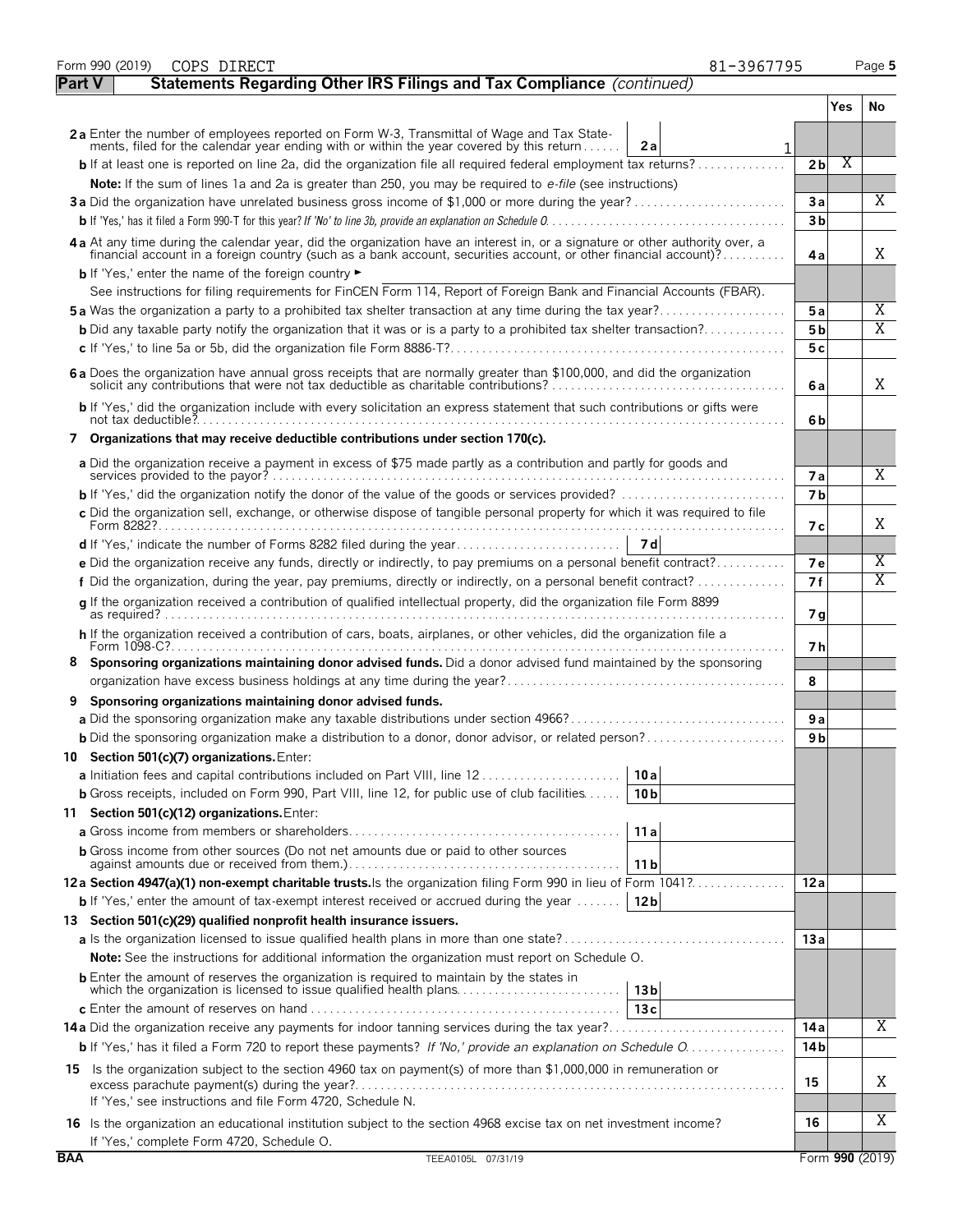|     | Form 990 (2019) COPS DIRECT<br>81-3967795                                                                                                                                                                                                                    |                 |                | Page 6                |
|-----|--------------------------------------------------------------------------------------------------------------------------------------------------------------------------------------------------------------------------------------------------------------|-----------------|----------------|-----------------------|
|     | <b>Part VI</b><br>Governance, Management, and Disclosure For each 'Yes' response to lines 2 through 7b below, and for<br>a 'No' response to line 8a, 8b, or 10b below, describe the circumstances, processes, or changes on<br>Schedule O. See instructions. |                 |                |                       |
|     |                                                                                                                                                                                                                                                              |                 |                | X                     |
|     | <b>Section A. Governing Body and Management</b>                                                                                                                                                                                                              |                 |                |                       |
|     | 1a Enter the number of voting members of the governing body at the end of the tax year<br>1a<br>4                                                                                                                                                            |                 | Yes            | No                    |
|     | If there are material differences in voting rights among members<br>of the governing body, or if the governing body delegated broad<br>authority to an executive committee or similar committee, explain on Schedule O.                                      |                 |                |                       |
|     | <b>b</b> Enter the number of voting members included on line 1a, above, who are independent   1b<br>3                                                                                                                                                        |                 |                |                       |
|     | 2 Did any officer, director, trustee, or key employee have a family relationship or a business relationship with any other                                                                                                                                   | $\mathbf{2}$    |                | Χ                     |
| 3   | Did the organization delegate control over management duties customarily performed by or under the direct supervision of officers, directors, trustees, or key employees to a management company or other person?                                            | 3               |                | Χ                     |
|     | Did the organization make any significant changes to its governing documents                                                                                                                                                                                 | 4               |                | Χ                     |
| 5   | Did the organization become aware during the year of a significant diversion of the organization's assets?                                                                                                                                                   | 5               |                | X                     |
| 6   |                                                                                                                                                                                                                                                              | 6               |                | $\overline{\text{X}}$ |
|     | 7a Did the organization have members, stockholders, or other persons who had the power to elect or appoint one or more                                                                                                                                       | 7 a             |                | X                     |
|     | <b>b</b> Are any governance decisions of the organization reserved to (or subject to approval by) members,                                                                                                                                                   | 7 b             |                | X                     |
|     | 8 Did the organization contemporaneously document the meetings held or written actions undertaken during the year by<br>the following:                                                                                                                       |                 |                |                       |
|     |                                                                                                                                                                                                                                                              | 8 a             | Χ              |                       |
|     |                                                                                                                                                                                                                                                              | 8 <sub>b</sub>  | X              |                       |
|     | Is there any officer, director, trustee, or key employee listed in Part VII, Section A, who cannot be reached at the                                                                                                                                         | 9               |                | Χ                     |
|     | Section B. Policies (This Section B requests information about policies not required by the Internal Revenue Code.)                                                                                                                                          |                 |                |                       |
|     |                                                                                                                                                                                                                                                              |                 |                |                       |
|     |                                                                                                                                                                                                                                                              |                 | Yes            | No                    |
|     |                                                                                                                                                                                                                                                              | 10a             |                | X                     |
|     | b If 'Yes,' did the organization have written policies and procedures governing the activities of such chapters, affiliates, and branches to ensure their                                                                                                    | 10 <sub>b</sub> |                |                       |
|     |                                                                                                                                                                                                                                                              | 11a             | $\overline{X}$ |                       |
|     | <b>b</b> Describe in Schedule O the process, if any, used by the organization to review this Form 990.<br>SEE SCHEDULE O                                                                                                                                     |                 |                |                       |
|     |                                                                                                                                                                                                                                                              | 12a             | Χ              |                       |
|     | <b>b</b> Were officers, directors, or trustees, and key employees required to disclose annually interests that could give rise                                                                                                                               | 12 <sub>b</sub> | X              |                       |
|     | c Did the organization regularly and consistently monitor and enforce compliance with the policy? If 'Yes,' describe in                                                                                                                                      | 12c             | Χ              |                       |
| 13. |                                                                                                                                                                                                                                                              | 13              | Χ              |                       |
| 14  | Did the organization have a written document retention and destruction policy?                                                                                                                                                                               | 14              | Χ              |                       |
| 15  | Did the process for determining compensation of the following persons include a review and approval by independent<br>persons, comparability data, and contemporaneous substantiation of the deliberation and decision?                                      |                 |                |                       |
|     | a The organization's CEO, Executive Director, or top management official SEE SCHEDULE 0                                                                                                                                                                      | 15 a            | Χ              |                       |
|     |                                                                                                                                                                                                                                                              | 15 <sub>b</sub> | X              |                       |
|     | If 'Yes' to line 15a or 15b, describe the process in Schedule O (see instructions).                                                                                                                                                                          |                 |                |                       |
|     | <b>16a</b> Did the organization invest in, contribute assets to, or participate in a joint venture or similar arrangement with a                                                                                                                             | 16 a            |                | Χ                     |
|     | <b>b</b> If 'Yes,' did the organization follow a written policy or procedure requiring the organization to evaluate its<br>participation in joint venture arrangements under applicable federal tax law, and take steps to safeguard the                     |                 |                |                       |
|     |                                                                                                                                                                                                                                                              | 16 <sub>b</sub> |                |                       |
|     | <b>Section C. Disclosure</b><br>17 List the states with which a copy of this Form 990 is required to be filed > SEE_SCHEDULE 0                                                                                                                               |                 |                |                       |

Own website **X** Another's website **X** Upon request **Our Analysis Constructs** Other *(explain on Schedule O)* X Another's website

| 19 Describe on Schedule O whether (and if so, how) the organization made its governing documents, conflict of interest policy, and financial statements available to |                |  |  |  |
|----------------------------------------------------------------------------------------------------------------------------------------------------------------------|----------------|--|--|--|
| the public during the tax year.                                                                                                                                      | SEE SCHEDULE O |  |  |  |

**20** State the name, address, and telephone number of the person who possesses the organization's books and records ▶ AARON NEGHERBON 2400 CAMINO RAMON #105 SAN RAMON CA 94583 925-380-6097 AARON NEGHERBON 2400 CAMINO RAMON #105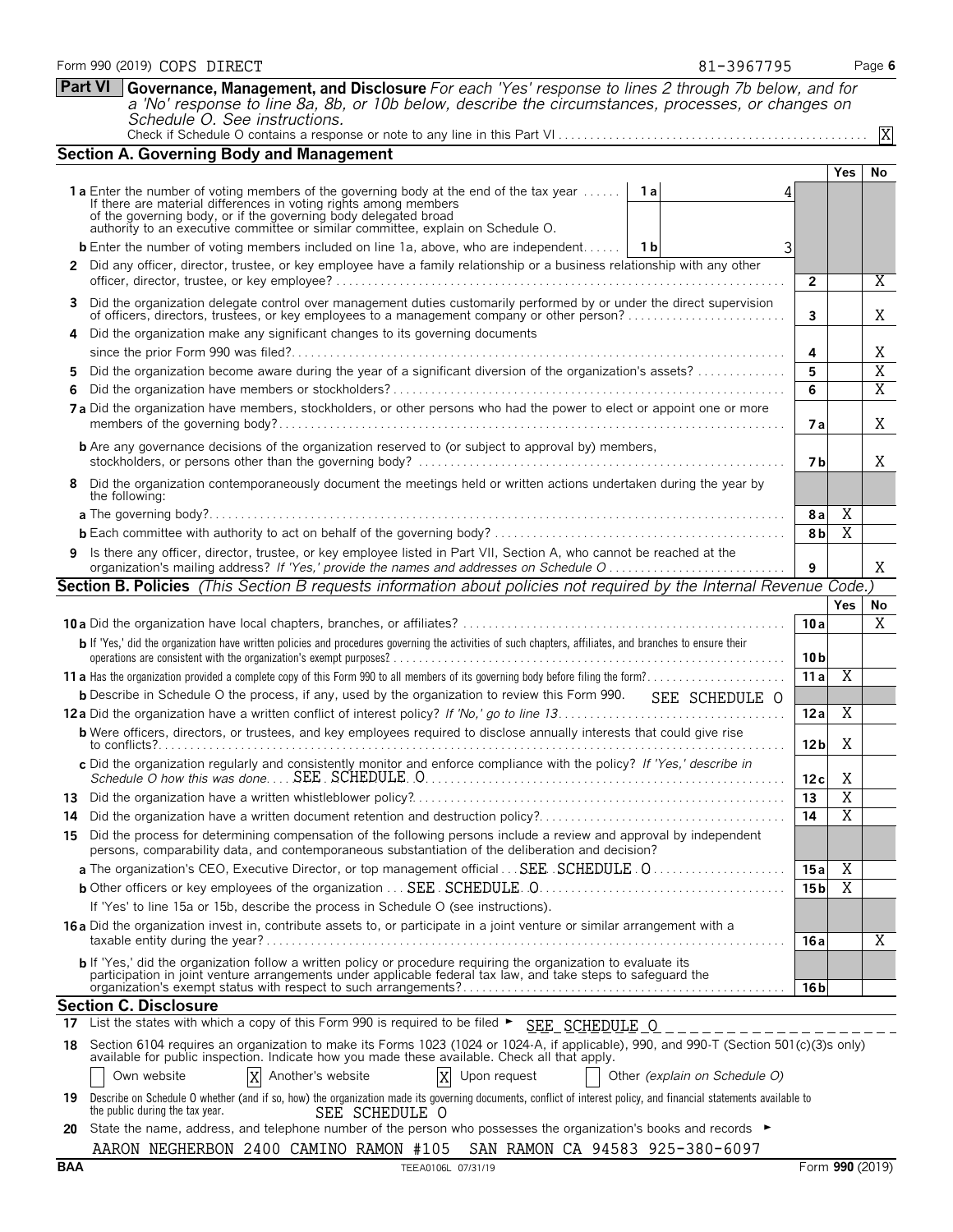| Form 990 (2019)          | COPS DIRECT                                                                                                                                                                                                                                                                                                                                          | 81-3967795 | Page 7 |
|--------------------------|------------------------------------------------------------------------------------------------------------------------------------------------------------------------------------------------------------------------------------------------------------------------------------------------------------------------------------------------------|------------|--------|
|                          | <b>Part VII</b> Compensation of Officers, Directors, Trustees, Key Employees, Highest Compensated Employees, and Independent Contractors                                                                                                                                                                                                             |            |        |
|                          |                                                                                                                                                                                                                                                                                                                                                      |            |        |
|                          | Section A. Officers, Directors, Trustees, Key Employees, and Highest Compensated Employees                                                                                                                                                                                                                                                           |            |        |
| organization's tax year. | 1 a Complete this table for all persons required to be listed. Report compensation for the calendar year ending with or within the                                                                                                                                                                                                                   |            |        |
|                          | • List all of the organization's current officers, directors, trustees (whether individuals or organizations), regardless of amount of<br>compensation. Enter -0- in columns (D), (E), and (F) if no compensation was paid.                                                                                                                          |            |        |
|                          | • List all of the organization's current key employees, if any. See instructions for definition of 'key employee.'<br>A thick and the contract common bighest second contract and contract the second second contract of the final second to the contract of the second to the contract of the contract of the contract of the contract of the contr |            |        |

? List the organization's five **current** highest compensated employees (other than an officer, director, trustee, or key employee) who received reportable compensation (Box 5 of Form W-2 and/or Box 7 of Form 1099-MISC) of more than \$100,000 from the organization and any related organizations.

? List all of the organization's **former** officers, key employees, and highest compensated employees who received more than \$100,000 of reportable compensation from the organization and any related organizations.

? List all of the organization's **former directors or trustees** that received, in the capacity as a former director or trustee of the organization, more than \$10,000 of reportable compensation from the organization and any related organizations.

See instructions for the order in which to list the persons above.

Check this box if neither the organization nor any related organization compensated any current officer, director, or trustee.

|                                     |                                                                                                                                     |                                                                                                             |                       | (C)     |              |                                 |        |                                                            |                                                                 |                                                                       |
|-------------------------------------|-------------------------------------------------------------------------------------------------------------------------------------|-------------------------------------------------------------------------------------------------------------|-----------------------|---------|--------------|---------------------------------|--------|------------------------------------------------------------|-----------------------------------------------------------------|-----------------------------------------------------------------------|
| (A)<br>Name and title               | (B)<br>Average<br>hours<br>per                                                                                                      | Position (do not check more<br>than one box, unless person<br>is both an officer and a<br>director/trustee) |                       |         |              |                                 |        | (D)<br>Reportable<br>compensation from<br>the organization | (E)<br>Reportable<br>compensation from<br>related organizations | (F)<br>Estimated amount<br>of other                                   |
|                                     | per<br>(list any der Citation<br>(list any der Citation)<br>hours for related<br>organizations<br>below<br>dotted<br>line)<br>line) |                                                                                                             | Institutional trustee | Officer | Key employee | Highest compensated<br>employee | Former | (W-2/1099-MISC)                                            | (W-2/1099-MISC)                                                 | compensation from<br>the organization<br>and related<br>organizations |
| (1) AARON NEGHERBON                 | 20                                                                                                                                  |                                                                                                             |                       |         |              |                                 |        |                                                            |                                                                 |                                                                       |
| PRESIDENT                           | 0                                                                                                                                   | Χ                                                                                                           |                       | Χ       |              |                                 |        | 30,000                                                     | $\pmb{0}$                                                       | $0$ .                                                                 |
| (2) ROSS JOHNSON<br><b>DIRECTOR</b> | $\overline{c}$<br>0                                                                                                                 | Χ                                                                                                           |                       |         |              |                                 |        | 0                                                          | 0                                                               | $0$ .                                                                 |
| (3) CARY GOLDBERG                   | $\overline{c}$                                                                                                                      |                                                                                                             |                       |         |              |                                 |        |                                                            |                                                                 |                                                                       |
| <b>SECRETARY</b>                    | 0                                                                                                                                   | X                                                                                                           |                       | Χ       |              |                                 |        | 0                                                          | 0                                                               | $0$ .                                                                 |
| (4) JAMIE OSTROFF<br>TREASURER      | $\overline{2}$<br>$\Omega$                                                                                                          | $\mathbf X$                                                                                                 |                       | X       |              |                                 |        | 0                                                          | 0                                                               | $0$ .                                                                 |
| (5)                                 |                                                                                                                                     |                                                                                                             |                       |         |              |                                 |        |                                                            |                                                                 |                                                                       |
| (6)                                 |                                                                                                                                     |                                                                                                             |                       |         |              |                                 |        |                                                            |                                                                 |                                                                       |
| (7)                                 |                                                                                                                                     |                                                                                                             |                       |         |              |                                 |        |                                                            |                                                                 |                                                                       |
| (8)                                 |                                                                                                                                     |                                                                                                             |                       |         |              |                                 |        |                                                            |                                                                 |                                                                       |
| (9)                                 |                                                                                                                                     |                                                                                                             |                       |         |              |                                 |        |                                                            |                                                                 |                                                                       |
| (10)                                |                                                                                                                                     |                                                                                                             |                       |         |              |                                 |        |                                                            |                                                                 |                                                                       |
| (11)                                |                                                                                                                                     |                                                                                                             |                       |         |              |                                 |        |                                                            |                                                                 |                                                                       |
| (12)                                |                                                                                                                                     |                                                                                                             |                       |         |              |                                 |        |                                                            |                                                                 |                                                                       |
| (13)                                |                                                                                                                                     |                                                                                                             |                       |         |              |                                 |        |                                                            |                                                                 |                                                                       |
| (14)                                |                                                                                                                                     |                                                                                                             |                       |         |              |                                 |        |                                                            |                                                                 |                                                                       |
| <b>BAA</b>                          | TEEA0107L 07/31/19                                                                                                                  |                                                                                                             |                       |         |              |                                 |        |                                                            |                                                                 | Form 990 (2019)                                                       |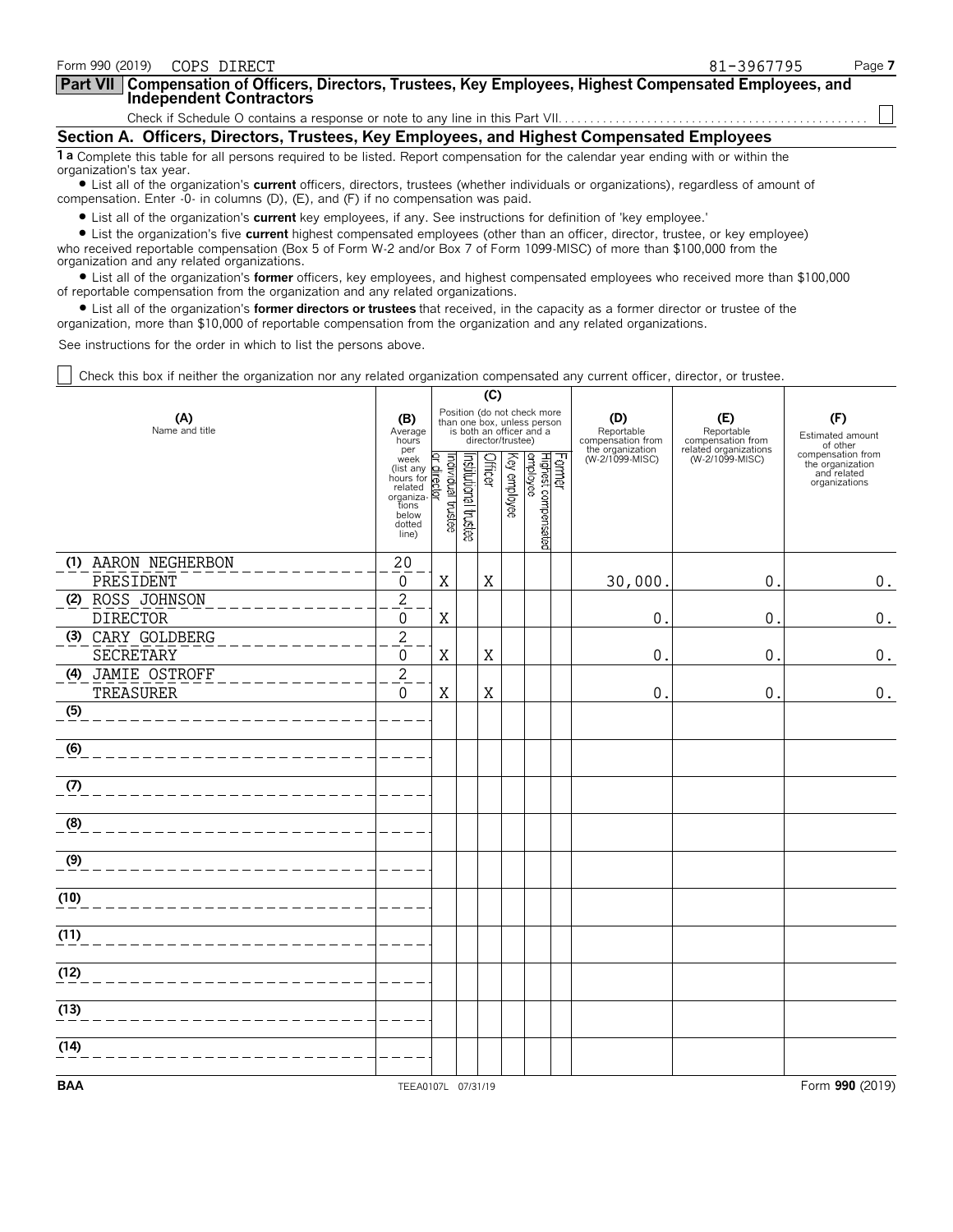### Form 990 (2019) Page **8** COPS DIRECT 81-3967795

| $\mid$ Part VII $\mid$ Section A. Officers, Directors, Trustees, Key Employees, and Highest Compensated Employees (continued)                                                                 |                              |                                  |                      |         |              |                                                                                                             |                               |                                        |                                          |              |                                                   |             |
|-----------------------------------------------------------------------------------------------------------------------------------------------------------------------------------------------|------------------------------|----------------------------------|----------------------|---------|--------------|-------------------------------------------------------------------------------------------------------------|-------------------------------|----------------------------------------|------------------------------------------|--------------|---------------------------------------------------|-------------|
|                                                                                                                                                                                               | (B)                          |                                  |                      | (C)     |              |                                                                                                             |                               |                                        |                                          |              |                                                   |             |
| (A)<br>Name and title                                                                                                                                                                         | Average<br>hours<br>per      |                                  |                      |         |              | Position<br>(do not check more than one<br>box, unless person is both an<br>officer and a director/trustee) |                               | (D)<br>Reportable<br>compensation from | (E)<br>Reportable<br>compensation from   |              | (F)<br>Estimated amount                           |             |
|                                                                                                                                                                                               | week<br>(list any<br>hours   |                                  |                      |         |              |                                                                                                             |                               | the organization<br>(W-2/1099-MISC)    | related organizations<br>(W-2/1099-MISC) |              | of other<br>compensation from<br>the organization |             |
|                                                                                                                                                                                               | for<br>related               | or director<br>ndividual trustee | nstitutional trustee | Officer | Key employee | employee                                                                                                    |                               |                                        |                                          |              | and related<br>organizations                      |             |
|                                                                                                                                                                                               | organiza<br>- tions<br>below |                                  |                      |         |              |                                                                                                             |                               |                                        |                                          |              |                                                   |             |
|                                                                                                                                                                                               | dotted<br>line)              |                                  |                      |         |              |                                                                                                             | Former<br>Highest compensated |                                        |                                          |              |                                                   |             |
|                                                                                                                                                                                               |                              |                                  |                      |         |              |                                                                                                             |                               |                                        |                                          |              |                                                   |             |
| (15)                                                                                                                                                                                          |                              |                                  |                      |         |              |                                                                                                             |                               |                                        |                                          |              |                                                   |             |
| (16)                                                                                                                                                                                          |                              |                                  |                      |         |              |                                                                                                             |                               |                                        |                                          |              |                                                   |             |
|                                                                                                                                                                                               |                              |                                  |                      |         |              |                                                                                                             |                               |                                        |                                          |              |                                                   |             |
| (17)                                                                                                                                                                                          |                              |                                  |                      |         |              |                                                                                                             |                               |                                        |                                          |              |                                                   |             |
| (18)                                                                                                                                                                                          |                              |                                  |                      |         |              |                                                                                                             |                               |                                        |                                          |              |                                                   |             |
|                                                                                                                                                                                               |                              |                                  |                      |         |              |                                                                                                             |                               |                                        |                                          |              |                                                   |             |
| (19)                                                                                                                                                                                          |                              |                                  |                      |         |              |                                                                                                             |                               |                                        |                                          |              |                                                   |             |
| (20)                                                                                                                                                                                          |                              |                                  |                      |         |              |                                                                                                             |                               |                                        |                                          |              |                                                   |             |
|                                                                                                                                                                                               |                              |                                  |                      |         |              |                                                                                                             |                               |                                        |                                          |              |                                                   |             |
| (21)                                                                                                                                                                                          |                              |                                  |                      |         |              |                                                                                                             |                               |                                        |                                          |              |                                                   |             |
|                                                                                                                                                                                               |                              |                                  |                      |         |              |                                                                                                             |                               |                                        |                                          |              |                                                   |             |
| (22)                                                                                                                                                                                          |                              |                                  |                      |         |              |                                                                                                             |                               |                                        |                                          |              |                                                   |             |
| (23)                                                                                                                                                                                          |                              |                                  |                      |         |              |                                                                                                             |                               |                                        |                                          |              |                                                   |             |
|                                                                                                                                                                                               |                              |                                  |                      |         |              |                                                                                                             |                               |                                        |                                          |              |                                                   |             |
| (24)                                                                                                                                                                                          |                              |                                  |                      |         |              |                                                                                                             |                               |                                        |                                          |              |                                                   |             |
| (25)                                                                                                                                                                                          |                              |                                  |                      |         |              |                                                                                                             |                               |                                        |                                          |              |                                                   |             |
|                                                                                                                                                                                               |                              |                                  |                      |         |              |                                                                                                             |                               |                                        |                                          |              |                                                   |             |
| 1 b Subtotal.                                                                                                                                                                                 |                              |                                  |                      |         |              |                                                                                                             |                               | 30,000.                                | $0$ .                                    |              |                                                   | 0.          |
|                                                                                                                                                                                               |                              |                                  |                      |         |              |                                                                                                             |                               | 0.<br>30,000.                          | 0.<br>$\overline{0}$                     |              |                                                   | $0$ .<br>0. |
| 2 Total number of individuals (including but not limited to those listed above) who received more than \$100,000 of reportable compensation                                                   |                              |                                  |                      |         |              |                                                                                                             |                               |                                        |                                          |              |                                                   |             |
| from the organization $\blacktriangleright$<br>0                                                                                                                                              |                              |                                  |                      |         |              |                                                                                                             |                               |                                        |                                          |              |                                                   |             |
|                                                                                                                                                                                               |                              |                                  |                      |         |              |                                                                                                             |                               |                                        |                                          |              | Yes                                               | No          |
| 3<br>Did the organization list any <b>former</b> officer, director, trustee, key employee, or highest compensated employee<br>on line 1a? If 'Yes,' complete Schedule J for such individual   |                              |                                  |                      |         |              |                                                                                                             |                               |                                        |                                          | 3            |                                                   | Χ           |
| 4 For any individual listed on line 1a, is the sum of reportable compensation and other compensation from                                                                                     |                              |                                  |                      |         |              |                                                                                                             |                               |                                        |                                          |              |                                                   |             |
| the organization and related organizations greater than \$150,000? If 'Yes,' complete Schedule J for                                                                                          |                              |                                  |                      |         |              |                                                                                                             |                               |                                        |                                          | 4            |                                                   | X           |
| Did any person listed on line 1a receive or accrue compensation from any unrelated organization or individual<br>5                                                                            |                              |                                  |                      |         |              |                                                                                                             |                               |                                        |                                          |              |                                                   |             |
| <b>Section B. Independent Contractors</b>                                                                                                                                                     |                              |                                  |                      |         |              |                                                                                                             |                               |                                        |                                          | 5            |                                                   | X           |
| Complete this table for your five highest compensated independent contractors that received more than \$100,000 of                                                                            |                              |                                  |                      |         |              |                                                                                                             |                               |                                        |                                          |              |                                                   |             |
| compensation from the organization. Report compensation for the calendar year ending with or within the organization's tax year.<br>(A)                                                       |                              |                                  |                      |         |              |                                                                                                             |                               | (B)                                    |                                          | (C)          |                                                   |             |
| Name and business address                                                                                                                                                                     |                              |                                  |                      |         |              |                                                                                                             |                               | Description of services                |                                          | Compensation |                                                   |             |
|                                                                                                                                                                                               |                              |                                  |                      |         |              |                                                                                                             |                               |                                        |                                          |              |                                                   |             |
|                                                                                                                                                                                               |                              |                                  |                      |         |              |                                                                                                             |                               |                                        |                                          |              |                                                   |             |
|                                                                                                                                                                                               |                              |                                  |                      |         |              |                                                                                                             |                               |                                        |                                          |              |                                                   |             |
|                                                                                                                                                                                               |                              |                                  |                      |         |              |                                                                                                             |                               |                                        |                                          |              |                                                   |             |
| 2 Total number of independent contractors (including but not limited to those listed above) who received more than<br>\$100,000 of compensation from the organization $\blacktriangleright$ 0 |                              |                                  |                      |         |              |                                                                                                             |                               |                                        |                                          |              |                                                   |             |
|                                                                                                                                                                                               |                              |                                  |                      |         |              |                                                                                                             |                               |                                        |                                          |              |                                                   |             |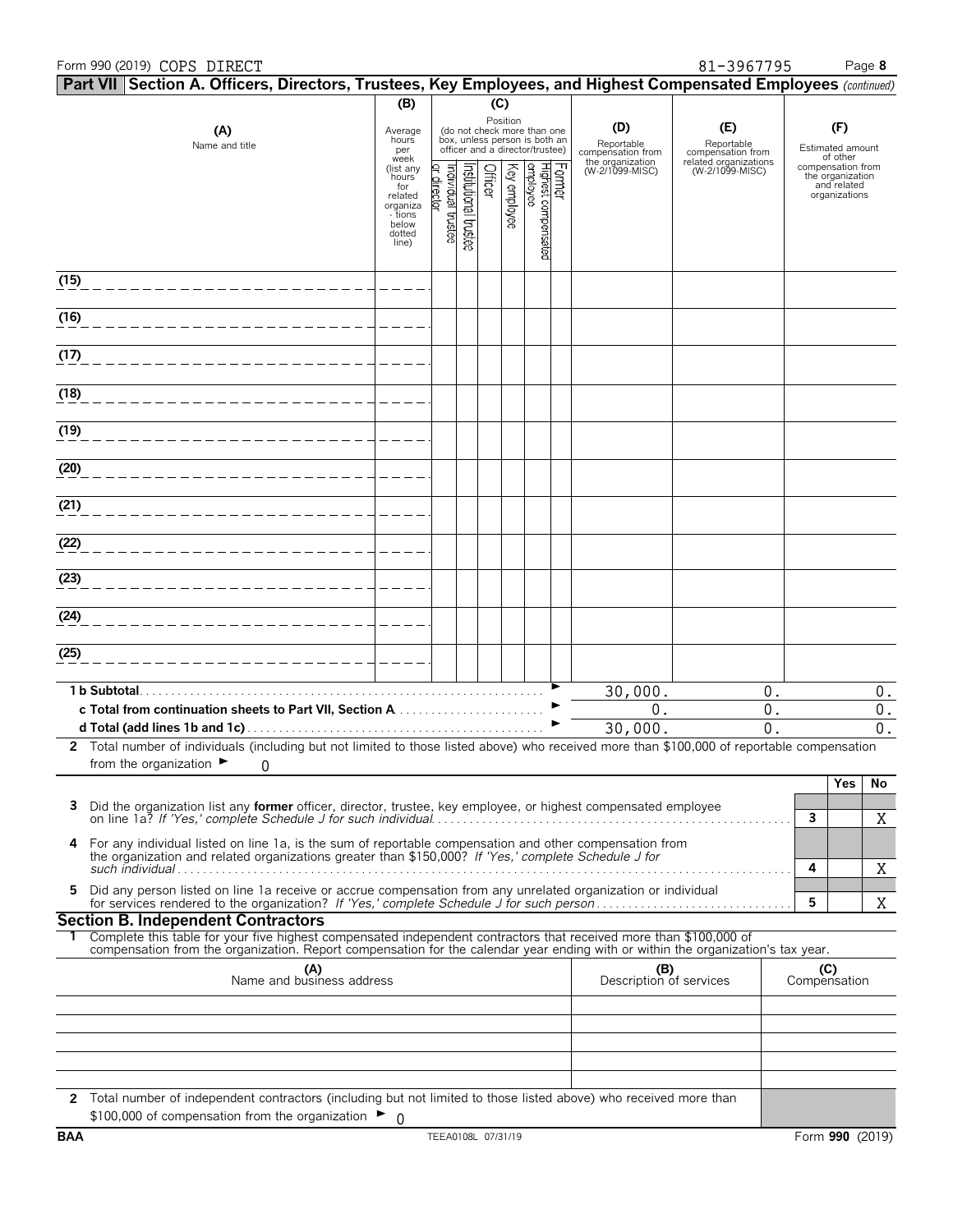### Form 990 (2019) Page **9** COPS DIRECT 81-3967795

**Part VIII Statement of Revenue**

| $\overline{ }$ are vill                                   |      | <b>SIGICITICITI OF ITE ACTING</b>                                                           |                |                           |                      |                                                    |                                         |                                                                  |
|-----------------------------------------------------------|------|---------------------------------------------------------------------------------------------|----------------|---------------------------|----------------------|----------------------------------------------------|-----------------------------------------|------------------------------------------------------------------|
|                                                           |      |                                                                                             |                |                           | (A)<br>Total revenue | (B)<br>Related or<br>exempt<br>function<br>revenue | (C)<br>Unrelated<br>business<br>revenue | (D)<br>Revenue<br>excluded from tax<br>under sections<br>512-514 |
|                                                           |      | 1a Federated campaigns                                                                      | 1a             |                           |                      |                                                    |                                         |                                                                  |
| Contributions, Gifts, Grants<br>and Other Similar Amounts |      | <b>b</b> Membership dues                                                                    | 1 <sub>b</sub> |                           |                      |                                                    |                                         |                                                                  |
|                                                           |      | c Fundraising events                                                                        | 1 <sub>c</sub> |                           |                      |                                                    |                                         |                                                                  |
|                                                           |      | $d$ Related organizations $\ldots \ldots$                                                   | 1 <sub>d</sub> |                           |                      |                                                    |                                         |                                                                  |
|                                                           |      | e Government grants (contributions).                                                        | 1e             |                           |                      |                                                    |                                         |                                                                  |
|                                                           |      | f All other contributions, gifts, grants, and<br>similar amounts not included above.        | 1f             | 1,437,850.                |                      |                                                    |                                         |                                                                  |
|                                                           |      | g Noncash contributions included in                                                         |                |                           |                      |                                                    |                                         |                                                                  |
|                                                           |      |                                                                                             | 1 <sub>g</sub> |                           |                      |                                                    |                                         |                                                                  |
|                                                           |      |                                                                                             |                | ▶<br><b>Business Code</b> | 1,437,850.           |                                                    |                                         |                                                                  |
|                                                           | 2 a  |                                                                                             |                |                           |                      |                                                    |                                         |                                                                  |
| Program Service Revenue                                   |      | _______________<br>b                                                                        |                |                           |                      |                                                    |                                         |                                                                  |
|                                                           | С    |                                                                                             |                |                           |                      |                                                    |                                         |                                                                  |
|                                                           |      | _______________<br>d                                                                        |                |                           |                      |                                                    |                                         |                                                                  |
|                                                           |      | _ _ _ _ _ _ _ _ _ _ _ _ _ _ _                                                               |                |                           |                      |                                                    |                                         |                                                                  |
|                                                           |      | f All other program service revenue                                                         |                |                           |                      |                                                    |                                         |                                                                  |
|                                                           |      |                                                                                             |                |                           |                      |                                                    |                                         |                                                                  |
|                                                           | 3    | Investment income (including dividends, interest, and                                       |                |                           |                      |                                                    |                                         |                                                                  |
|                                                           |      |                                                                                             |                |                           | 3.                   |                                                    |                                         | 3.                                                               |
|                                                           | 4    | Income from investment of tax-exempt bond proceeds  ▶                                       |                |                           |                      |                                                    |                                         |                                                                  |
|                                                           | 5    |                                                                                             |                |                           | 18,700.              | 18,700.                                            |                                         |                                                                  |
|                                                           |      | (i) Real                                                                                    |                | (ii) Personal             |                      |                                                    |                                         |                                                                  |
|                                                           |      | 6a Gross rents<br>6a<br><b>b</b> Less: rental expenses<br>6b                                |                |                           |                      |                                                    |                                         |                                                                  |
|                                                           |      | c Rental income or (loss) $6c$                                                              |                |                           |                      |                                                    |                                         |                                                                  |
|                                                           |      | d Net rental income or (loss)                                                               |                |                           |                      |                                                    |                                         |                                                                  |
|                                                           |      | (i) Securities                                                                              |                | (ii) Other                |                      |                                                    |                                         |                                                                  |
|                                                           |      | <b>7 a</b> Gross amount from<br>sales of assets                                             |                |                           |                      |                                                    |                                         |                                                                  |
|                                                           |      | 7a<br>other than inventory<br><b>b</b> Less: cost or other basis                            |                |                           |                      |                                                    |                                         |                                                                  |
|                                                           |      | 7b<br>and sales expenses                                                                    |                |                           |                      |                                                    |                                         |                                                                  |
|                                                           |      | <b>c</b> Gain or (loss) $\ldots$ .<br>7c                                                    |                |                           |                      |                                                    |                                         |                                                                  |
|                                                           |      |                                                                                             |                |                           |                      |                                                    |                                         |                                                                  |
|                                                           |      | 8 a Gross income from fundraising events                                                    |                |                           |                      |                                                    |                                         |                                                                  |
|                                                           |      | (not including $\sharp$                                                                     |                |                           |                      |                                                    |                                         |                                                                  |
|                                                           |      | of contributions reported on line 1c).                                                      |                |                           |                      |                                                    |                                         |                                                                  |
|                                                           |      | See Part IV, line 18                                                                        | 8а             |                           |                      |                                                    |                                         |                                                                  |
| <b>Other Revenue</b>                                      |      | <b>b</b> Less: direct expenses $\ldots$ .<br>c Net income or (loss) from fundraising events | 8b             |                           |                      |                                                    |                                         |                                                                  |
|                                                           |      |                                                                                             |                |                           |                      |                                                    |                                         |                                                                  |
|                                                           |      | 9 a Gross income from gaming activities.<br>See Part IV, line 19                            | 9a             |                           |                      |                                                    |                                         |                                                                  |
|                                                           |      | <b>b</b> Less: direct expenses $\ldots$ .                                                   | 9b             |                           |                      |                                                    |                                         |                                                                  |
|                                                           |      | c Net income or (loss) from gaming activities                                               |                |                           |                      |                                                    |                                         |                                                                  |
|                                                           |      | 10 a Gross sales of inventory, less                                                         |                |                           |                      |                                                    |                                         |                                                                  |
|                                                           |      | returns and allowances                                                                      | 10a            |                           |                      |                                                    |                                         |                                                                  |
|                                                           |      | <b>b</b> Less: cost of goods sold                                                           | 10 b           |                           |                      |                                                    |                                         |                                                                  |
|                                                           |      | c Net income or (loss) from sales of inventory                                              |                |                           |                      |                                                    |                                         |                                                                  |
|                                                           |      |                                                                                             |                | <b>Business Code</b>      |                      |                                                    |                                         |                                                                  |
|                                                           | 11 a |                                                                                             |                |                           |                      |                                                    |                                         |                                                                  |
|                                                           |      | b                                                                                           |                |                           |                      |                                                    |                                         |                                                                  |
| Revenue                                                   |      |                                                                                             |                |                           |                      |                                                    |                                         |                                                                  |
| Miscellaneous                                             |      | <b>d</b> All other revenue<br>e Total. Add lines 11a-11d                                    |                | ►                         |                      |                                                    |                                         |                                                                  |
|                                                           | 12   | Total revenue. See instructions                                                             |                |                           | 1,456,553.           | 18,700.                                            | $\mathbf{0}$ .                          | 3.                                                               |
|                                                           |      |                                                                                             |                |                           |                      |                                                    |                                         |                                                                  |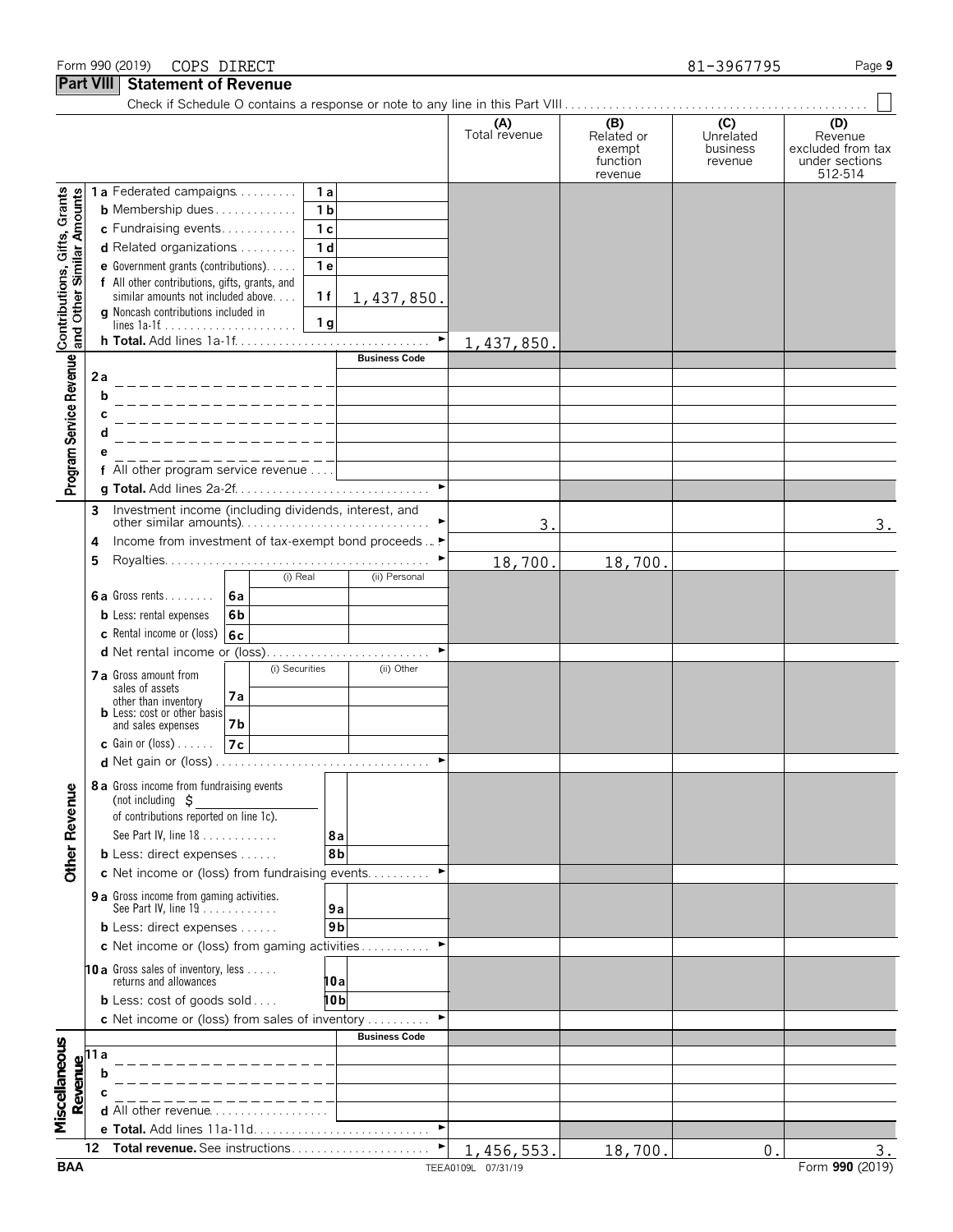|                | Section 501(c)(3) and 501(c)(4) organizations must complete all columns. All other organizations must complete column (A).                                                                                                                                           |                       |                                    |                                                      |                                |
|----------------|----------------------------------------------------------------------------------------------------------------------------------------------------------------------------------------------------------------------------------------------------------------------|-----------------------|------------------------------------|------------------------------------------------------|--------------------------------|
|                | Do not include amounts reported on lines<br>6b, 7b, 8b, 9b, and 10b of Part VIII.                                                                                                                                                                                    | (A)<br>Total expenses | (B)<br>Program service<br>expenses | $\overline{C}$<br>Management and<br>general expenses | (D)<br>Fundraising<br>expenses |
| 1              | Grants and other assistance to domestic<br>organizations and domestic governments.                                                                                                                                                                                   |                       |                                    |                                                      |                                |
| $\overline{2}$ | Grants and other assistance to domestic<br>individuals. See Part IV, line 22.                                                                                                                                                                                        |                       |                                    |                                                      |                                |
| 3              | Grants and other assistance to foreign<br>organizations, foreign governments, and for-<br>eign individuals. See Part IV, lines 15 and 16.                                                                                                                            |                       |                                    |                                                      |                                |
| 4              | Benefits paid to or for members                                                                                                                                                                                                                                      |                       |                                    |                                                      |                                |
| 5              | Compensation of current officers, directors,<br>trustees, and key employees                                                                                                                                                                                          | 70,000.               | 66,500.                            | 700.                                                 | 2,800.                         |
| 6              | Compensation not included above to<br>disqualified persons (as defined under<br>section 4958(f)(1)) and persons described                                                                                                                                            | 0.                    | 0.                                 | 0.                                                   | 0.                             |
| 7              | Other salaries and wages                                                                                                                                                                                                                                             |                       |                                    |                                                      |                                |
| 8              | Pension plan accruals and contributions<br>(include section $401(k)$ and $403(b)$ )<br>employer contributions)                                                                                                                                                       |                       |                                    |                                                      |                                |
| 9              | Other employee benefits                                                                                                                                                                                                                                              |                       |                                    |                                                      |                                |
| 10             | Payroll taxes                                                                                                                                                                                                                                                        | 5,929.                | 5,633.                             | 59.                                                  | 237.                           |
| 11             | Fees for services (nonemployees):                                                                                                                                                                                                                                    |                       |                                    |                                                      |                                |
|                |                                                                                                                                                                                                                                                                      |                       |                                    |                                                      |                                |
|                |                                                                                                                                                                                                                                                                      | 150.                  |                                    | 150.                                                 |                                |
|                |                                                                                                                                                                                                                                                                      | 36, 919.              |                                    | 36,919.                                              |                                |
|                |                                                                                                                                                                                                                                                                      |                       |                                    |                                                      |                                |
|                | e Professional fundraising services. See Part IV, line 17.                                                                                                                                                                                                           | 95,838.               |                                    |                                                      | 95,838.                        |
|                | f Investment management fees                                                                                                                                                                                                                                         |                       |                                    |                                                      |                                |
|                | g Other. (If line 11q amount exceeds 10% of line 25, column<br>(A) amount, list line 11g expenses on Schedule 0.)                                                                                                                                                    | 853.                  | 810.                               | 9.                                                   | 34.                            |
|                | 12 Advertising and promotion                                                                                                                                                                                                                                         | 10,342.               | 9,825.                             | 103.                                                 | 414.                           |
| 13             |                                                                                                                                                                                                                                                                      | 3,216.                |                                    | 3,216.                                               |                                |
| 14             |                                                                                                                                                                                                                                                                      | 1,705.                | 1,620.                             | 17.                                                  | 68.                            |
| 15             |                                                                                                                                                                                                                                                                      |                       |                                    |                                                      |                                |
| 16             |                                                                                                                                                                                                                                                                      |                       |                                    |                                                      |                                |
| 17             |                                                                                                                                                                                                                                                                      | 94.                   | 94.                                |                                                      |                                |
| 18             | Payments of travel or entertainment<br>expenses for any federal, state, or local                                                                                                                                                                                     |                       |                                    |                                                      |                                |
| 19             | Conferences, conventions, and meetings                                                                                                                                                                                                                               |                       |                                    |                                                      |                                |
| 20             |                                                                                                                                                                                                                                                                      |                       |                                    |                                                      |                                |
| 21             | Payments to affiliates                                                                                                                                                                                                                                               |                       |                                    |                                                      |                                |
| 22             | Depreciation, depletion, and amortization                                                                                                                                                                                                                            |                       |                                    |                                                      |                                |
|                | 23 Insurance                                                                                                                                                                                                                                                         |                       |                                    |                                                      |                                |
|                | 24 Other expenses. Itemize expenses not<br>covered above (List miscellaneous expenses<br>on line 24e. If line 24e amount exceeds 10%<br>of line 25, column (A) amount, list line 24e<br>expenses on Schedule O.)                                                     |                       |                                    |                                                      |                                |
|                | a PRINTING AND PUBLICATIONS _______                                                                                                                                                                                                                                  | 522,381               | 287, 138.                          | 17,003.                                              | 218,240.                       |
|                | b <u>POSTAGE AND SHIPPING</u> _________                                                                                                                                                                                                                              | 316,486.              | 173,964.                           | 10,301                                               | 132,221.                       |
|                | <b>PRODUCT ACQUISITION &amp; DISTRIB ____</b><br>C                                                                                                                                                                                                                   | 113,787               | 113,787.                           |                                                      |                                |
|                | d<br>DATA PROCESSING<br>. _ _ _ _ _ _ _ _ _ _ _                                                                                                                                                                                                                      | 30, 203.              | 16,602.                            | 983.                                                 | 12,618.                        |
|                |                                                                                                                                                                                                                                                                      | 70,733.               | 26,476.                            | 25,261.                                              | 18,996.                        |
|                | 25 Total functional expenses. Add lines 1 through 24e                                                                                                                                                                                                                | 1,278,636.            | 702,449.                           | 94,721                                               | 481,466.                       |
|                | 26 Joint costs. Complete this line only if<br>the organization reported in column (B)<br>joint costs from a combined educational<br>campaign and fundraising solicitation.<br>Check here $\blacktriangleright$ $\overline{X}$ if following<br>SOP 98-2 (ASC 958-720) |                       |                                    |                                                      |                                |

**Part IX | Statement of Functional Expenses**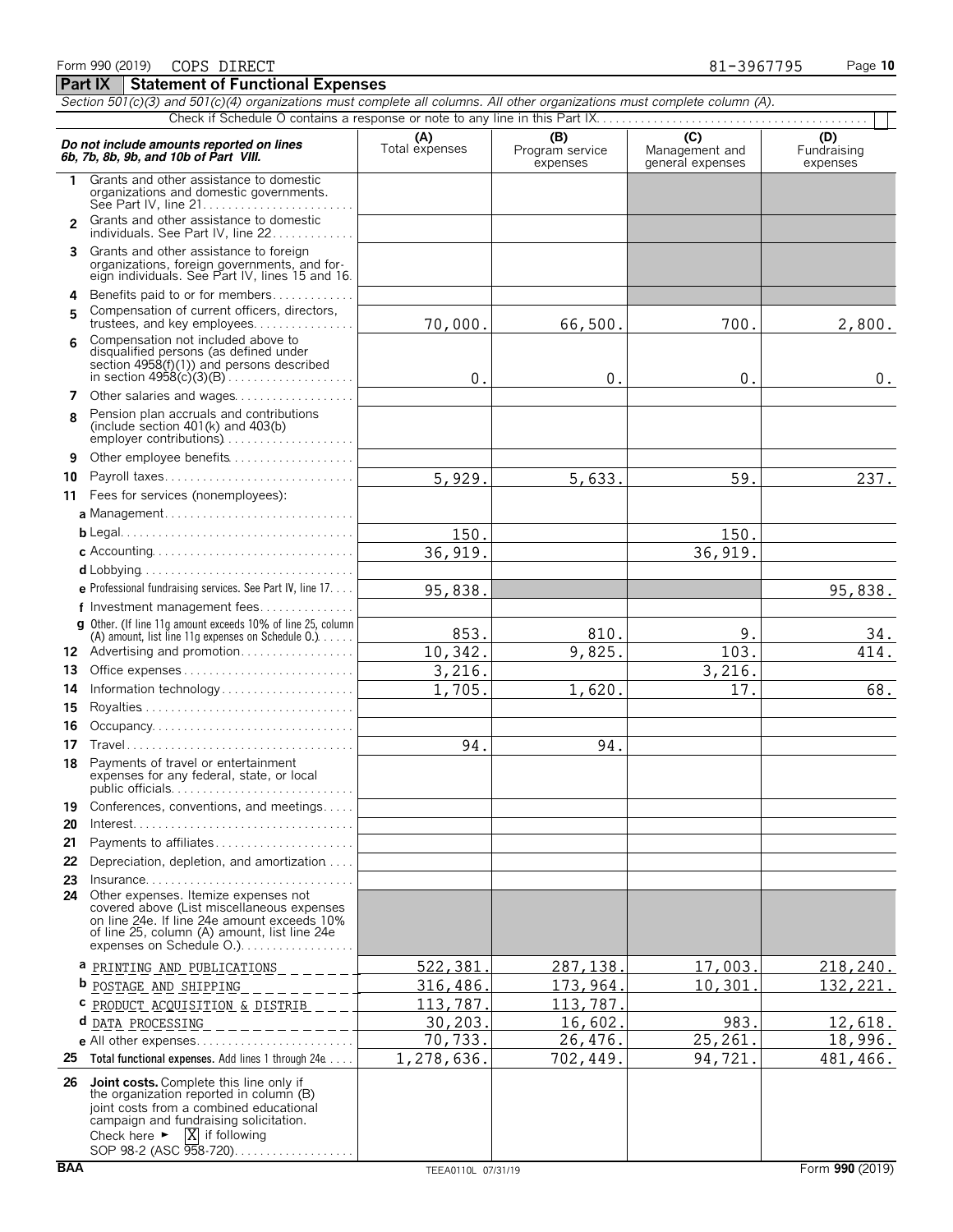### Form 990 (2019) Page **11** COPS DIRECT 81-3967795

**Part X Balance Sheet**<br>Check if Schedule O

|                             |    |                                                                                                                                                                                                                    | (A)<br>Beginning of year |              | $($ B $)$ End of year |
|-----------------------------|----|--------------------------------------------------------------------------------------------------------------------------------------------------------------------------------------------------------------------|--------------------------|--------------|-----------------------|
|                             | 1  |                                                                                                                                                                                                                    | 92,951                   | 1            | 230,806.              |
|                             | 2  |                                                                                                                                                                                                                    |                          | $\mathbf{2}$ |                       |
|                             | 3  |                                                                                                                                                                                                                    |                          | 3            |                       |
|                             | 4  |                                                                                                                                                                                                                    |                          | 4            |                       |
|                             |    | Loans and other receivables from any current or former officer, director, trustee, key employee, creator or founder, substantial contributor, or 35%<br>controlled entity or family member of any of these persons |                          | 5            |                       |
|                             | 6  | Loans and other receivables from other disqualified persons (as defined under                                                                                                                                      |                          |              |                       |
|                             |    | section $4958(f)(1)$ , and persons described in section $4958(c)(3)(B)$                                                                                                                                            |                          | 6            |                       |
|                             | 7  |                                                                                                                                                                                                                    |                          | 7            |                       |
|                             | 8  |                                                                                                                                                                                                                    |                          | 8            |                       |
| Assets                      | 9  |                                                                                                                                                                                                                    | 57,772.                  | 9            | 9,002.                |
|                             |    | 10 a Land, buildings, and equipment: cost or other basis.                                                                                                                                                          |                          |              |                       |
|                             |    |                                                                                                                                                                                                                    |                          | 10c          |                       |
|                             | 11 |                                                                                                                                                                                                                    |                          | 11           |                       |
|                             | 12 | Investments - other securities. See Part IV, line 11                                                                                                                                                               |                          | 12           |                       |
|                             | 13 |                                                                                                                                                                                                                    |                          | 13           |                       |
|                             | 14 |                                                                                                                                                                                                                    |                          | 14           |                       |
|                             | 15 |                                                                                                                                                                                                                    | 5,454.                   | 15           | 13,359.               |
|                             | 16 | Total assets. Add lines 1 through 15 (must equal line 33)                                                                                                                                                          | 156, 177.                | 16           | 253, 167.             |
|                             | 17 |                                                                                                                                                                                                                    | 103,678.                 | 17           | 32,558.               |
|                             | 18 |                                                                                                                                                                                                                    |                          | 18           |                       |
|                             | 19 |                                                                                                                                                                                                                    |                          | 19           |                       |
|                             | 20 |                                                                                                                                                                                                                    |                          | 20           |                       |
|                             | 21 | Escrow or custodial account liability. Complete Part IV of Schedule D                                                                                                                                              |                          | 21           |                       |
| Liabilities                 | 22 | Loans and other payables to any current or former officer, director, trustee,<br>key employee, creator or founder, substantial contributor, or 35%<br>controlled entity or family member of any of these persons   |                          | 22           |                       |
|                             | 23 | Secured mortgages and notes payable to unrelated third parties                                                                                                                                                     |                          | 23           |                       |
|                             | 24 | Unsecured notes and loans payable to unrelated third parties                                                                                                                                                       |                          | 24           |                       |
|                             | 25 | Other liabilities (including federal income tax, payables to related third parties, and other liabilities not included on lines 17-24). Complete Part X of Schedule D                                              | 12,357                   | 25           | 2,550.                |
|                             | 26 |                                                                                                                                                                                                                    | 116,035.                 | 26           | 35, 108.              |
| w                           |    | $\overline{X}$<br>Organizations that follow FASB ASC 958, check here ►                                                                                                                                             |                          |              |                       |
|                             |    | and complete lines 27, 28, 32, and 33.                                                                                                                                                                             |                          |              |                       |
|                             | 27 |                                                                                                                                                                                                                    | 40, 142.                 | 27           | 218,059.              |
|                             | 28 |                                                                                                                                                                                                                    |                          | 28           |                       |
| Net Assets or Fund Balance: |    | Organizations that do not follow FASB ASC 958, check here ►<br>and complete lines 29 through 33.                                                                                                                   |                          |              |                       |
|                             | 29 | Capital stock or trust principal, or current funds                                                                                                                                                                 |                          | 29           |                       |
|                             | 30 | Paid-in or capital surplus, or land, building, or equipment fund                                                                                                                                                   |                          | 30           |                       |
|                             | 31 | Retained earnings, endowment, accumulated income, or other funds                                                                                                                                                   |                          | 31           |                       |
|                             | 32 |                                                                                                                                                                                                                    | 40, 142.                 | 32           | 218,059.              |
|                             | 33 | Total liabilities and net assets/fund balances                                                                                                                                                                     | 156, 177.                | 33           | 253,167.              |

**BAA TEEA0111L** 07/31/19 **TEEA0111L** 07/31/19 **Form 990** (2019)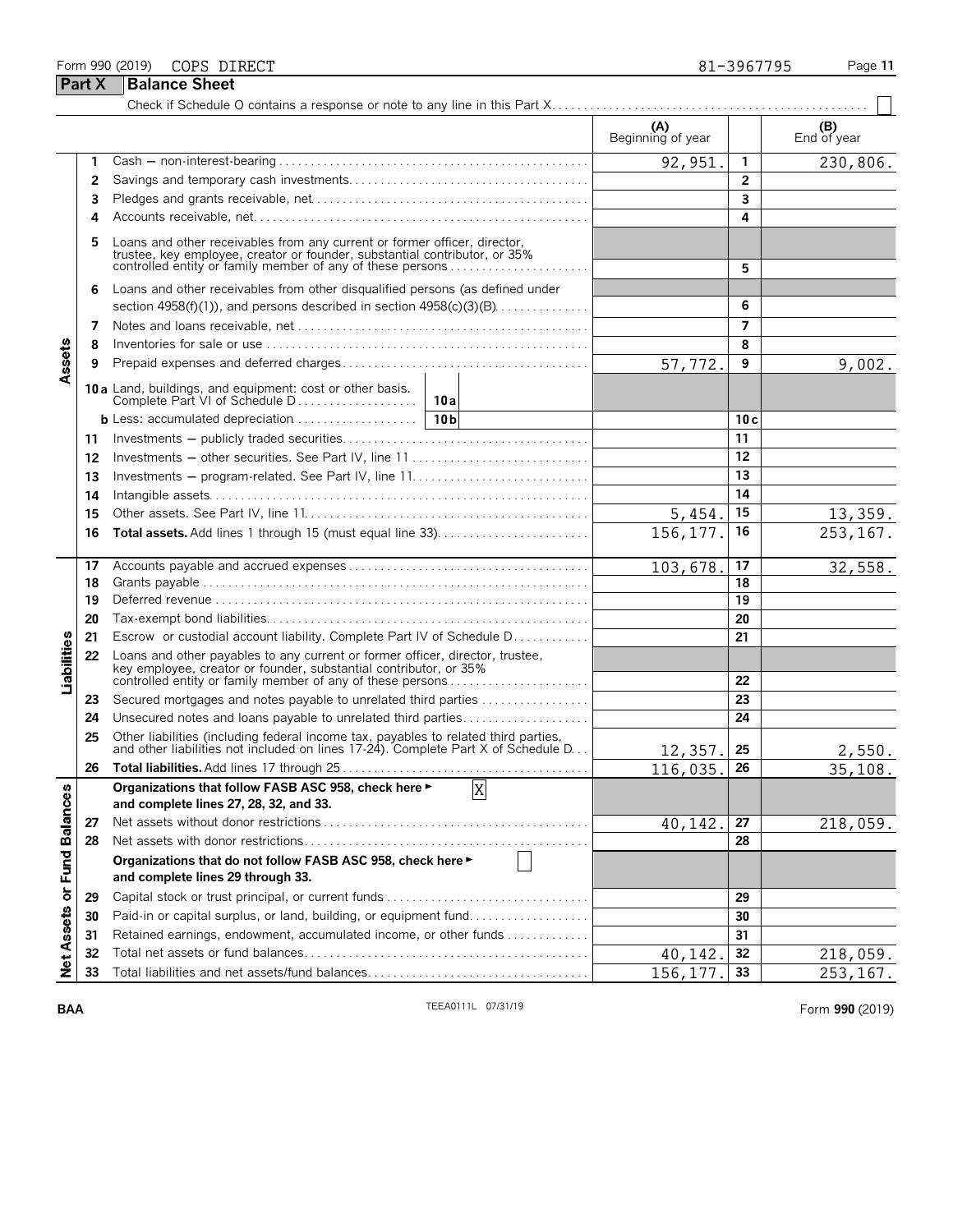|            |                | Form 990 (2019) | COPS DIRECT                                                                                                                                                                                                                   | 81-3967795     |                |      | Page 12         |
|------------|----------------|-----------------|-------------------------------------------------------------------------------------------------------------------------------------------------------------------------------------------------------------------------------|----------------|----------------|------|-----------------|
|            | <b>Part XI</b> |                 | <b>Reconciliation of Net Assets</b>                                                                                                                                                                                           |                |                |      |                 |
|            |                |                 |                                                                                                                                                                                                                               |                |                |      |                 |
| 1.         |                |                 |                                                                                                                                                                                                                               | $\overline{1}$ | 1,456,553.     |      |                 |
| 2          |                |                 |                                                                                                                                                                                                                               | $\overline{2}$ | 1,278,636.     |      |                 |
| 3          |                |                 |                                                                                                                                                                                                                               | $\overline{3}$ |                |      | 177, 917.       |
| 4          |                |                 | Net assets or fund balances at beginning of year (must equal Part X, line 32, column (A))                                                                                                                                     | 4              |                |      | 40,142.         |
| 5          |                |                 |                                                                                                                                                                                                                               | 5              |                |      |                 |
| 6          |                |                 |                                                                                                                                                                                                                               | 6              |                |      |                 |
| 7          |                |                 |                                                                                                                                                                                                                               |                |                |      |                 |
| 8          |                |                 |                                                                                                                                                                                                                               | 8              |                |      |                 |
| 9          |                |                 |                                                                                                                                                                                                                               | 9              |                |      | $0$ .           |
| 10         |                |                 | Net assets or fund balances at end of year. Combine lines 3 through 9 (must equal Part X, line 32,                                                                                                                            |                |                |      |                 |
|            |                |                 |                                                                                                                                                                                                                               | 10             |                |      | 218,059.        |
|            |                |                 | <b>Part XII Financial Statements and Reporting</b>                                                                                                                                                                            |                |                |      |                 |
|            |                |                 |                                                                                                                                                                                                                               |                |                |      |                 |
|            |                |                 |                                                                                                                                                                                                                               |                |                | Yes. | No              |
| 1.         |                |                 | Accounting method used to prepare the Form 990:<br>$\vert$ Cash<br>X Accrual<br>Other                                                                                                                                         |                |                |      |                 |
|            |                | in Schedule O.  | If the organization changed its method of accounting from a prior year or checked 'Other,' explain                                                                                                                            |                |                |      |                 |
|            |                |                 | 2a Were the organization's financial statements compiled or reviewed by an independent accountant?                                                                                                                            |                | 2a             |      | $\overline{X}$  |
|            |                |                 | If 'Yes,' check a box below to indicate whether the financial statements for the year were compiled or reviewed on a                                                                                                          |                |                |      |                 |
|            |                |                 | separate basis, consolidated basis, or both:                                                                                                                                                                                  |                |                |      |                 |
|            |                | Separate basis  | Consolidated basis<br>Both consolidated and separate basis                                                                                                                                                                    |                |                |      |                 |
|            |                |                 | <b>b</b> Were the organization's financial statements audited by an independent accountant?                                                                                                                                   |                | 2 <sub>b</sub> | X    |                 |
|            |                |                 | If 'Yes,' check a box below to indicate whether the financial statements for the year were audited on a separate                                                                                                              |                |                |      |                 |
|            |                |                 | basis, consolidated basis, or both:                                                                                                                                                                                           |                |                |      |                 |
|            | X              | Separate basis  | Consolidated basis<br>Both consolidated and separate basis                                                                                                                                                                    |                |                |      |                 |
|            |                |                 | c If 'Yes' to line 2a or 2b, does the organization have a committee that assumes responsibility for oversight of the audit,<br>review, or compilation of its financial statements and selection of an independent accountant? |                | 2c             | Χ    |                 |
|            |                | on Schedule O.  | If the organization changed either its oversight process or selection process during the tax year, explain                                                                                                                    |                |                |      |                 |
|            |                |                 | 3a As a result of a federal award, was the organization required to undergo an audit or audits as set forth in the Single                                                                                                     |                | Зa             |      | X               |
|            |                |                 | b If 'Yes,' did the organization undergo the required audit or audits? If the organization did not undergo the required audit                                                                                                 |                |                |      |                 |
|            |                |                 | or audits, explain why on Schedule O and describe any steps taken to undergo such audits                                                                                                                                      |                | 3 <sub>b</sub> |      |                 |
| <b>BAA</b> |                |                 | TEEA0112L 01/21/20                                                                                                                                                                                                            |                |                |      | Form 990 (2019) |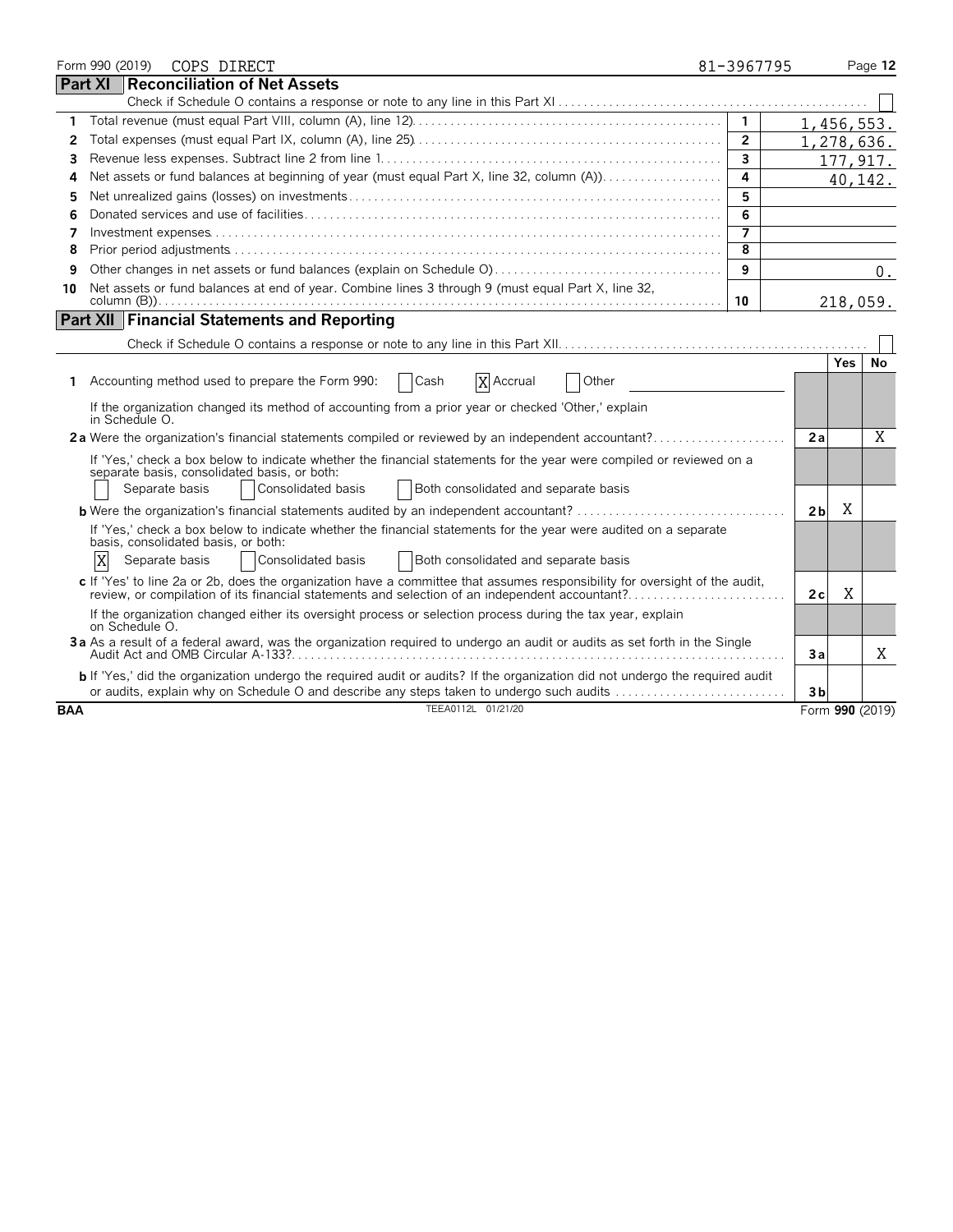# **CHEDULE A** Public Charity Status and Public Support<br>
(Form 990 or 990-EZ) Complete if the organization is a section 501(c)(3) organization or a section

**(Form 990 or 990-EZ) Complete if the organization is a section 501(c)(3) organization or a section 2019 4947(a)(1) nonexempt charitable trust.**

**Example 3 Attach to Form 990 or Form 990-EZ. Channel Studies Attach to Public** 

| Name of the organization                                               |  |
|------------------------------------------------------------------------|--|
| <b>DUDGET LITTLE UP LITTLE IT UGGSCHIP</b><br>Internal Revenue Service |  |

|        | Department of the Treasury<br>► Go to www.irs.gov/Form990 for instructions and the latest information.<br>Internal Revenue Service |                                                                                                                                                                                                                                                                                                                                                                                                                                                                                  |  |                                       |  |  |
|--------|------------------------------------------------------------------------------------------------------------------------------------|----------------------------------------------------------------------------------------------------------------------------------------------------------------------------------------------------------------------------------------------------------------------------------------------------------------------------------------------------------------------------------------------------------------------------------------------------------------------------------|--|---------------------------------------|--|--|
|        | Name of the organization                                                                                                           |                                                                                                                                                                                                                                                                                                                                                                                                                                                                                  |  | <b>Employer identification number</b> |  |  |
|        | COPS DIRECT                                                                                                                        |                                                                                                                                                                                                                                                                                                                                                                                                                                                                                  |  | 81-3967795                            |  |  |
| Part I |                                                                                                                                    | <b>Reason for Public Charity Status</b> (All organizations must complete this part.) See instructions.                                                                                                                                                                                                                                                                                                                                                                           |  |                                       |  |  |
|        |                                                                                                                                    | The organization is not a private foundation because it is: (For lines 1 through 12, check only one box.)                                                                                                                                                                                                                                                                                                                                                                        |  |                                       |  |  |
| 1      |                                                                                                                                    | A church, convention of churches, or association of churches described in section 170(b)(1)(A)(i).                                                                                                                                                                                                                                                                                                                                                                               |  |                                       |  |  |
| 2      |                                                                                                                                    | A school described in section 170(b)(1)(A)(ii). (Attach Schedule E (Form 990 or 990-EZ).)                                                                                                                                                                                                                                                                                                                                                                                        |  |                                       |  |  |
| 3      |                                                                                                                                    | A hospital or a cooperative hospital service organization described in section 170(b)(1)(A)(iii).                                                                                                                                                                                                                                                                                                                                                                                |  |                                       |  |  |
| 4      |                                                                                                                                    | A medical research organization operated in conjunction with a hospital described in section 170(b)(1)(A)(iii). Enter the hospital's                                                                                                                                                                                                                                                                                                                                             |  |                                       |  |  |
|        | name, city, and state:                                                                                                             | _____________________________                                                                                                                                                                                                                                                                                                                                                                                                                                                    |  |                                       |  |  |
| 5      |                                                                                                                                    | An organization operated for the benefit of a college or university owned or operated by a governmental unit described in<br>section 170(b)(1)(A)(iv). (Complete Part II.)                                                                                                                                                                                                                                                                                                       |  |                                       |  |  |
| 6      |                                                                                                                                    | A federal, state, or local government or governmental unit described in section 170(b)(1)(A)(v).                                                                                                                                                                                                                                                                                                                                                                                 |  |                                       |  |  |
| 7      | X                                                                                                                                  | An organization that normally receives a substantial part of its support from a governmental unit or from the general public described<br>in section 170(b)(1)(A)(vi). (Complete Part II.)                                                                                                                                                                                                                                                                                       |  |                                       |  |  |
| 8      |                                                                                                                                    | A community trust described in section 170(b)(1)(A)(vi). (Complete Part II.)                                                                                                                                                                                                                                                                                                                                                                                                     |  |                                       |  |  |
| 9      |                                                                                                                                    | An agricultural research organization described in section 170(b)(1)(A)(ix) operated in conjunction with a land-grant college<br>or university or a non-land-grant college of agriculture (see instructions). Enter the name, city, and state of the college or                                                                                                                                                                                                                  |  |                                       |  |  |
| 10     |                                                                                                                                    | An organization that normally receives: (1) more than 33-1/3% of its support from contributions, membership fees, and gross receipts<br>from activities related to its exempt functions—subject to certain exceptions, and (2) no more than 33-1/3% of its support from gross<br>investment income and unrelated business taxable income (less section 511 tax) from businesses acquired by the organization after<br>June 30, 1975. See section 509(a)(2). (Complete Part III.) |  |                                       |  |  |
| 11     |                                                                                                                                    | An organization organized and operated exclusively to test for public safety. See section 509(a)(4).                                                                                                                                                                                                                                                                                                                                                                             |  |                                       |  |  |
| 12     |                                                                                                                                    | An organization organized and operated exclusively for the benefit of, to perform the functions of, or to carry out the purposes of one<br>or more publicly supported organizations described in section 509(a)(1) or section 509(a)(2). See section 509(a)(3). Check the box in<br>lines 12a through 12d that describes the type of supporting organization and complete lines 12e, 12f, and 12g.                                                                               |  |                                       |  |  |
| a      |                                                                                                                                    | Type I. A supporting organization operated, supervised, or controlled by its supported organization(s), typically by giving the supported<br>organization(s) the power to regularly appoint or elect a majority of the directors or trustees of the supporting organization. You must<br>complete Part IV, Sections A and B.                                                                                                                                                     |  |                                       |  |  |
| b      |                                                                                                                                    | Type II. A supporting organization supervised or controlled in connection with its supported organization(s), by having control or<br>management of the supporting organization vested in the same persons that control or manage the supported organization(s). You<br>must complete Part IV, Sections A and C.                                                                                                                                                                 |  |                                       |  |  |
| c      |                                                                                                                                    | Type III functionally integrated. A supporting organization operated in connection with, and functionally integrated with, its supported<br>organization(s) (see instructions). You must complete Part IV, Sections A, D, and E.                                                                                                                                                                                                                                                 |  |                                       |  |  |

**d Type III non-functionally integrated.** A supporting organization operated in connection with its supported organization(s) that is not functionally integrated. The organization generally must satisfy a distribution requirement and an attentiveness requirement (see<br>instructions). **You must complete Part IV, Sections A and D, and Part V.** 

**e** Check this box if the organization received a written determination from the IRS that it is a Type I, Type II, Type III functionally integrated, or Type III non-functionally integrated supporting organization.  $f$  Fnter the number of supported organizations.

| <b>q</b> Provide the following information about the supported organization(s). |
|---------------------------------------------------------------------------------|

| (i) Name of supported organization | (ii) $EIN$ | (iii) Type of organization<br>(described on lines 1-10<br>above (see instructions)) |            | (iv) Is the<br>organization listed<br>in your governing<br>document? | (v) Amount of monetary<br>support (see instructions) | (vi) Amount of other<br>support (see instructions) |
|------------------------------------|------------|-------------------------------------------------------------------------------------|------------|----------------------------------------------------------------------|------------------------------------------------------|----------------------------------------------------|
|                                    |            |                                                                                     | <b>Yes</b> | No                                                                   |                                                      |                                                    |
| (A)                                |            |                                                                                     |            |                                                                      |                                                      |                                                    |
| (B)                                |            |                                                                                     |            |                                                                      |                                                      |                                                    |
| (C)                                |            |                                                                                     |            |                                                                      |                                                      |                                                    |
| (D)                                |            |                                                                                     |            |                                                                      |                                                      |                                                    |
| (E)                                |            |                                                                                     |            |                                                                      |                                                      |                                                    |
| Total                              |            |                                                                                     |            |                                                                      |                                                      |                                                    |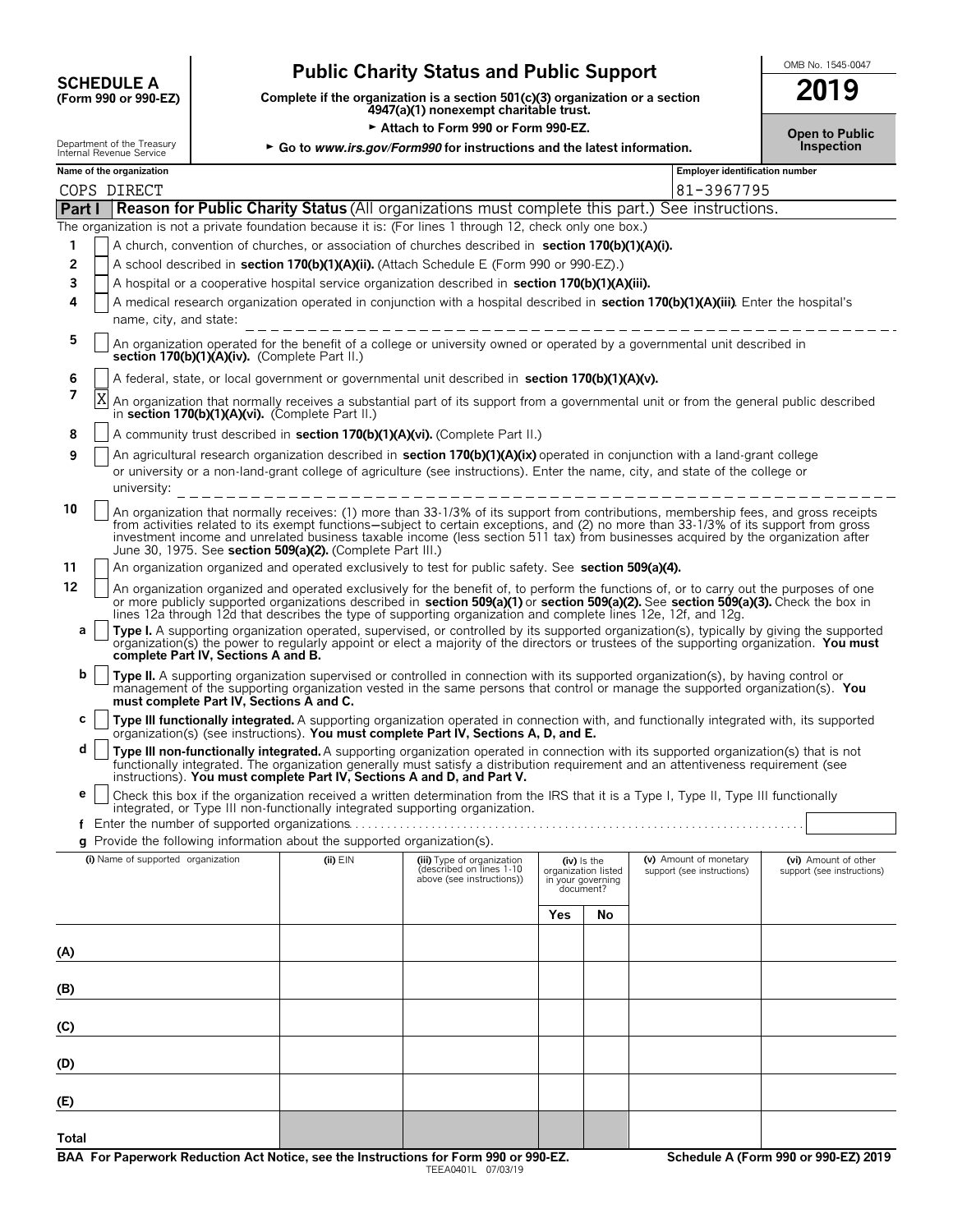**Section A. Public Support**

organization fails to qualify under the tests listed below, please complete Part III.)

**Calendar year (or fiscal year (a) 2015 <b>(b)** 2016 **(c) 2017 <b>(d)** 2018 **(e)** 2019 **(f)** Total **beginning in) 1** Gifts, grants, contributions, and<br>membership fees received. (Do not<br>include any 'unusual grants.'). . . . . . . . **2** Tax revenues levied for the organization's benefit and either paid to or expended on its behalf............ **3** The value of services or facilities furnished by a governmental unit to the organization without charge. . . . **4 Total.** Add lines 1 through 3... **5** The portion of total contributions by each person (other than a governmental unit or publicly supported organization) included on line 1 that exceeds 2% of the amount shown on line 11, column (f)... **6 Public support.** Subtract line 5 from line  $4$ . **Section B. Total Support Calendar year (or fiscal year (a) 2015 <b>(b)** 2016 **(c)** 2017 **(d)** 2018 **(e)** 2019 **(f)** Total **beginning in) 7** Amounts from line 4..... **8** Gross income from interest, dividends, payments received on securities loans, rents, royalties, and income from similar sources. . . . . . . **9** Net income from unrelated business activities, whether or not the business is regularly carried on . . . . . . . . . . . . . . . **10** Other income. Do not include gain or loss from the sale of capital assets (Explain in Part  $V.$ ). . **11 Total support.** Add lines 7 through 10. . . . . . . . . . . . . . . . . . . **12** Gross receipts from related activities, etc. (see instructions). . . . . . . . . . . . . . . . . . . . . . . . . . . . . . . . . . . . . . . . . . . . . . . . . **12 13 First five years.** If the Form 990 is for the organization's first, second, third, fourth, or fifth tax year as a section 501(c)(3) organization, check this box and **stop here**. . . . . . . . . . . . . . . . . . . . . . . . . . . . . . . . . . . . . . . . . . . . . . . . . . . . . . . . . . . . . . . . . . . . . . . . . . . . . . . . . . G **Section C. Computation of Public Support Percentage 14** Public support percentage for 2019 (line 6, column (f) divided by line 11, column (f)). . . . . . . . . . . . . . . . . . . . . . . . . . . **14** % **15** Public support percentage from 2018 Schedule A, Part II, line 14 . . . . . . . . . . . . . . . . . . . . . . . . . . . . . . . . . . . . . . . . . . . . **15** % **16a 33-1/3% support test**'**2019.** If the organization did not check the box on line 13, and line 14 is 33-1/3% or more, check this box and **stop here.** The organization qualifies as a publicly supported organization . . . . . . . . . . . . . . . . . . . . . . . . . . . . . . . . . . . . . . . . . . . . . . . . . . G **b 33-1/3% support test-2018.** If the organization did not check a box on line 13 or 16a, and line 15 is 33-1/3% or more, check this box and **stop here.** The organization qualifies as a publicly supported organization . . . . . . . . . . . . . . . . . . . . . . . . . . . . . . . . . . . . . . . . . . . . . . . . . . G **17a 10%-facts-and-circumstances test**'**2019.** If the organization did not check a box on line 13, 16a, or 16b, and line 14 is 10% or more, and if the organization meets the 'facts-and-circumstances' test, check this box and **stop here.** Explain in Part VI how the organization meets the 'facts-and-circumstances' test. The organization qualifies as a publicly supported organization . . . . . . . . . . . G **b 10%-facts-and-circumstances test–2018.** If the organization did not check a box on line 13, 16a, 16b, or 17a, and line 15 is 10% or more, and if the organization meets the 'facts-and-circumstances' test, check this box and stop here. Explain in Part VI how the<br>organization meets the 'facts-and-circumstances' test. The organization qualifies as a pu **18 Private foundation.** If the organization did not check a box on line 13, 16a, 16b, 17a, or 17b, check this box and see instructions. 223,576. 914,798. 1,058,755. 1,437,850. 3,634,979. 0. 0. 0. 223,576. 914,798. 1,058,755. 1,437,850. 3,634,979 0. 3,634,979.  $0. \begin{array}{|c|c|c|c|c|c|c|c|} \hline 223,576. & 914,798. & 1,058,755. & 1,437,850. & 3,634,979. \hline \end{array}$  $3.$  3.  $\boldsymbol{0}$  . 0. 3,634,982. 31,195. X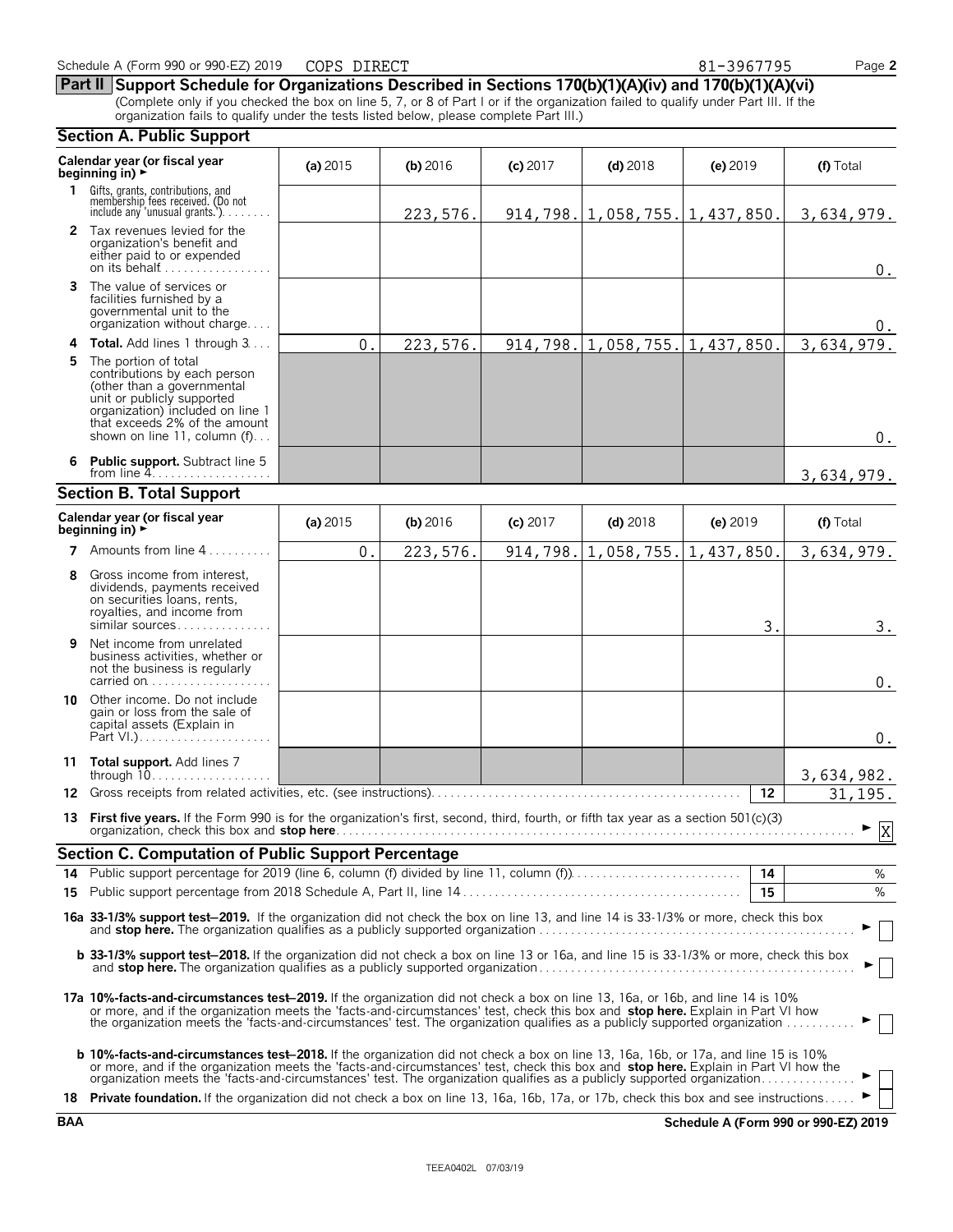### **Part III Support Schedule for Organizations Described in Section 509(a)(2)**

(Complete only if you checked the box on line 10 of Part I or if the organization failed to qualify under Part II. If the organization fails to qualify under the tests listed below, please complete Part II.)

|     | <b>Section A. Public Support</b>                                                                                                                                                                                                                                      |            |                    |            |            |            |    |                                      |
|-----|-----------------------------------------------------------------------------------------------------------------------------------------------------------------------------------------------------------------------------------------------------------------------|------------|--------------------|------------|------------|------------|----|--------------------------------------|
|     | Calendar year (or fiscal year beginning in) $\blacktriangleright$<br>1 Gifts, grants, contributions,<br>and membership fees<br>received. (Do not include                                                                                                              | (a) 2015   | (b) 2016           | $(c)$ 2017 | $(d)$ 2018 | $(e)$ 2019 |    | (f) Total                            |
|     | any 'unusual grants.')<br>2 Gross receipts from admissions,<br>merchandise sold or services<br>performed, or facilities<br>furnished in any activity that is<br>related to the organization's                                                                         |            |                    |            |            |            |    |                                      |
| 3   | $tax\text{-}exempt$ purpose<br>Gross receipts from activities<br>that are not an unrelated trade<br>or business under section 513.                                                                                                                                    |            |                    |            |            |            |    |                                      |
| 4   | Tax revenues levied for the<br>organization's benefit and<br>either paid to or expended on<br>its behalf                                                                                                                                                              |            |                    |            |            |            |    |                                      |
| 5.  | The value of services or<br>facilities furnished by a<br>governmental unit to the<br>organization without charge                                                                                                                                                      |            |                    |            |            |            |    |                                      |
|     | <b>6 Total.</b> Add lines 1 through $5 \ldots$<br><b>7a</b> Amounts included on lines 1.<br>2, and 3 received from<br>disqualified persons                                                                                                                            |            |                    |            |            |            |    |                                      |
|     | <b>b</b> Amounts included on lines 2<br>and 3 received from other than<br>disqualified persons that<br>exceed the greater of \$5,000 or<br>1% of the amount on line 13<br>for the year                                                                                |            |                    |            |            |            |    |                                      |
|     | c Add lines 7a and 7b                                                                                                                                                                                                                                                 |            |                    |            |            |            |    |                                      |
|     | <b>Public support.</b> (Subtract line<br>7c from line 6.).                                                                                                                                                                                                            |            |                    |            |            |            |    |                                      |
|     | <b>Section B. Total Support</b>                                                                                                                                                                                                                                       |            |                    |            |            |            |    |                                      |
|     | Calendar year (or fiscal year beginning in) $\blacktriangleright$                                                                                                                                                                                                     | (a) $2015$ | (b) 2016           | $(c)$ 2017 | $(d)$ 2018 | $(e)$ 2019 |    | (f) Total                            |
| 9.  | Amounts from line 6                                                                                                                                                                                                                                                   |            |                    |            |            |            |    |                                      |
|     | <b>10a</b> Gross income from interest, dividends,<br>payments received on securities loans,<br>rents, royalties, and income from<br>similar sources.                                                                                                                  |            |                    |            |            |            |    |                                      |
|     | <b>b</b> Unrelated business taxable<br>income (less section 511<br>taxes) from businesses<br>acquired after June 30, 1975<br>c. Add lines 10a and $10b$                                                                                                               |            |                    |            |            |            |    |                                      |
| 11  | Net income from unrelated business<br>activities not included in line 10b,<br>whether or not the business is<br>regularly carried on. $\ldots$                                                                                                                        |            |                    |            |            |            |    |                                      |
|     | 12 Other income. Do not include<br>gain or loss from the sale of<br>capital assets (Explain in                                                                                                                                                                        |            |                    |            |            |            |    |                                      |
|     | 13 Total support. (Add lines 9,<br>10c, 11, and 12.)                                                                                                                                                                                                                  |            |                    |            |            |            |    |                                      |
|     | 14 First five years. If the Form 990 is for the organization's first, second, third, fourth, or fifth tax year as a section 501(c)(3)<br>organization, check this box and stop here.                                                                                  |            |                    |            |            |            |    |                                      |
|     | Section C. Computation of Public Support Percentage                                                                                                                                                                                                                   |            |                    |            |            |            |    |                                      |
|     | 15 Public support percentage for 2019 (line 8, column (f), divided by line 13, column (f)                                                                                                                                                                             |            |                    |            |            |            | 15 | ್ಠಿ                                  |
|     |                                                                                                                                                                                                                                                                       |            |                    |            |            |            | 16 | oه                                   |
|     | Section D. Computation of Investment Income Percentage                                                                                                                                                                                                                |            |                    |            |            |            |    |                                      |
| 17  |                                                                                                                                                                                                                                                                       |            |                    |            |            |            | 17 | ್ಗ                                   |
| 18  |                                                                                                                                                                                                                                                                       |            |                    |            |            |            | 18 | ್ಠಿ                                  |
|     | 19a 33-1/3% support tests-2019. If the organization did not check the box on line 14, and line 15 is more than 33-1/3%, and line 17                                                                                                                                   |            |                    |            |            |            |    |                                      |
|     | is not more than 33-1/3%, check this box and stop here. The organization qualifies as a publicly supported organization<br><b>b</b> 33-1/3% support tests-2018. If the organization did not check a box on line 14 or line 19a, and line 16 is more than 33-1/3%, and |            |                    |            |            |            |    |                                      |
| 20  | line 18 is not more than 33-1/3%, check this box and stop here. The organization qualifies as a publicly supported organization<br>Private foundation. If the organization did not check a box on line 14, 19a, or 19b, check this box and see instructions           |            |                    |            |            |            |    |                                      |
| BAA |                                                                                                                                                                                                                                                                       |            | TEEA0403L 07/03/19 |            |            |            |    | Schedule A (Form 990 or 990-EZ) 2019 |
|     |                                                                                                                                                                                                                                                                       |            |                    |            |            |            |    |                                      |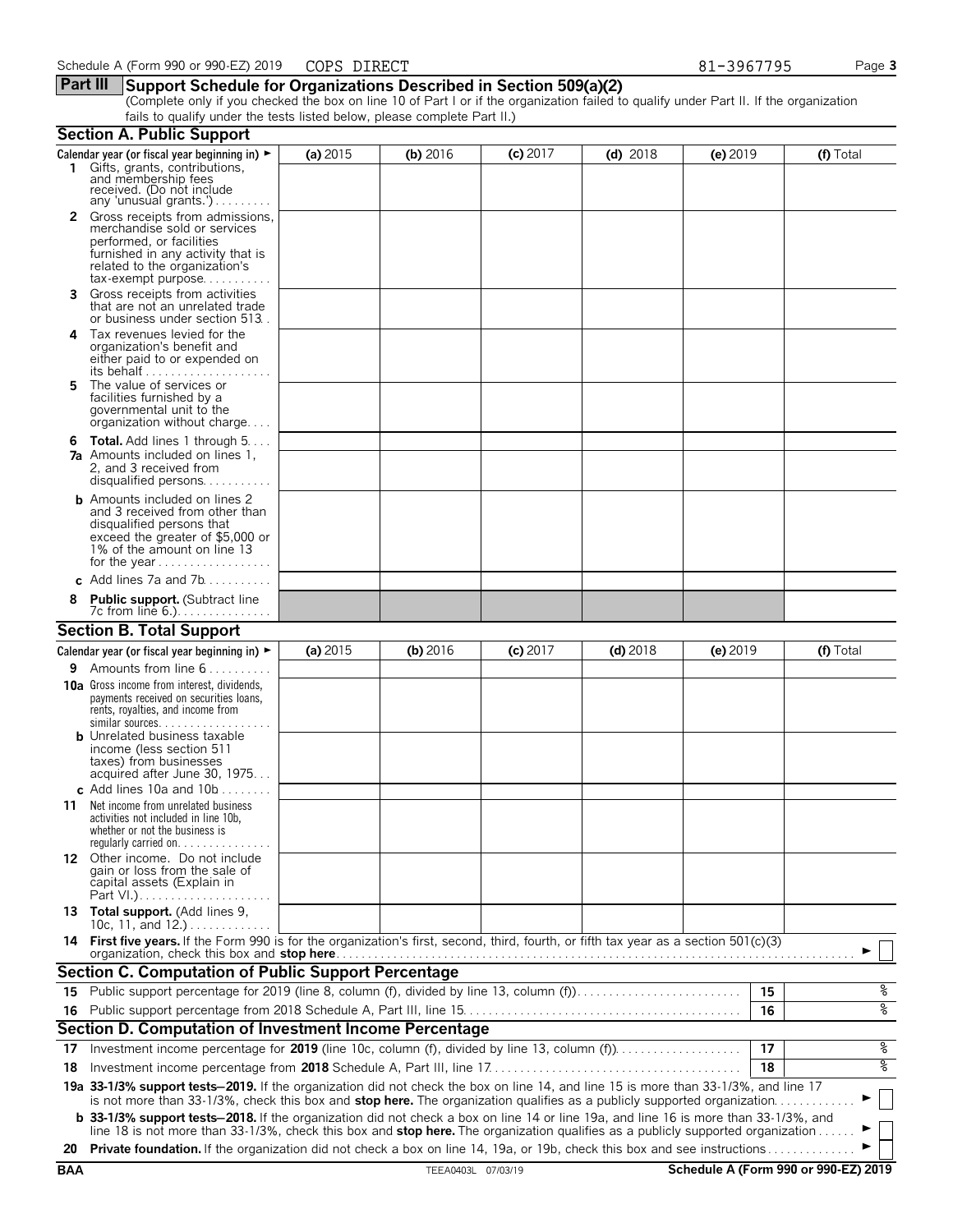### **Part IV Supporting Organizations**

(Complete only if you checked a box in line 12 on Part I. If you checked 12a of Part I, complete Sections A and B. If you checked 12b of Part I, complete Sections A and C. If you checked 12c of Part I, complete Sections A, D, and E. If you checked 12d of Part I, complete Sections A and D, and complete Part V.)

### **Section A. All Supporting Organizations**

**1** Are all of the organization's supported organizations listed by name in the organization's governing documents? *If 'No,' describe in* **Part VI** *how the supported organizations are designated. If designated by class or purpose, describe the designation. If historic and continuing relationship, explain.* **1 2** Did the organization have any supported organization that does not have an IRS determination of status under section 509(a)(1) or (2)? *If 'Yes,' explain in* **Part VI** *how the organization determined that the supported organization was described in section 509(a)(1) or (2).* **2 3a** Did the organization have a supported organization described in section 501(c)(4), (5), or (6)? *If 'Yes,' answer (b) and (c) below.* **3a b** Did the organization confirm that each supported organization qualified under section 501(c)(4), (5), or (6) and satisfied the public support tests under section 509(a)(2)? *If 'Yes,' describe in* **Part VI** *when and how the organization made the determination.* **3b c** Did the organization ensure that all support to such organizations was used exclusively for section 170(c)(2)(B) purposes? *If 'Yes,' explain in* **Part VI** *what controls the organization put in place to ensure such use.* **3c 4a** Was any supported organization not organized in the United States ('foreign supported organization')? *If 'Yes' and if you checked 12a or 12b in Part I, answer (b) and (c) below.* **4a b** Did the organization have ultimate control and discretion in deciding whether to make grants to the foreign supported organization? *If 'Yes,' describe in* **Part VI** *how the organization had such control and discretion despite being controlled or supervised by or in connection with its supported organizations.* **4b c** Did the organization support any foreign supported organization that does not have an IRS determination under sections 501(c)(3) and 509(a)(1) or (2)? *If 'Yes,' explain in* **Part VI** *what controls the organization used to ensure that all support to the foreign supported organization was used exclusively for section 170(c)(2)(B) purposes.* **4c 5a** Did the organization add, substitute, or remove any supported organizations during the tax year? *If 'Yes,' answer (b) and (c) below (if applicable). Also, provide detail in* **Part VI,** *including (i) the names and EIN numbers of the supported organizations added, substituted, or removed; (ii) the reasons for each such action; (iii) the authority under the organization's organizing document authorizing such action; and (iv) how the action was accomplished (such as by amendment to the organizing document).* **5a b Type I or Type II only.** Was any added or substituted supported organization part of a class already designated in the organization's organizing document? **5b c Substitutions only.** Was the substitution the result of an event beyond the organization's control? **5c 6** Did the organization provide support (whether in the form of grants or the provision of services or facilities) to anyone other than (i) its supported organizations, (ii) individuals that are part of the charitable class benefited by one or more of its supported organizations, or (iii) other supporting organizations that also support or benefit one or more of the filing organization's supported organizations? *If 'Yes,' provide detail in* **Part VI. 6 7** Did the organization provide a grant, loan, compensation, or other similar payment to a substantial contributor (as defined in section 4958(c)(3)(C)), a family member of a substantial contributor, or a 35% controlled entity with regard to a substantial contributor? *If 'Yes,' complete Part I of Schedule L (Form 990 or 990-EZ).* **7 8** Did the organization make a loan to a disqualified person (as defined in section 4958) not described in line 7? *If 'Yes,' complete Part I of Schedule L (Form 990 or 990-EZ).* **8 9a** Was the organization controlled directly or indirectly at any time during the tax year by one or more disqualified persons as defined in section 4946 (other than foundation managers and organizations described in section 509(a)(1) or (2))? *If 'Yes,' provide detail in* **Part VI**. **9a b** Did one or more disqualified persons (as defined in line 9a) hold a controlling interest in any entity in which the<br>supporting organization had an interest? If 'Yes,' provide detail in **Part VI**. c Did a disqualified person (as defined in line 9a) have an ownership interest in, or derive any personal benefit from,<br>assets in which the supporting organization also had an interest? If 'Yes,' provide detail in Part VI **10a** Was the organization subject to the excess business holdings rules of section 4943 because of section 4943(f) (regarding certain Type II supporting organizations, and all Type III non-functionally integrated supporting organizations)? *If 'Yes,'* answer 10b below. **10a b** Did the organization have any excess business holdings in the tax year? *(Use Schedule C, Form 4720, to determine whether the organization had excess business holdings.)* **10b BAA** TEEA0404L 07/03/19 **Schedule A (Form 990 or 990-EZ) 2019**

**Yes No**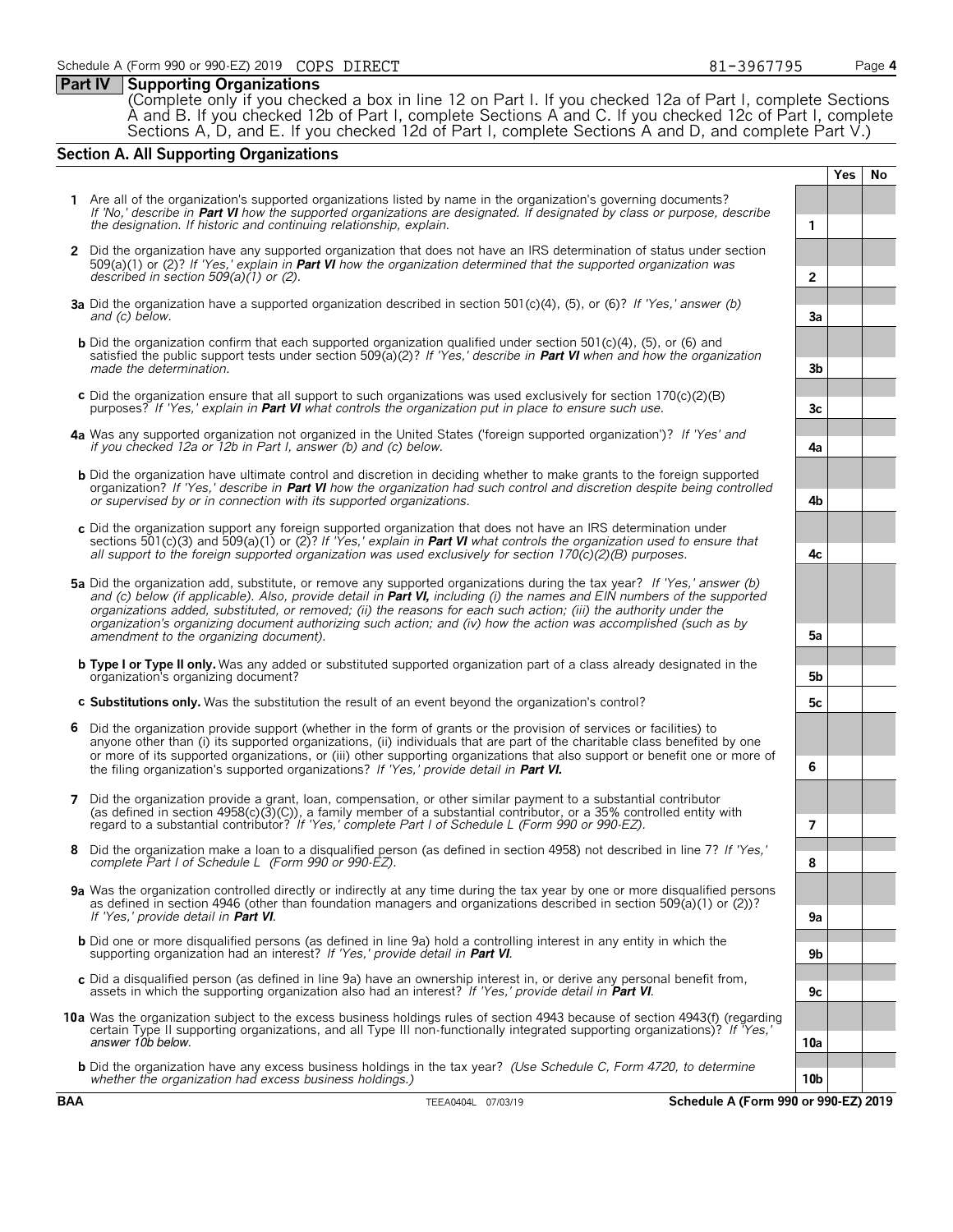|                                                                                                                           |                 | Yes |  |
|---------------------------------------------------------------------------------------------------------------------------|-----------------|-----|--|
| Has the organization accepted a gift or contribution from any of the following persons?<br>11                             |                 |     |  |
| a A person who directly or indirectly controls, either alone or together with persons described in (b) and (c) below, the |                 |     |  |
| governing body of a supported organization?                                                                               | 11a             |     |  |
| <b>b</b> A family member of a person described in (a) above?                                                              | 11 <sub>b</sub> |     |  |
| c A 35% controlled entity of a person described in (a) or (b) above? If 'Yes' to a, b, or c, provide detail in Part VI.   | 11c             |     |  |
| <b>Section B. Type I Supporting Organizations</b>                                                                         |                 |     |  |
|                                                                                                                           |                 |     |  |

- **1** Did the directors, trustees, or membership of one or more supported organizations have the power to regularly appoint or elect at least a majority of the organization's directors or trustees at all times during the tax year? *If 'No,' describe in* **Part VI** *how the supported organization(s) effectively operated, supervised, or controlled the organization's activities. If the organization had more than one supported organization, describe how the powers to appoint and/or remove directors or trustees were allocated among the supported organizations and what conditions or restrictions, if any, applied to such powers during the tax* year. **1**
- **2** Did the organization operate for the benefit of any supported organization other than the supported organization(s) that operated, supervised, or controlled the supporting organization? *If 'Yes,' explain in* **Part VI** *how providing such benefit carried out the purposes of the supported organization(s) that operated, supervised, or controlled the supporting organization.* **2**

### **Section C. Type II Supporting Organizations**

| Were a majority of the organization's directors or trustees during the tax year also a majority of the directors or trustees<br>of each of the organization's supported organization(s)? If 'No,' describe in <b>Part VI</b> how control or management of the |  |  |
|---------------------------------------------------------------------------------------------------------------------------------------------------------------------------------------------------------------------------------------------------------------|--|--|
| supporting organization was vested in the same persons that controlled or managed the supported organization(s).                                                                                                                                              |  |  |

### **Section D. All Type III Supporting Organizations**

|                                                                                                                                                                                                                                                                                                                                                                      |  | res |  |  |  |  |
|----------------------------------------------------------------------------------------------------------------------------------------------------------------------------------------------------------------------------------------------------------------------------------------------------------------------------------------------------------------------|--|-----|--|--|--|--|
| Did the organization provide to each of its supported organizations, by the last day of the fifth month of the<br>organization's tax year, (i) a written notice describing the type and amount of support provided during the prior tax<br>year, (ii) a copy of the Form 990 that was most recently filed as of the date of notification, and (iii) copies of the    |  |     |  |  |  |  |
| organization's governing documents in effect on the date of notification, to the extent not previously provided?                                                                                                                                                                                                                                                     |  |     |  |  |  |  |
| 2 Were any of the organization's officers, directors, or trustees either (i) appointed or elected by the supported                                                                                                                                                                                                                                                   |  |     |  |  |  |  |
| organization(s) or (ii) serving on the governing body of a supported organization? If 'No,' explain in <b>Part VI</b> how the organization maintained a close and continuous working relationship with the supported organization(s                                                                                                                                  |  |     |  |  |  |  |
| 3 By reason of the relationship described in (2), did the organization's supported organizations have a significant<br>voice in the organization's investment policies and in directing the use of the organization's income or assets at<br>all times during the tax year? If 'Yes,' describe in Part VI the role the organization's supported organizations played |  |     |  |  |  |  |
| in this regard.                                                                                                                                                                                                                                                                                                                                                      |  |     |  |  |  |  |

### **Section E. Type III Functionally Integrated Supporting Organizations**

- **1** *Check the box next to the method that the organization used to satisfy the Integral Part Test during the year* (see instructions).
- **a** The organization satisfied the Activities Test. *Complete line 2 below.*
- **b** The organization is the parent of each of its supported organizations. *Complete line 3 below.*
- **c** The organization supported a governmental entity. *Describe in* **Part VI** *how you supported a government entity (see instructions).*

### **2** Activities Test. Answer (a) and (b) below. **Yes No**

- **a** Did substantially all of the organization's activities during the tax year directly further the exempt purposes of the supported organization(s) to which the organization was responsive? *If 'Yes,' then in* **Part VI identify those supported organizations and explain** *how these activities directly furthered their exempt purposes, how the organization was responsive to those supported organizations, and how the organization determined that these activities constituted substantially all of its activities.* **2a**
- **b** Did the activities described in (a) constitute activities that, but for the organization's involvement, one or more of the organization's supported organization(s) would have been engaged in? If 'Yes,' explain in **Part VI** *the reasons for the organization's position that its supported organization(s) would have engaged in these activities but for the organization's involvement.* **2b**
- **3** Parent of Supported Organizations. **Answer (a) and (b) below.**
- **a** Did the organization have the power to regularly appoint or elect a majority of the officers, directors, or trustees of each of the supported organizations? *Provide details in* **Part VI. 3a**
- **b** Did the organization exercise a substantial degree of direction over the policies, programs, and activities of each of its supported organizations? *If 'Yes,' describe in* **Part VI** *the role played by the organization in this regard.* **3b**

### **BAA** TEEA0405L 07/03/19 **Schedule A (Form 990 or 990-EZ) 2019**

81-3967795

|   | Yes $ $ | No |
|---|---------|----|
|   |         |    |
| 2 |         |    |
|   |         |    |
|   |         |    |
|   |         |    |
|   |         |    |

**Yes No**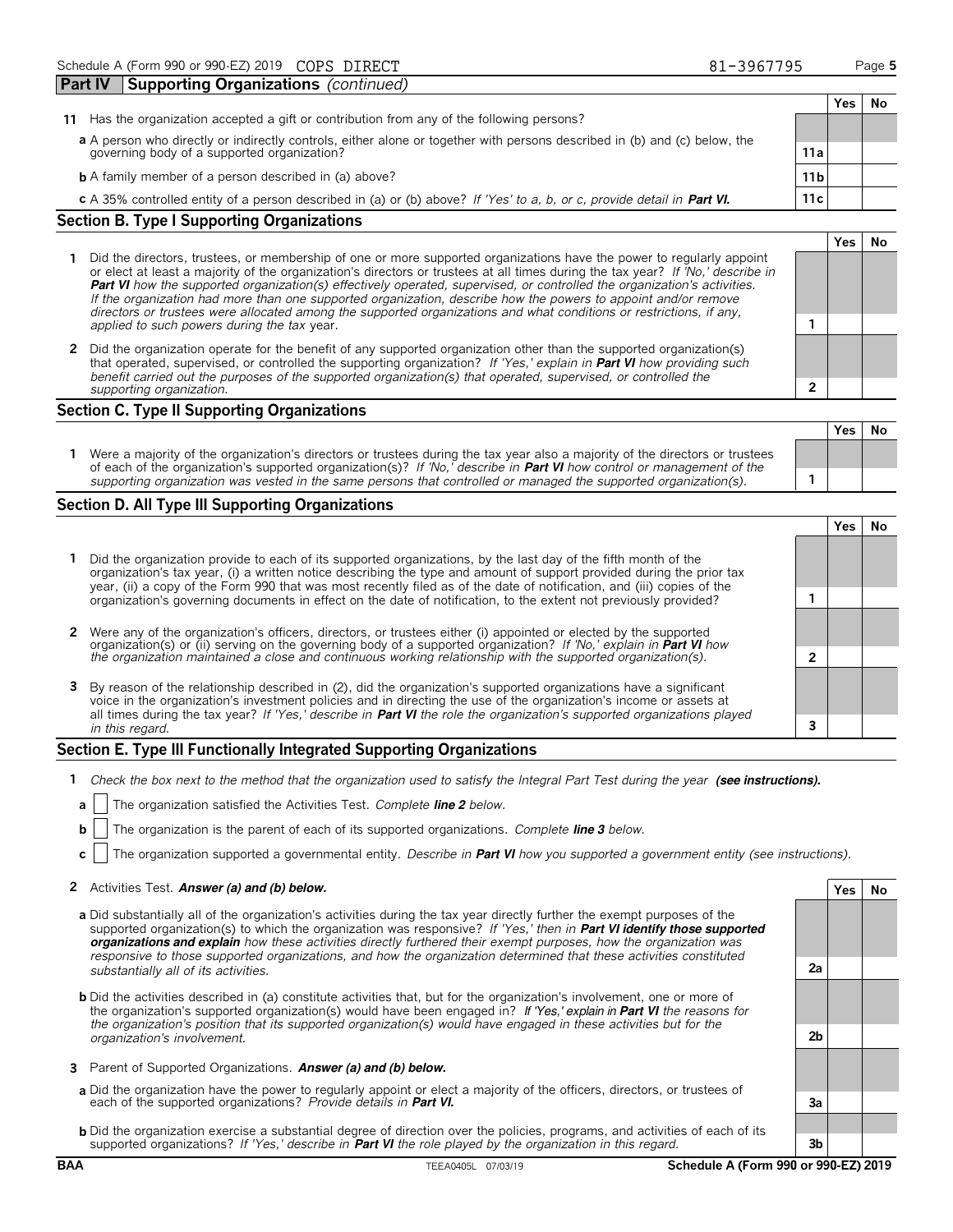**Part V Type III Non-Functionally Integrated 509(a)(3) Supporting Organizations**

| 1              | Check here if the organization satisfied the Integral Part Test as a qualifying trust on Nov. 20, 1970 (explain in Part VI). See<br><b>instructions.</b> All other Type III non-functionally integrated supporting organizations must complete Sections A through E. |                         |                                |                                |  |  |  |  |  |
|----------------|----------------------------------------------------------------------------------------------------------------------------------------------------------------------------------------------------------------------------------------------------------------------|-------------------------|--------------------------------|--------------------------------|--|--|--|--|--|
|                | Section A - Adjusted Net Income                                                                                                                                                                                                                                      | (A) Prior Year          | (B) Current Year<br>(optional) |                                |  |  |  |  |  |
|                | <b>1</b> Net short-term capital gain                                                                                                                                                                                                                                 |                         |                                |                                |  |  |  |  |  |
| 2              | Recoveries of prior-year distributions                                                                                                                                                                                                                               | $\overline{2}$          |                                |                                |  |  |  |  |  |
| 3.             | Other gross income (see instructions)                                                                                                                                                                                                                                | 3                       |                                |                                |  |  |  |  |  |
| 4              | Add lines 1 through 3.                                                                                                                                                                                                                                               | 4                       |                                |                                |  |  |  |  |  |
| 5.             | Depreciation and depletion                                                                                                                                                                                                                                           | 5                       |                                |                                |  |  |  |  |  |
| 6              | Portion of operating expenses paid or incurred for production or collection of gross<br>income or for management, conservation, or maintenance of property held for<br>production of income (see instructions)                                                       | 6                       |                                |                                |  |  |  |  |  |
| 7              | Other expenses (see instructions)                                                                                                                                                                                                                                    | $\overline{7}$          |                                |                                |  |  |  |  |  |
| 8              | Adjusted Net Income (subtract lines 5, 6, and 7 from line 4)                                                                                                                                                                                                         | 8                       |                                |                                |  |  |  |  |  |
|                | <b>Section B - Minimum Asset Amount</b>                                                                                                                                                                                                                              |                         | (A) Prior Year                 | (B) Current Year<br>(optional) |  |  |  |  |  |
|                | 1 Aggregate fair market value of all non-exempt-use assets (see instructions for short<br>tax year or assets held for part of year):                                                                                                                                 |                         |                                |                                |  |  |  |  |  |
|                | a Average monthly value of securities                                                                                                                                                                                                                                | 1a                      |                                |                                |  |  |  |  |  |
|                | <b>b</b> Average monthly cash balances                                                                                                                                                                                                                               | 1b                      |                                |                                |  |  |  |  |  |
|                | c Fair market value of other non-exempt-use assets                                                                                                                                                                                                                   | 1c                      |                                |                                |  |  |  |  |  |
|                | <b>d Total</b> (add lines 1a, 1b, and 1c)                                                                                                                                                                                                                            | 1 <sub>d</sub>          |                                |                                |  |  |  |  |  |
|                | <b>e Discount</b> claimed for blockage or other<br>factors (explain in detail in Part VI):                                                                                                                                                                           |                         |                                |                                |  |  |  |  |  |
| 2              | Acquisition indebtedness applicable to non-exempt-use assets                                                                                                                                                                                                         | $\overline{\mathbf{c}}$ |                                |                                |  |  |  |  |  |
| 3              | Subtract line 2 from line 1d.                                                                                                                                                                                                                                        | 3                       |                                |                                |  |  |  |  |  |
| 4              | Cash deemed held for exempt use. Enter 1-1/2% of line 3 (for greater amount,<br>see instructions).                                                                                                                                                                   | 4                       |                                |                                |  |  |  |  |  |
| 5.             | Net value of non-exempt-use assets (subtract line 4 from line 3)                                                                                                                                                                                                     | 5                       |                                |                                |  |  |  |  |  |
| 6              | Multiply line 5 by .035.                                                                                                                                                                                                                                             | 6                       |                                |                                |  |  |  |  |  |
| 7              | Recoveries of prior-year distributions                                                                                                                                                                                                                               | $\overline{7}$          |                                |                                |  |  |  |  |  |
| 8              | Minimum Asset Amount (add line 7 to line 6)                                                                                                                                                                                                                          | 8                       |                                |                                |  |  |  |  |  |
|                | Section C - Distributable Amount                                                                                                                                                                                                                                     |                         |                                | <b>Current Year</b>            |  |  |  |  |  |
| 1.             | Adjusted net income for prior year (from Section A, line 8, Column A)                                                                                                                                                                                                | 1                       |                                |                                |  |  |  |  |  |
| $\overline{2}$ | Enter 85% of line 1.                                                                                                                                                                                                                                                 | $\overline{2}$          |                                |                                |  |  |  |  |  |
| 3              | Minimum asset amount for prior year (from Section B, line 8, Column A)                                                                                                                                                                                               | 3                       |                                |                                |  |  |  |  |  |
| 4              | Enter greater of line 2 or line 3.                                                                                                                                                                                                                                   | 4                       |                                |                                |  |  |  |  |  |
| 5.             | Income tax imposed in prior year                                                                                                                                                                                                                                     | 5                       |                                |                                |  |  |  |  |  |
| 6              | <b>Distributable Amount.</b> Subtract line 5 from line 4, unless subject to emergency<br>temporary reduction (see instructions).                                                                                                                                     | 6                       |                                |                                |  |  |  |  |  |

**7**  $\Box$  Check here if the current year is the organization's first as a non-functionally integrated Type III supporting organization (see instructions).

**BAA Schedule A (Form 990 or 990-EZ) 2019**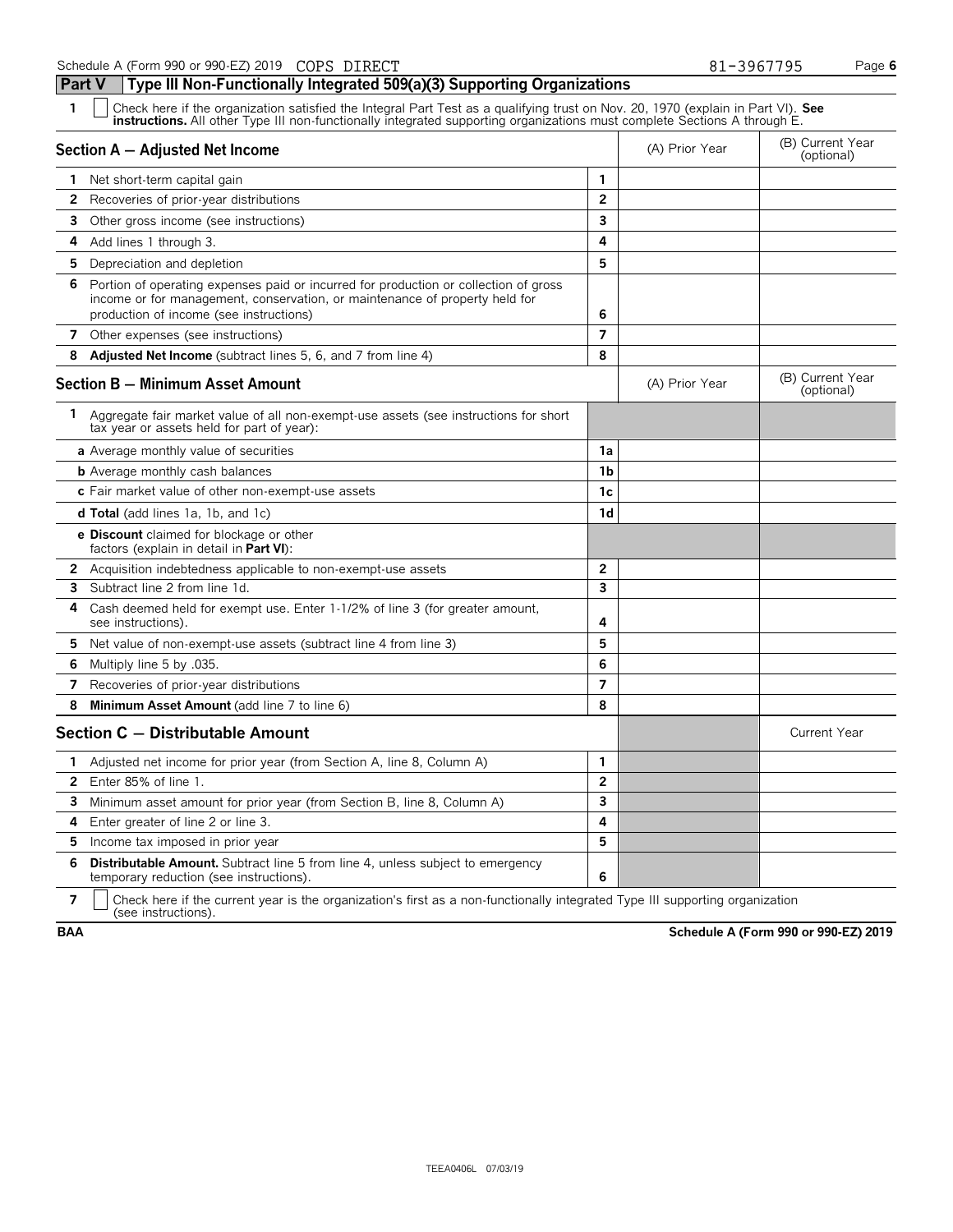|                                                                                                              |                                                                                                                                                                                                                                                                                                                                                                                                                                                                                                                                                                                                                                                                                                                                                                                                                                                                                                                                                                                                                                                                                                                                                                                                     |                                                                                                                                                                    | <b>Current Year</b>                                                                                                                                                                                                                                                                                                  |  |  |  |  |  |
|--------------------------------------------------------------------------------------------------------------|-----------------------------------------------------------------------------------------------------------------------------------------------------------------------------------------------------------------------------------------------------------------------------------------------------------------------------------------------------------------------------------------------------------------------------------------------------------------------------------------------------------------------------------------------------------------------------------------------------------------------------------------------------------------------------------------------------------------------------------------------------------------------------------------------------------------------------------------------------------------------------------------------------------------------------------------------------------------------------------------------------------------------------------------------------------------------------------------------------------------------------------------------------------------------------------------------------|--------------------------------------------------------------------------------------------------------------------------------------------------------------------|----------------------------------------------------------------------------------------------------------------------------------------------------------------------------------------------------------------------------------------------------------------------------------------------------------------------|--|--|--|--|--|
|                                                                                                              |                                                                                                                                                                                                                                                                                                                                                                                                                                                                                                                                                                                                                                                                                                                                                                                                                                                                                                                                                                                                                                                                                                                                                                                                     |                                                                                                                                                                    |                                                                                                                                                                                                                                                                                                                      |  |  |  |  |  |
| in excess of income from activity                                                                            |                                                                                                                                                                                                                                                                                                                                                                                                                                                                                                                                                                                                                                                                                                                                                                                                                                                                                                                                                                                                                                                                                                                                                                                                     |                                                                                                                                                                    |                                                                                                                                                                                                                                                                                                                      |  |  |  |  |  |
|                                                                                                              |                                                                                                                                                                                                                                                                                                                                                                                                                                                                                                                                                                                                                                                                                                                                                                                                                                                                                                                                                                                                                                                                                                                                                                                                     |                                                                                                                                                                    |                                                                                                                                                                                                                                                                                                                      |  |  |  |  |  |
| Amounts paid to acquire exempt-use assets                                                                    |                                                                                                                                                                                                                                                                                                                                                                                                                                                                                                                                                                                                                                                                                                                                                                                                                                                                                                                                                                                                                                                                                                                                                                                                     |                                                                                                                                                                    |                                                                                                                                                                                                                                                                                                                      |  |  |  |  |  |
| 4<br>Qualified set-aside amounts (prior IRS approval required)<br>5                                          |                                                                                                                                                                                                                                                                                                                                                                                                                                                                                                                                                                                                                                                                                                                                                                                                                                                                                                                                                                                                                                                                                                                                                                                                     |                                                                                                                                                                    |                                                                                                                                                                                                                                                                                                                      |  |  |  |  |  |
| Other distributions (describe in Part VI). See instructions.                                                 |                                                                                                                                                                                                                                                                                                                                                                                                                                                                                                                                                                                                                                                                                                                                                                                                                                                                                                                                                                                                                                                                                                                                                                                                     |                                                                                                                                                                    |                                                                                                                                                                                                                                                                                                                      |  |  |  |  |  |
| Total annual distributions. Add lines 1 through 6.                                                           |                                                                                                                                                                                                                                                                                                                                                                                                                                                                                                                                                                                                                                                                                                                                                                                                                                                                                                                                                                                                                                                                                                                                                                                                     |                                                                                                                                                                    |                                                                                                                                                                                                                                                                                                                      |  |  |  |  |  |
| in Part VI). See instructions.                                                                               |                                                                                                                                                                                                                                                                                                                                                                                                                                                                                                                                                                                                                                                                                                                                                                                                                                                                                                                                                                                                                                                                                                                                                                                                     |                                                                                                                                                                    |                                                                                                                                                                                                                                                                                                                      |  |  |  |  |  |
| Distributable amount for 2019 from Section C, line 6                                                         |                                                                                                                                                                                                                                                                                                                                                                                                                                                                                                                                                                                                                                                                                                                                                                                                                                                                                                                                                                                                                                                                                                                                                                                                     |                                                                                                                                                                    |                                                                                                                                                                                                                                                                                                                      |  |  |  |  |  |
|                                                                                                              |                                                                                                                                                                                                                                                                                                                                                                                                                                                                                                                                                                                                                                                                                                                                                                                                                                                                                                                                                                                                                                                                                                                                                                                                     |                                                                                                                                                                    |                                                                                                                                                                                                                                                                                                                      |  |  |  |  |  |
|                                                                                                              | (i)<br><b>Excess</b><br><b>Distributions</b>                                                                                                                                                                                                                                                                                                                                                                                                                                                                                                                                                                                                                                                                                                                                                                                                                                                                                                                                                                                                                                                                                                                                                        | (i)<br><b>Underdistributions</b><br>Pre-2019                                                                                                                       | (iii)<br><b>Distributable</b><br><b>Amount for 2019</b>                                                                                                                                                                                                                                                              |  |  |  |  |  |
|                                                                                                              |                                                                                                                                                                                                                                                                                                                                                                                                                                                                                                                                                                                                                                                                                                                                                                                                                                                                                                                                                                                                                                                                                                                                                                                                     |                                                                                                                                                                    |                                                                                                                                                                                                                                                                                                                      |  |  |  |  |  |
| cause required - explain in Part VI). See instructions.                                                      |                                                                                                                                                                                                                                                                                                                                                                                                                                                                                                                                                                                                                                                                                                                                                                                                                                                                                                                                                                                                                                                                                                                                                                                                     |                                                                                                                                                                    |                                                                                                                                                                                                                                                                                                                      |  |  |  |  |  |
|                                                                                                              |                                                                                                                                                                                                                                                                                                                                                                                                                                                                                                                                                                                                                                                                                                                                                                                                                                                                                                                                                                                                                                                                                                                                                                                                     |                                                                                                                                                                    |                                                                                                                                                                                                                                                                                                                      |  |  |  |  |  |
|                                                                                                              |                                                                                                                                                                                                                                                                                                                                                                                                                                                                                                                                                                                                                                                                                                                                                                                                                                                                                                                                                                                                                                                                                                                                                                                                     |                                                                                                                                                                    |                                                                                                                                                                                                                                                                                                                      |  |  |  |  |  |
|                                                                                                              |                                                                                                                                                                                                                                                                                                                                                                                                                                                                                                                                                                                                                                                                                                                                                                                                                                                                                                                                                                                                                                                                                                                                                                                                     |                                                                                                                                                                    |                                                                                                                                                                                                                                                                                                                      |  |  |  |  |  |
|                                                                                                              |                                                                                                                                                                                                                                                                                                                                                                                                                                                                                                                                                                                                                                                                                                                                                                                                                                                                                                                                                                                                                                                                                                                                                                                                     |                                                                                                                                                                    |                                                                                                                                                                                                                                                                                                                      |  |  |  |  |  |
|                                                                                                              |                                                                                                                                                                                                                                                                                                                                                                                                                                                                                                                                                                                                                                                                                                                                                                                                                                                                                                                                                                                                                                                                                                                                                                                                     |                                                                                                                                                                    |                                                                                                                                                                                                                                                                                                                      |  |  |  |  |  |
|                                                                                                              |                                                                                                                                                                                                                                                                                                                                                                                                                                                                                                                                                                                                                                                                                                                                                                                                                                                                                                                                                                                                                                                                                                                                                                                                     |                                                                                                                                                                    |                                                                                                                                                                                                                                                                                                                      |  |  |  |  |  |
|                                                                                                              |                                                                                                                                                                                                                                                                                                                                                                                                                                                                                                                                                                                                                                                                                                                                                                                                                                                                                                                                                                                                                                                                                                                                                                                                     |                                                                                                                                                                    |                                                                                                                                                                                                                                                                                                                      |  |  |  |  |  |
|                                                                                                              |                                                                                                                                                                                                                                                                                                                                                                                                                                                                                                                                                                                                                                                                                                                                                                                                                                                                                                                                                                                                                                                                                                                                                                                                     |                                                                                                                                                                    |                                                                                                                                                                                                                                                                                                                      |  |  |  |  |  |
|                                                                                                              |                                                                                                                                                                                                                                                                                                                                                                                                                                                                                                                                                                                                                                                                                                                                                                                                                                                                                                                                                                                                                                                                                                                                                                                                     |                                                                                                                                                                    |                                                                                                                                                                                                                                                                                                                      |  |  |  |  |  |
|                                                                                                              |                                                                                                                                                                                                                                                                                                                                                                                                                                                                                                                                                                                                                                                                                                                                                                                                                                                                                                                                                                                                                                                                                                                                                                                                     |                                                                                                                                                                    |                                                                                                                                                                                                                                                                                                                      |  |  |  |  |  |
|                                                                                                              |                                                                                                                                                                                                                                                                                                                                                                                                                                                                                                                                                                                                                                                                                                                                                                                                                                                                                                                                                                                                                                                                                                                                                                                                     |                                                                                                                                                                    |                                                                                                                                                                                                                                                                                                                      |  |  |  |  |  |
| \$<br>line 7:                                                                                                |                                                                                                                                                                                                                                                                                                                                                                                                                                                                                                                                                                                                                                                                                                                                                                                                                                                                                                                                                                                                                                                                                                                                                                                                     |                                                                                                                                                                    |                                                                                                                                                                                                                                                                                                                      |  |  |  |  |  |
|                                                                                                              |                                                                                                                                                                                                                                                                                                                                                                                                                                                                                                                                                                                                                                                                                                                                                                                                                                                                                                                                                                                                                                                                                                                                                                                                     |                                                                                                                                                                    |                                                                                                                                                                                                                                                                                                                      |  |  |  |  |  |
|                                                                                                              |                                                                                                                                                                                                                                                                                                                                                                                                                                                                                                                                                                                                                                                                                                                                                                                                                                                                                                                                                                                                                                                                                                                                                                                                     |                                                                                                                                                                    |                                                                                                                                                                                                                                                                                                                      |  |  |  |  |  |
|                                                                                                              |                                                                                                                                                                                                                                                                                                                                                                                                                                                                                                                                                                                                                                                                                                                                                                                                                                                                                                                                                                                                                                                                                                                                                                                                     |                                                                                                                                                                    |                                                                                                                                                                                                                                                                                                                      |  |  |  |  |  |
| Subtract lines 3g and 4a from line 2. For result greater than<br>zero, explain in Part VI. See instructions. |                                                                                                                                                                                                                                                                                                                                                                                                                                                                                                                                                                                                                                                                                                                                                                                                                                                                                                                                                                                                                                                                                                                                                                                                     |                                                                                                                                                                    |                                                                                                                                                                                                                                                                                                                      |  |  |  |  |  |
| from line 1. For result greater than zero, explain in Part VI. See<br>instructions.                          |                                                                                                                                                                                                                                                                                                                                                                                                                                                                                                                                                                                                                                                                                                                                                                                                                                                                                                                                                                                                                                                                                                                                                                                                     |                                                                                                                                                                    |                                                                                                                                                                                                                                                                                                                      |  |  |  |  |  |
|                                                                                                              |                                                                                                                                                                                                                                                                                                                                                                                                                                                                                                                                                                                                                                                                                                                                                                                                                                                                                                                                                                                                                                                                                                                                                                                                     |                                                                                                                                                                    |                                                                                                                                                                                                                                                                                                                      |  |  |  |  |  |
|                                                                                                              |                                                                                                                                                                                                                                                                                                                                                                                                                                                                                                                                                                                                                                                                                                                                                                                                                                                                                                                                                                                                                                                                                                                                                                                                     |                                                                                                                                                                    |                                                                                                                                                                                                                                                                                                                      |  |  |  |  |  |
|                                                                                                              |                                                                                                                                                                                                                                                                                                                                                                                                                                                                                                                                                                                                                                                                                                                                                                                                                                                                                                                                                                                                                                                                                                                                                                                                     |                                                                                                                                                                    |                                                                                                                                                                                                                                                                                                                      |  |  |  |  |  |
|                                                                                                              |                                                                                                                                                                                                                                                                                                                                                                                                                                                                                                                                                                                                                                                                                                                                                                                                                                                                                                                                                                                                                                                                                                                                                                                                     |                                                                                                                                                                    |                                                                                                                                                                                                                                                                                                                      |  |  |  |  |  |
|                                                                                                              |                                                                                                                                                                                                                                                                                                                                                                                                                                                                                                                                                                                                                                                                                                                                                                                                                                                                                                                                                                                                                                                                                                                                                                                                     |                                                                                                                                                                    |                                                                                                                                                                                                                                                                                                                      |  |  |  |  |  |
|                                                                                                              |                                                                                                                                                                                                                                                                                                                                                                                                                                                                                                                                                                                                                                                                                                                                                                                                                                                                                                                                                                                                                                                                                                                                                                                                     |                                                                                                                                                                    |                                                                                                                                                                                                                                                                                                                      |  |  |  |  |  |
| 8                                                                                                            | <b>Section D - Distributions</b><br>7<br>10 Line 8 amount divided by line 9 amount<br>Section E - Distribution Allocations (see instructions)<br>1 Distributable amount for 2019 from Section C, line 6<br>2 Underdistributions, if any, for years prior to 2019 (reasonable<br>3 Excess distributions carryover, if any, to 2019<br>a From 2014.<br><b>b</b> From 2015.<br>C From 2016.<br>e From 2018.<br>f Total of lines 3a through e<br>g Applied to underdistributions of prior years<br>h Applied to 2019 distributable amount<br>i Carryover from 2014 not applied (see instructions)<br>j Remainder. Subtract lines 3g, 3h, and 3i from 3f.<br>4 Distributions for 2019 from Section D,<br>a Applied to underdistributions of prior years<br><b>b</b> Applied to 2019 distributable amount<br>c Remainder. Subtract lines 4a and 4b from 4.<br>5 Remaining underdistributions for years prior to 2019, if any.<br>6 Remaining underdistributions for 2019. Subtract lines 3h and 4b<br>7 Excess distributions carryover to 2020. Add lines 3j and 4c.<br>Breakdown of line 7:<br>$a$ Excess from 2015<br><b>b</b> Excess from $2016$<br><b>c</b> Excess from 2017.<br>$d$ Excess from 2018 | 1 Amounts paid to supported organizations to accomplish exempt purposes<br>3 Administrative expenses paid to accomplish exempt purposes of supported organizations | Part V   Type III Non-Functionally Integrated 509(a)(3) Supporting Organizations (continued)<br>2 Amounts paid to perform activity that directly furthers exempt purposes of supported organizations,<br>Distributions to attentive supported organizations to which the organization is responsive (provide details |  |  |  |  |  |

**e** Excess from 2019. . . . . . .

**BAA Schedule A (Form 990 or 990-EZ) 2019**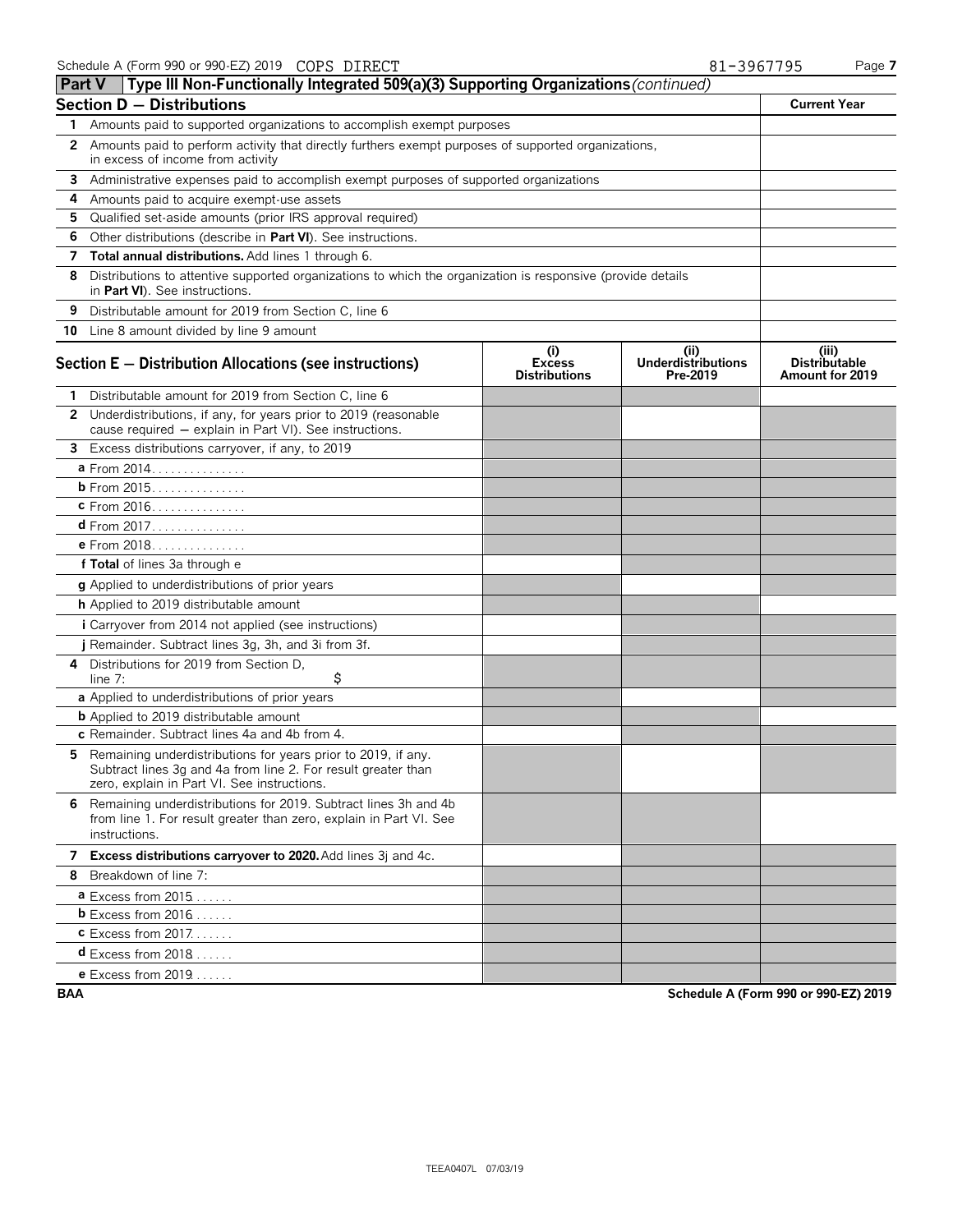**Part VI** Supplemental Information. Provide the explanations required by Part II, line 10; Part II, line 17a or 17b;Part III, line 12; Part IV, Section A, lines 1, 2, 3b, 3c, 4b, 4c, 5a, 6, 9a, 9b, 9c, 11a, 11b, and 11c; Part IV, Section B, lines 1 and 2; Part IV, Section C, line 1; Part IV, Section D, lines 2 and 3; Part IV, Section E, lines 1c, 2a, 2b, 3a, and 3b; Part V, line 1; Part V, Section B, line 1e; Part V, Section D, lines 5, 6, and 8; and Part V, Section E, lines 2, 5, and 6. Also complete this part for any additional information. (See instructions.)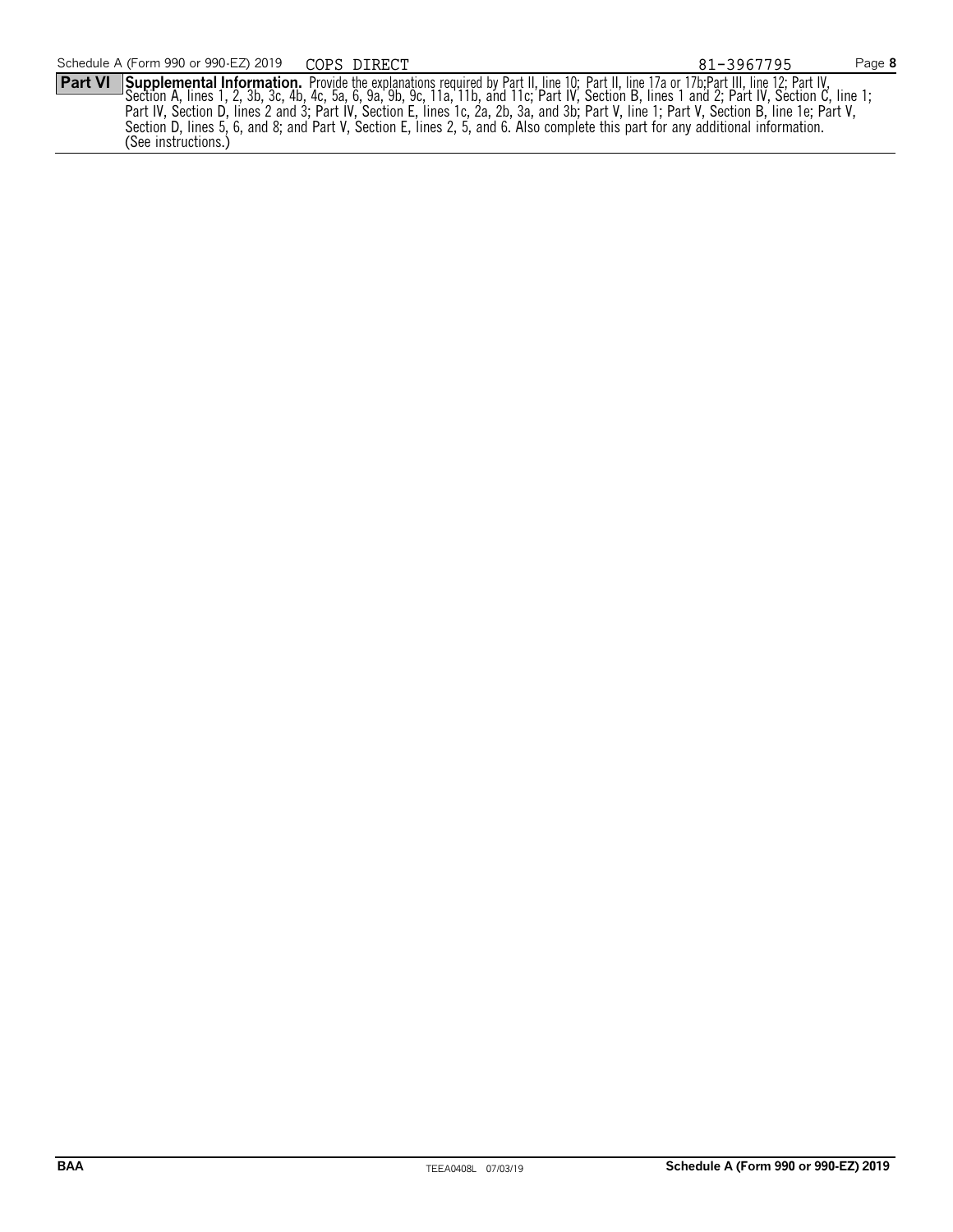## **(Form 990)**

# SCHEDULE D<br>
Complete if the organization answered Yes' on Form 990,<br>
Desiration answered Yes' on Form 990,<br>
2019

**Part IV, line 6, 7, 8, 9, 10, 11a, 11b, 11c, 11d, 11e, 11f, 12a, or 12b.**<br>
Part IV, line 6, 7, 8, 9, 10, 11a, 11b, 11c, 11d, 11e, 11f, 12a, or 12b.

G **Attach to Form 990.**

Department of the Treasury **Computer of the Treasury <b>Computer of the Treasury Co** to *Public* Internal Revenue Service **Internal Revenue Service**<br>Inspection **Inspection**<br>Name of the organization number

| <b>Open to Publi</b> |
|----------------------|
|                      |
| Incnoction           |

**Name of the organization Employer identification number**

| - |
|---|
|   |
|   |
|   |
|   |
|   |

|                | COPS DIRECT                                                                                                                                                                                                                                                                                                                                                                             |                         |                                                | 81-3967795                                         |
|----------------|-----------------------------------------------------------------------------------------------------------------------------------------------------------------------------------------------------------------------------------------------------------------------------------------------------------------------------------------------------------------------------------------|-------------------------|------------------------------------------------|----------------------------------------------------|
| Part I         | <b>Organizations Maintaining Donor Advised Funds or Other Similar Funds or Accounts.</b>                                                                                                                                                                                                                                                                                                |                         |                                                |                                                    |
|                | Complete if the organization answered 'Yes' on Form 990, Part IV, line 6.                                                                                                                                                                                                                                                                                                               |                         |                                                |                                                    |
|                |                                                                                                                                                                                                                                                                                                                                                                                         | (a) Donor advised funds |                                                | (b) Funds and other accounts                       |
| 1              | Total number at end of year                                                                                                                                                                                                                                                                                                                                                             |                         |                                                |                                                    |
| 2              | Aggregate value of contributions to (during year)                                                                                                                                                                                                                                                                                                                                       |                         |                                                |                                                    |
| 3              | Aggregate value of grants from (during year)                                                                                                                                                                                                                                                                                                                                            |                         |                                                |                                                    |
| 4              | Aggregate value at end of year                                                                                                                                                                                                                                                                                                                                                          |                         |                                                |                                                    |
|                |                                                                                                                                                                                                                                                                                                                                                                                         |                         |                                                |                                                    |
|                | Did the organization inform all donors and donor advisors in writing that the assets held in donor advised funds<br>are the organization's property, subject to the organization's exclusive legal control?                                                                                                                                                                             |                         |                                                | Yes<br>No                                          |
| 6              | Did the organization inform all grantees, donors, and donor advisors in writing that grant funds can be used only for charitable purposes and not for the benefit of the donor or donor advisor, or for any other purpose conf                                                                                                                                                          |                         |                                                | Yes<br>No                                          |
|                |                                                                                                                                                                                                                                                                                                                                                                                         |                         |                                                |                                                    |
| <b>Part II</b> | <b>Conservation Easements.</b>                                                                                                                                                                                                                                                                                                                                                          |                         |                                                |                                                    |
|                | Complete if the organization answered 'Yes' on Form 990, Part IV, line 7.                                                                                                                                                                                                                                                                                                               |                         |                                                |                                                    |
| 1.             | Purpose(s) of conservation easements held by the organization (check all that apply).                                                                                                                                                                                                                                                                                                   |                         |                                                |                                                    |
|                | Preservation of land for public use (for example, recreation or education)                                                                                                                                                                                                                                                                                                              |                         |                                                | Preservation of a historically important land area |
|                | Protection of natural habitat                                                                                                                                                                                                                                                                                                                                                           |                         | Preservation of a certified historic structure |                                                    |
|                | Preservation of open space                                                                                                                                                                                                                                                                                                                                                              |                         |                                                |                                                    |
| 2              | Complete lines 2a through 2d if the organization held a qualified conservation contribution in the form of a conservation easement on the                                                                                                                                                                                                                                               |                         |                                                |                                                    |
|                | last day of the tax year.                                                                                                                                                                                                                                                                                                                                                               |                         |                                                |                                                    |
|                |                                                                                                                                                                                                                                                                                                                                                                                         |                         |                                                | Held at the End of the Tax Year                    |
|                |                                                                                                                                                                                                                                                                                                                                                                                         |                         | 2a                                             |                                                    |
|                |                                                                                                                                                                                                                                                                                                                                                                                         |                         | 2 <sub>b</sub>                                 |                                                    |
|                | c Number of conservation easements on a certified historic structure included in (a)                                                                                                                                                                                                                                                                                                    |                         | 2c                                             |                                                    |
|                | d Number of conservation easements included in (c) acquired after 7/25/06, and not on a historic                                                                                                                                                                                                                                                                                        |                         | 2d                                             |                                                    |
| 3.             | Number of conservation easements modified, transferred, released, extinguished, or terminated by the organization during the<br>tax year $\blacktriangleright$                                                                                                                                                                                                                          |                         |                                                |                                                    |
| 4              | Number of states where property subject to conservation easement is located $\blacktriangleright$                                                                                                                                                                                                                                                                                       |                         |                                                |                                                    |
| 5              | Does the organization have a written policy regarding the periodic monitoring, inspection, handling of violations,                                                                                                                                                                                                                                                                      |                         |                                                |                                                    |
|                |                                                                                                                                                                                                                                                                                                                                                                                         |                         |                                                | No<br><b>Yes</b>                                   |
|                | Staff and volunteer hours devoted to monitoring, inspecting, handling of violations, and enforcing conservation easements during the year                                                                                                                                                                                                                                               |                         |                                                |                                                    |
| 7              | Amount of expenses incurred in monitoring, inspecting, handling of violations, and enforcing conservation easements during the year<br>►\$                                                                                                                                                                                                                                              |                         |                                                |                                                    |
|                | Does each conservation easement reported on line 2(d) above satisfy the requirements of section 170(h)(4)(B)(i)                                                                                                                                                                                                                                                                         |                         |                                                | Yes<br>No                                          |
| 9              | In Part XIII, describe how the organization reports conservation easements in its revenue and expense statement and balance sheet, and<br>include, if applicable, the text of the footnote to the organization's financial statements that describes the organization's accounting for<br>conservation easements.                                                                       |                         |                                                |                                                    |
|                | Part III   Organizations Maintaining Collections of Art, Historical Treasures, or Other Similar Assets.                                                                                                                                                                                                                                                                                 |                         |                                                |                                                    |
|                | Complete if the organization answered 'Yes' on Form 990, Part IV, line 8.                                                                                                                                                                                                                                                                                                               |                         |                                                |                                                    |
|                | 1 a If the organization elected, as permitted under FASB ASC 958, not to report in its revenue statement and balance sheet works of art,<br>historical treasures, or other similar assets held for public exhibition, education, or research in furtherance of public service, provide in<br>Part XIII the text of the footnote to its financial statements that describes these items. |                         |                                                |                                                    |
|                | b If the organization elected, as permitted under FASB ASC 958, to report in its revenue statement and balance sheet works of art,<br>historical treasures, or other similar assets held for public exhibition, education, or research in furtherance of public service, provide the<br>following amounts relating to these items:                                                      |                         |                                                |                                                    |
|                |                                                                                                                                                                                                                                                                                                                                                                                         |                         |                                                |                                                    |
|                |                                                                                                                                                                                                                                                                                                                                                                                         |                         |                                                | $\triangleright$ \$                                |
|                | 2 If the organization received or held works of art, historical treasures, or other similar assets for financial gain, provide the following<br>amounts required to be reported under FASB ASC 958 relating to these items:                                                                                                                                                             |                         |                                                |                                                    |
|                |                                                                                                                                                                                                                                                                                                                                                                                         |                         |                                                |                                                    |
|                | b Assets included in Form 990, Part X…………………………………………………………………………… ▶ \$                                                                                                                                                                                                                                                                                                                 |                         |                                                |                                                    |
|                | BAA For Paperwork Reduction Act Notice, see the Instructions for Form 990.                                                                                                                                                                                                                                                                                                              |                         | TEEA3301L 8/22/19                              | Schedule D (Form 990) 2019                         |
|                |                                                                                                                                                                                                                                                                                                                                                                                         |                         |                                                |                                                    |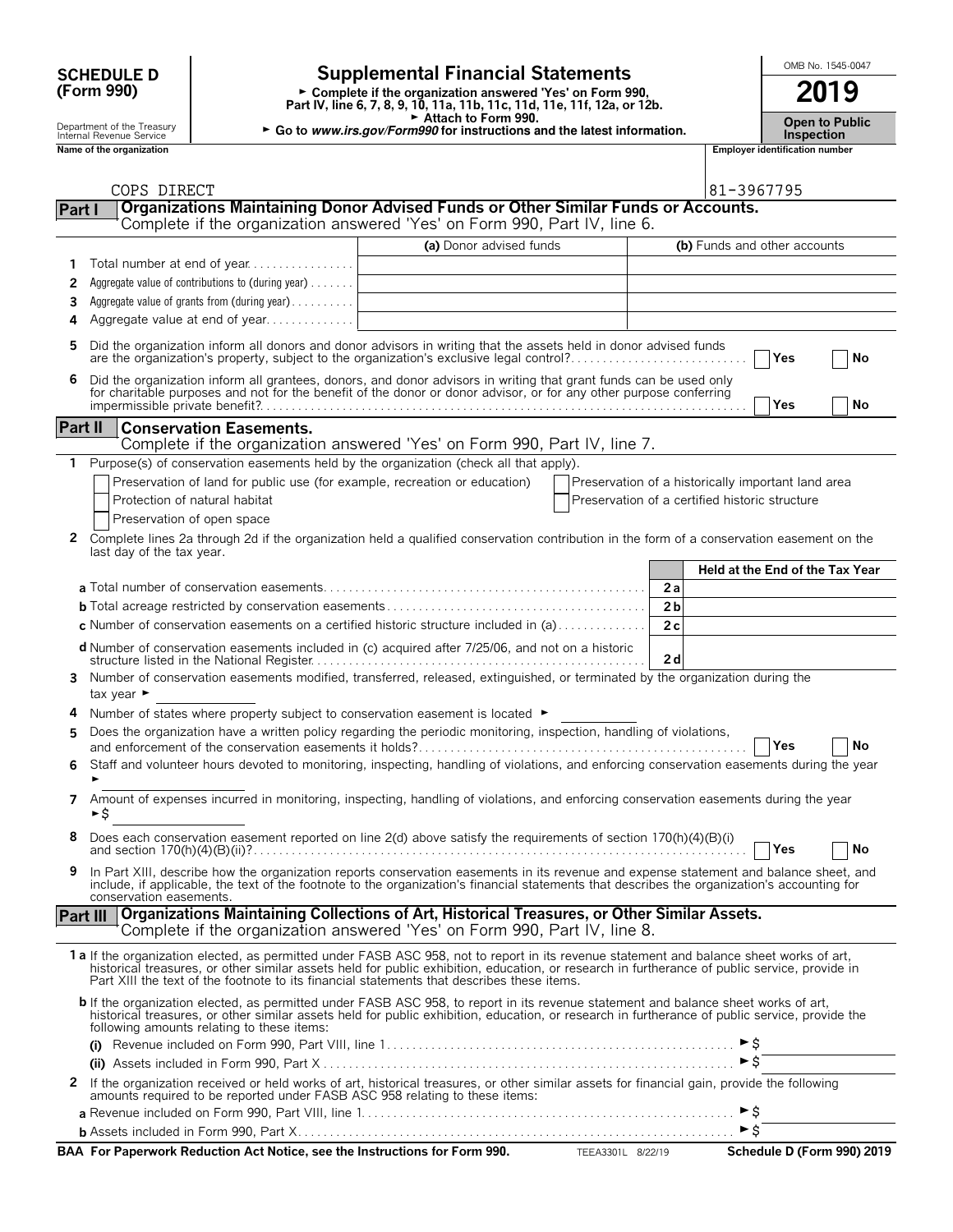| Schedule D (Form 990) 2019 COPS DIRECT<br>Part III   Organizations Maintaining Collections of Art, Historical Treasures, or Other Similar Assets (continued)               |                  |                                         |                |                                    | 81-3967795                      |                            |                     | Page 2 |
|----------------------------------------------------------------------------------------------------------------------------------------------------------------------------|------------------|-----------------------------------------|----------------|------------------------------------|---------------------------------|----------------------------|---------------------|--------|
| Using the organization's acquisition, accession, and other records, check any of the following that make significant use of its collection<br>3                            |                  |                                         |                |                                    |                                 |                            |                     |        |
| items (check all that apply):                                                                                                                                              |                  |                                         |                |                                    |                                 |                            |                     |        |
| Public exhibition<br>a                                                                                                                                                     |                  |                                         | d              | Loan or exchange program           |                                 |                            |                     |        |
| Scholarly research<br>b                                                                                                                                                    |                  |                                         | Other<br>e     |                                    |                                 |                            |                     |        |
| Preservation for future generations<br>c<br>Provide a description of the organization's collections and explain how they further the organization's exempt purpose in<br>4 |                  |                                         |                |                                    |                                 |                            |                     |        |
| Part XIII.<br>During the year, did the organization solicit or receive donations of art, historical treasures, or other similar assets<br>5                                |                  |                                         |                |                                    |                                 | Yes                        |                     | No     |
| <b>Part IV Escrow and Custodial Arrangements.</b> Complete if the organization answered 'Yes' on Form 990, Part IV,                                                        |                  |                                         |                |                                    |                                 |                            |                     |        |
| line 9, or reported an amount on Form 990, Part X, line 21.                                                                                                                |                  |                                         |                |                                    |                                 |                            |                     |        |
| 1 a Is the organization an agent, trustee, custodian or other intermediary for contributions or other assets not included                                                  |                  |                                         |                |                                    |                                 |                            |                     |        |
|                                                                                                                                                                            |                  |                                         |                |                                    |                                 | Yes                        |                     | No     |
| b If 'Yes,' explain the arrangement in Part XIII and complete the following table:                                                                                         |                  |                                         |                |                                    |                                 |                            |                     |        |
|                                                                                                                                                                            |                  |                                         |                |                                    |                                 | Amount                     |                     |        |
|                                                                                                                                                                            |                  |                                         |                |                                    | – 1 с                           |                            |                     |        |
|                                                                                                                                                                            |                  |                                         |                |                                    | 1d                              |                            |                     |        |
|                                                                                                                                                                            |                  |                                         |                |                                    | 1 e                             |                            |                     |        |
| 2a Did the organization include an amount on Form 990, Part X, line 21, for escrow or custodial account liability?                                                         |                  |                                         |                |                                    | 1f                              | Yes                        |                     | No     |
|                                                                                                                                                                            |                  |                                         |                |                                    |                                 |                            |                     |        |
|                                                                                                                                                                            |                  |                                         |                |                                    |                                 |                            |                     |        |
| <b>Part V</b><br>Endowment Funds. Complete if the organization answered 'Yes' on Form 990, Part IV, line 10.                                                               |                  |                                         |                |                                    |                                 |                            |                     |        |
|                                                                                                                                                                            | (a) Current year |                                         | (b) Prior year | (c) Two years back                 | (d) Three years back            |                            | (e) Four years back |        |
| <b>1 a</b> Beginning of year balance                                                                                                                                       |                  |                                         |                |                                    |                                 |                            |                     |        |
| <b>b</b> Contributions. $\ldots$ , $\ldots$ , $\ldots$ , $\ldots$                                                                                                          |                  |                                         |                |                                    |                                 |                            |                     |        |
| c Net investment earnings, gains,<br>and losses                                                                                                                            |                  |                                         |                |                                    |                                 |                            |                     |        |
| <b>d</b> Grants or scholarships $\ldots \ldots \ldots$                                                                                                                     |                  |                                         |                |                                    |                                 |                            |                     |        |
| <b>e</b> Other expenditures for facilities<br>and programs                                                                                                                 |                  |                                         |                |                                    |                                 |                            |                     |        |
| f Administrative expenses                                                                                                                                                  |                  |                                         |                |                                    |                                 |                            |                     |        |
| <b>q</b> End of year balance $\dots\dots\dots\dots$                                                                                                                        |                  |                                         |                |                                    |                                 |                            |                     |        |
| 2 Provide the estimated percentage of the current year end balance (line 1g, column (a)) held as:                                                                          |                  |                                         |                |                                    |                                 |                            |                     |        |
| a Board designated or quasi-endowment $\blacktriangleright$                                                                                                                |                  |                                         | ℅              |                                    |                                 |                            |                     |        |
| <b>b</b> Permanent endowment $\blacktriangleright$                                                                                                                         | နွ               |                                         |                |                                    |                                 |                            |                     |        |
| $c$ Term endowment $\blacktriangleright$                                                                                                                                   |                  |                                         |                |                                    |                                 |                            |                     |        |
| The percentages on lines 2a, 2b, and 2c should equal 100%.                                                                                                                 |                  |                                         |                |                                    |                                 |                            |                     |        |
| 3a Are there endowment funds not in the possession of the organization that are held and administered for the                                                              |                  |                                         |                |                                    |                                 |                            |                     |        |
| organization by:                                                                                                                                                           |                  |                                         |                |                                    |                                 |                            | Yes                 | No     |
| (i)                                                                                                                                                                        |                  |                                         |                |                                    |                                 | 3a(i)<br>3a(ii)            |                     |        |
|                                                                                                                                                                            |                  |                                         |                |                                    |                                 | 3 <sub>b</sub>             |                     |        |
| Describe in Part XIII the intended uses of the organization's endowment funds.                                                                                             |                  |                                         |                |                                    |                                 |                            |                     |        |
| <b>Part VI   Land, Buildings, and Equipment.</b>                                                                                                                           |                  |                                         |                |                                    |                                 |                            |                     |        |
| Complete if the organization answered 'Yes' on Form 990, Part IV, line 11a. See Form 990, Part X, line 10.                                                                 |                  |                                         |                |                                    |                                 |                            |                     |        |
| Description of property                                                                                                                                                    |                  | (a) Cost or other basis<br>(investment) |                | (b) Cost or other<br>basis (other) | (c) Accumulated<br>depreciation |                            | (d) Book value      |        |
|                                                                                                                                                                            |                  |                                         |                |                                    |                                 |                            |                     |        |
|                                                                                                                                                                            |                  |                                         |                |                                    |                                 |                            |                     |        |
|                                                                                                                                                                            |                  |                                         |                |                                    |                                 |                            |                     |        |
|                                                                                                                                                                            |                  |                                         |                |                                    |                                 |                            |                     |        |
|                                                                                                                                                                            |                  |                                         |                |                                    |                                 |                            |                     |        |
| Total. Add lines 1a through 1e. (Column (d) must equal Form 990, Part X, column (B), line 10c.)                                                                            |                  |                                         |                |                                    |                                 |                            |                     | υ.     |
| BAA                                                                                                                                                                        |                  |                                         |                |                                    |                                 | Schedule D (Form 990) 2019 |                     |        |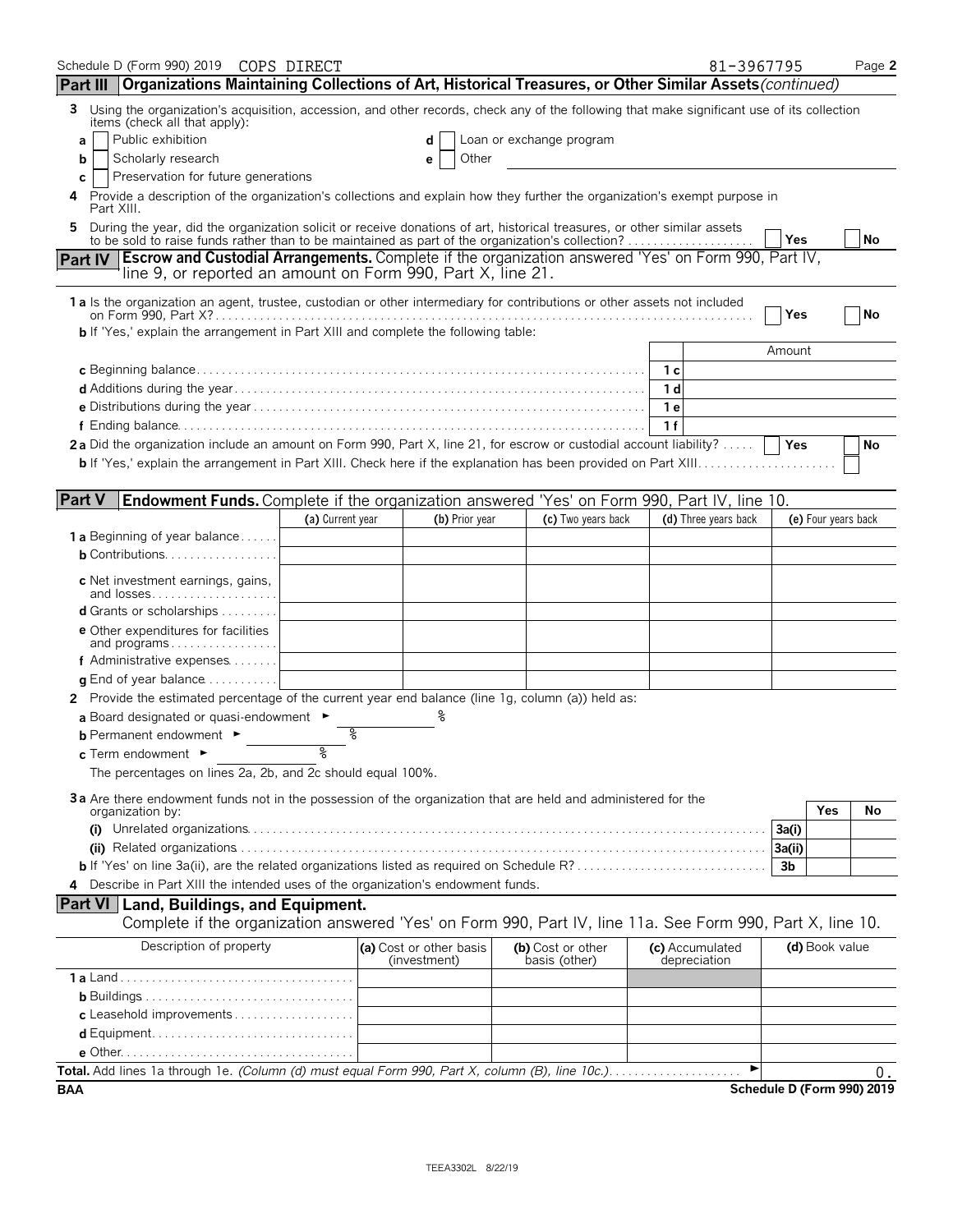|                  |                               | Part VII Investments - Other Securities.                                   |                              | N/A                                                                                                               |                |
|------------------|-------------------------------|----------------------------------------------------------------------------|------------------------------|-------------------------------------------------------------------------------------------------------------------|----------------|
|                  |                               |                                                                            |                              | Complete if the organization answered 'Yes' on Form 990, Part IV, line 11b. See Form 990, Part X, line 12.        |                |
|                  |                               | (a) Description of security or category (including name of security)       | (b) Book value               | (c) Method of valuation: Cost or end-of-year market value                                                         |                |
|                  |                               | (1) Financial derivatives                                                  |                              |                                                                                                                   |                |
|                  |                               | (2) Closely held equity interests                                          |                              |                                                                                                                   |                |
| (3) Other        |                               | ____________________                                                       |                              |                                                                                                                   |                |
| (A)              |                               |                                                                            |                              |                                                                                                                   |                |
| $(\mathsf{B})$   |                               |                                                                            |                              |                                                                                                                   |                |
| (C)              |                               |                                                                            |                              |                                                                                                                   |                |
| (D)              |                               |                                                                            |                              |                                                                                                                   |                |
| $\overline{E}$   |                               |                                                                            |                              |                                                                                                                   |                |
| (F)              |                               |                                                                            |                              |                                                                                                                   |                |
| $(\mathrm{G})$   |                               |                                                                            |                              |                                                                                                                   |                |
| $(\mathsf{H})$   |                               |                                                                            |                              |                                                                                                                   |                |
| $($ l $)$        |                               |                                                                            |                              |                                                                                                                   |                |
|                  |                               | Total. (Column (b) must equal Form 990, Part X, column (B) line 12.)       |                              |                                                                                                                   |                |
|                  |                               | Part VIII Investments - Program Related.                                   |                              | N/A<br>Complete if the organization answered 'Yes' on Form 990, Part IV, line 11c. See Form 990, Part X, line 13. |                |
|                  | (a) Description of investment |                                                                            | (b) Book value               | (c) Method of valuation: Cost or end-of-year market value                                                         |                |
| (1)              |                               |                                                                            |                              |                                                                                                                   |                |
| (2)              |                               |                                                                            |                              |                                                                                                                   |                |
| (3)              |                               |                                                                            |                              |                                                                                                                   |                |
| (4)              |                               |                                                                            |                              |                                                                                                                   |                |
| (5)              |                               |                                                                            |                              |                                                                                                                   |                |
| (6)              |                               |                                                                            |                              |                                                                                                                   |                |
| (7)              |                               |                                                                            |                              |                                                                                                                   |                |
| (8)              |                               |                                                                            |                              |                                                                                                                   |                |
| (9)              |                               |                                                                            |                              |                                                                                                                   |                |
| (10)             |                               |                                                                            |                              |                                                                                                                   |                |
|                  |                               | Total. (Column (b) must equal Form 990, Part X, column (B) line 13.).<br>▶ |                              |                                                                                                                   |                |
| Part IX          | <b>Other Assets.</b>          |                                                                            |                              |                                                                                                                   |                |
|                  |                               |                                                                            | (a) Description              | Complete if the organization answered 'Yes' on Form 990, Part IV, line 11d. See Form 990, Part X, line 15.        | (b) Book value |
| (1) DEPOSITS     |                               |                                                                            |                              |                                                                                                                   | 13,359.        |
| (2)              |                               |                                                                            |                              |                                                                                                                   |                |
| (3)              |                               |                                                                            |                              |                                                                                                                   |                |
| (4)              |                               |                                                                            |                              |                                                                                                                   |                |
| (5)              |                               |                                                                            |                              |                                                                                                                   |                |
| (6)              |                               |                                                                            |                              |                                                                                                                   |                |
| (7)              |                               |                                                                            |                              |                                                                                                                   |                |
| (8)              |                               |                                                                            |                              |                                                                                                                   |                |
| (9)<br>(10)      |                               |                                                                            |                              |                                                                                                                   |                |
|                  |                               |                                                                            |                              |                                                                                                                   |                |
| Part X           | <b>Other Liabilities.</b>     |                                                                            |                              |                                                                                                                   | 13,359.        |
|                  |                               |                                                                            |                              | Complete if the organization answered 'Yes' on Form 990, Part IV, line 11e or 11f. See Form 990, Part X, line 25. |                |
| 1.               |                               |                                                                            | (a) Description of liability |                                                                                                                   | (b) Book value |
|                  | (1) Federal income taxes      |                                                                            |                              |                                                                                                                   |                |
| (2)              | DUE TO TROOPS DIRECT          |                                                                            |                              |                                                                                                                   | 2,550.         |
| (3)              |                               |                                                                            |                              |                                                                                                                   |                |
| (4)              |                               |                                                                            |                              |                                                                                                                   |                |
| $\overline{(5)}$ |                               |                                                                            |                              |                                                                                                                   |                |
| $\overline{(6)}$ |                               |                                                                            |                              |                                                                                                                   |                |
| (7)              |                               |                                                                            |                              |                                                                                                                   |                |
| (8)<br>(9)       |                               |                                                                            |                              |                                                                                                                   |                |
| (10)             |                               |                                                                            |                              |                                                                                                                   |                |
| (11)             |                               |                                                                            |                              |                                                                                                                   |                |
|                  |                               |                                                                            |                              |                                                                                                                   | 2,550.         |
|                  |                               |                                                                            |                              |                                                                                                                   |                |

**2.** Liability for uncertain tax positions. In Part XIII, provide the text of the footnote to the organization's financial statements that reports the organization's liability for uncertain tax positions under FASB ASC 740. Check here if the text of the footnote has been provided in Part XIII . . . . . . . . . . . . . . . . . . . . . . . . . . . . . . . . . . . . . . . . . . . . . . . . . . . . . . . X SEE PART XIII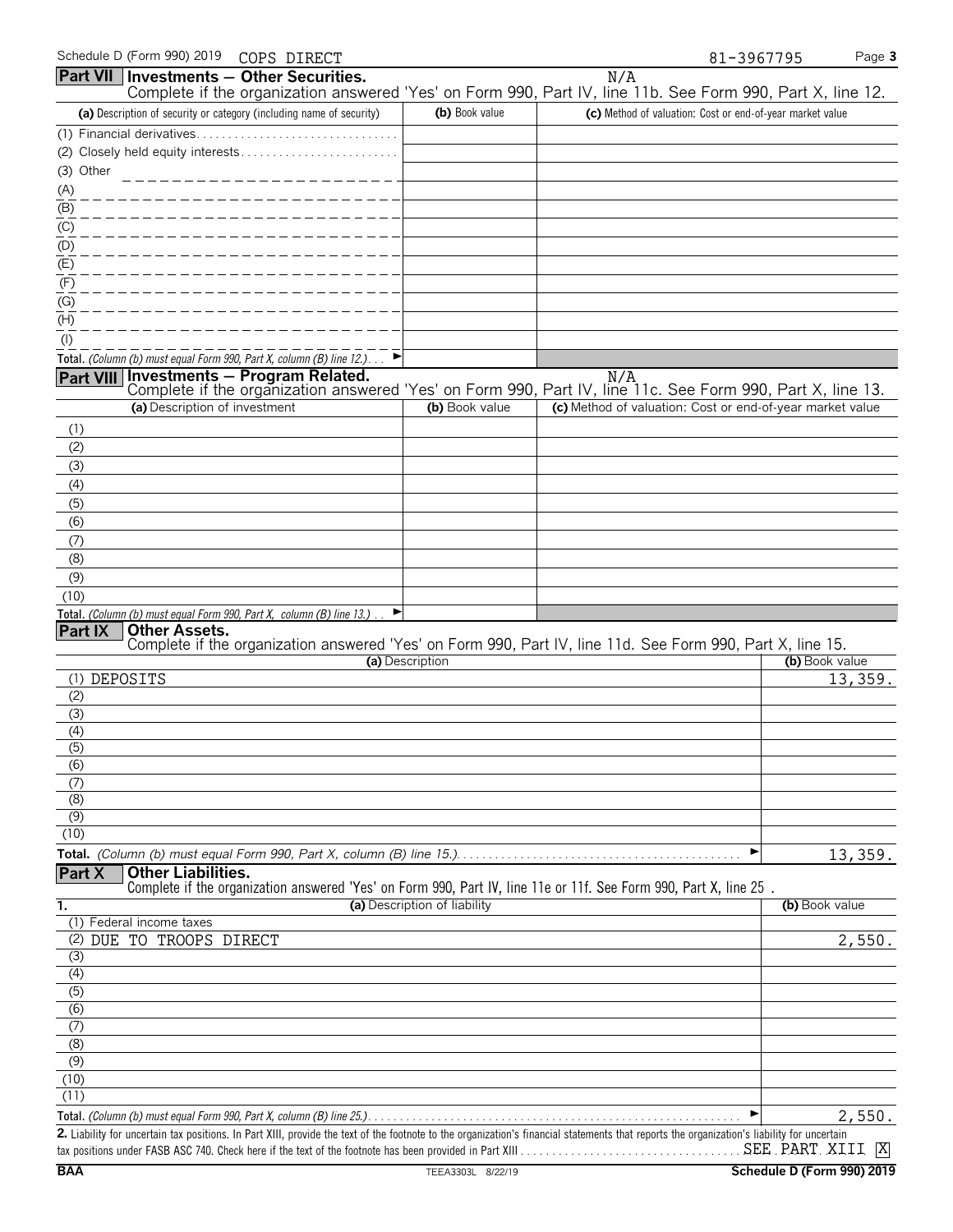| Schedule D (Form 990) 2019 COPS DIRECT                                                               | 81-3967795     | Page 4     |
|------------------------------------------------------------------------------------------------------|----------------|------------|
| <b>Part XI   Reconciliation of Revenue per Audited Financial Statements With Revenue per Return.</b> |                |            |
| Complete if the organization answered 'Yes' on Form 990, Part IV, line 12a.                          |                |            |
|                                                                                                      | $\mathbf{1}$   | 1,456,553. |
| Amounts included on line 1 but not on Form 990, Part VIII, line 12:<br>2                             |                |            |
| 2al                                                                                                  |                |            |
| 2 <sub>b</sub>                                                                                       |                |            |
|                                                                                                      |                |            |
|                                                                                                      |                |            |
|                                                                                                      | 2e             |            |
| 3                                                                                                    | $\overline{3}$ | 1,456,553. |
| Amounts included on Form 990, Part VIII, line 12, but not on line 1:<br>4                            |                |            |
| <b>a</b> Investment expenses not included on Form 990, Part VIII, line 7b. 4a                        |                |            |
|                                                                                                      |                |            |
|                                                                                                      | 4 с            |            |
|                                                                                                      | 5              | 1,456,553. |
| Part XII   Reconciliation of Expenses per Audited Financial Statements With Expenses per Return.     |                |            |
| Complete if the organization answered 'Yes' on Form 990, Part IV, line 12a.                          |                |            |
|                                                                                                      | $\mathbf{1}$   | 1,278,636. |
| Amounts included on line 1 but not on Form 990, Part IX, line 25:<br>2                               |                |            |
| 2a                                                                                                   |                |            |
| 2 <sub>b</sub>                                                                                       |                |            |
|                                                                                                      |                |            |
|                                                                                                      |                |            |
|                                                                                                      | 2e             |            |
| 3                                                                                                    | 3              | 1,278,636. |
| Amounts included on Form 990, Part IX, line 25, but not on line 1:<br>4                              |                |            |
| <b>a</b> Investment expenses not included on Form 990, Part VIII, line 7b. 4a                        |                |            |
|                                                                                                      |                |            |
|                                                                                                      | 4 c            |            |
| 5 Total expenses. Add lines 3 and 4c. (This must equal Form 990, Part I, line 18.)                   | 5              | 1,278,636. |
| Part XIII Supplemental Information.                                                                  |                |            |

Provide the descriptions required for Part II, lines 3, 5, and 9; Part III, lines 1a and 4; Part IV, lines 1b and 2b; Part V,

line 4; Part X, line 2; Part XI, lines 2d and 4b; and Part XII, lines 2d and 4b. Also complete this part to provide any additional information.

### **PART X - FASB ASC 740 FOOTNOTE**

FINANCIAL STATEMENT PRESENTATION FOLLOWS THE RECOMMENDATIONS OF ASC 740, INCOME TAXES. UNDER ASC 740, COPS DIRECT IS REQUIRED TO REPORT INFORMATION REGARDING ITS EXPOSURE TO VARIOUS TAX POSITIONS TAKEN BY COPS DIRECT AND REQUIRES A TWO-STEP PROCESS THAT SEPARATES RECOGNITION FROM MEASUREMENT. THE FIRST STEP IS DETERMINING WHETHER A TAX POSITION HAS MET THE RECOGNITION THRESHOLD; THE SECOND STEP IS MEASURING A TAX POSITION THAT MEETS THE RECOGNITION THRESHOLD. MANAGEMENT BELIEVES

**BAA Schedule D (Form 990) 2019** THAT IT HAS ADEQUATELY EVALUATED ITS CURRENT TAX POSITIONS AND HAS CONCLUDED THAT AS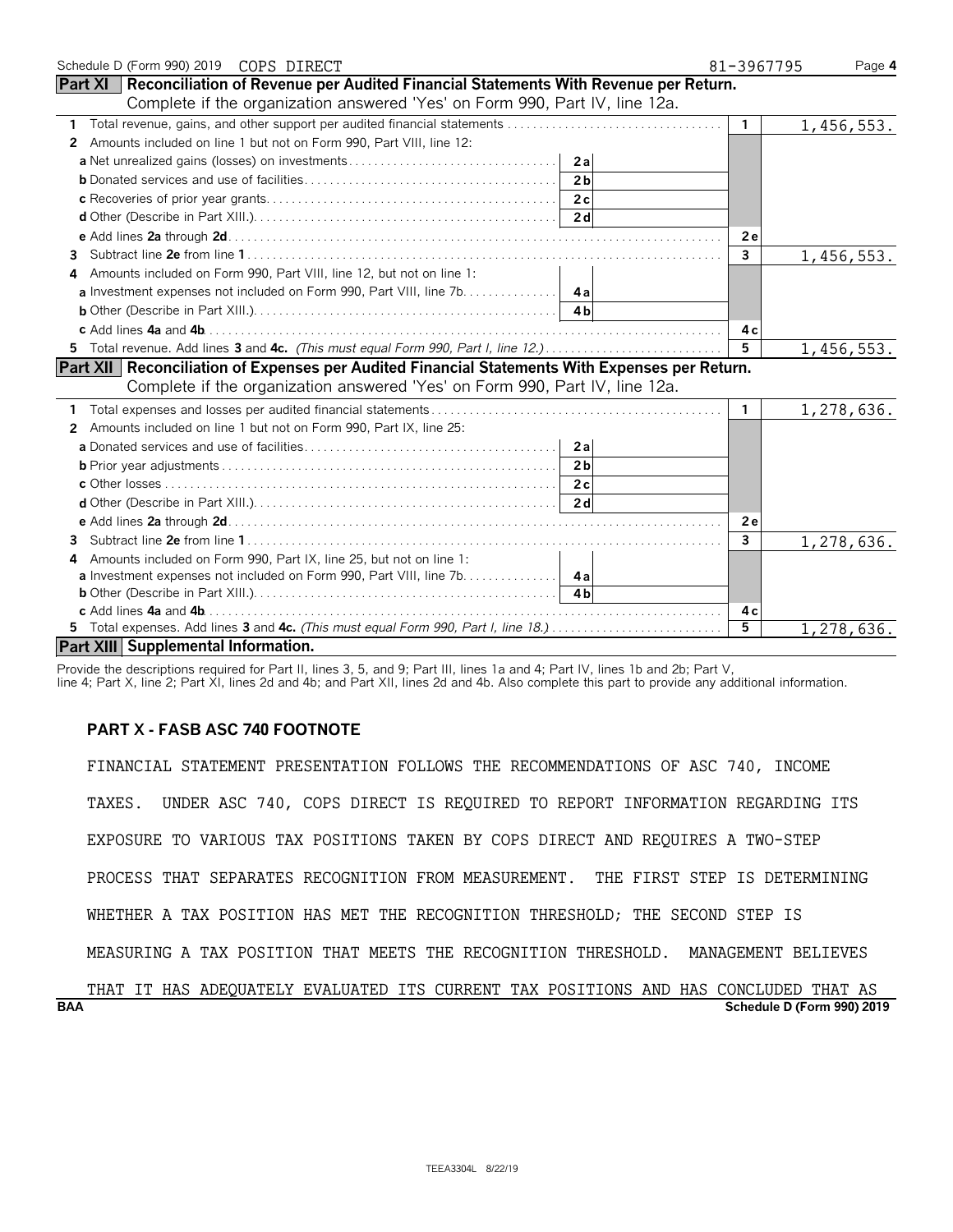### **PART X - FASB ASC 740 FOOTNOTE (CONTINUED)**

OF JUNE 30, 2020 AND 2019, COPS DIRECT DOES NOT HAVE ANY UNCERTAIN TAX POSITIONS FOR WHICH A RESERVE OR AN ACCRUAL FOR A TAX LIABILITY WOULD BE NECESSARY. COPS DIRECT HAS RECEIVED NOTIFICATION FROM THE INTERNAL REVENUE SERVICE AND THE STATE OF CALIFORNIA THAT IT QUALIFIES FOR TAX-EXEMPT STATUS UNDER SECTION 501(C)(3) OF THE INTERNAL REVENUE CODE AND SECTION 23701D OF THE CALIFORNIA REVENUE AND TAXATION CODE. THE EXEMPTIONS ARE SUBJECT TO PERIODIC REVIEW BY THE FEDERAL AND STATE TAXING AUTHORITIES AND MANAGEMENT IS CONFIDENT THAT COPS DIRECT CONTINUES TO SATISFY ALL FEDERAL AND STATE STATUTES IN ORDER TO QUALIFY FOR CONTINUED TAX EXEMPTION STATUS. COPS DIRECT MAY PERIODICALLY RECEIVE UNRELATED BUSINESS INCOME (SUCH AS SUBLEASE RENTAL INCOME) REQUIRING COPS DIRECT TO FILE SEPARATE TAX RETURNS UNDER FEDERAL AND STATE STATUTES. UNDER SUCH CONDITIONS, COPS DIRECT CALCULATES AND ACCRUES THE APPLICABLE TAXES.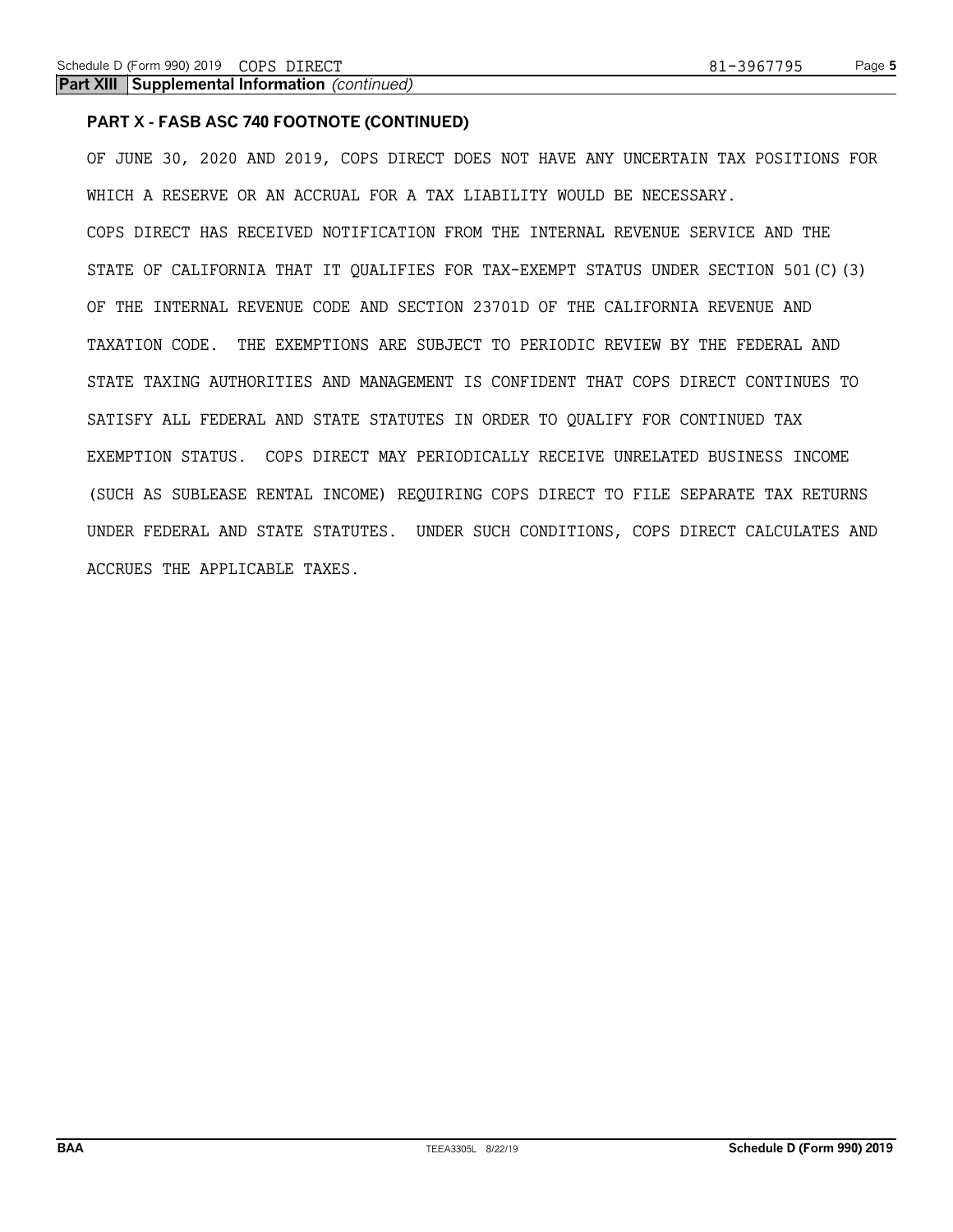| Supplemental Information Regarding Fundraising or Gaming Activities<br><b>SCHEDULE G</b><br>Complete if the organization answered 'Yes' on Form 990, Part IV, line 17, 18, or 19, or if the |                                                            |               |                                              |                                                                      |                                                                                                                                                                  |                                                                              | OMB No. 1545-0047                                       |  |  |  |
|---------------------------------------------------------------------------------------------------------------------------------------------------------------------------------------------|------------------------------------------------------------|---------------|----------------------------------------------|----------------------------------------------------------------------|------------------------------------------------------------------------------------------------------------------------------------------------------------------|------------------------------------------------------------------------------|---------------------------------------------------------|--|--|--|
| (Form 990 or 990-EZ)                                                                                                                                                                        |                                                            |               |                                              |                                                                      | organization entered more than \$15,000 on Form 990-EZ, line 6a.                                                                                                 |                                                                              | 2019                                                    |  |  |  |
| Department of the Treasury<br>Internal Revenue Service                                                                                                                                      |                                                            |               |                                              |                                                                      | Attach to Form 990 or Form 990-EZ.<br>► Go to www.irs.gov/Form990 for instructions and the latest information.                                                   |                                                                              | <b>Open to Public</b><br>Inspection                     |  |  |  |
| Name of the organization<br>COPS DIRECT                                                                                                                                                     |                                                            |               | Employer identification number<br>81-3967795 |                                                                      |                                                                                                                                                                  |                                                                              |                                                         |  |  |  |
|                                                                                                                                                                                             |                                                            |               |                                              |                                                                      | Fundraising Activities. Complete if the organization answered 'Yes' on Form 990, Part IV, line 17.                                                               |                                                                              |                                                         |  |  |  |
| Part I                                                                                                                                                                                      | Form 990-EZ filers are not required to complete this part. |               |                                              |                                                                      |                                                                                                                                                                  |                                                                              |                                                         |  |  |  |
| 1.<br><b>a</b>   <b>X</b>   Mail solicitations                                                                                                                                              |                                                            |               |                                              | e                                                                    | Indicate whether the organization raised funds through any of the following activities. Check all that apply.<br>Solicitation of non-government grants           |                                                                              |                                                         |  |  |  |
| Internet and email solicitations<br>IX<br>b                                                                                                                                                 |                                                            |               |                                              |                                                                      |                                                                                                                                                                  |                                                                              |                                                         |  |  |  |
| C                                                                                                                                                                                           | Phone solicitations<br>Special fundraising events<br>g     |               |                                              |                                                                      |                                                                                                                                                                  |                                                                              |                                                         |  |  |  |
| In-person solicitations<br>d                                                                                                                                                                |                                                            |               |                                              |                                                                      |                                                                                                                                                                  |                                                                              |                                                         |  |  |  |
|                                                                                                                                                                                             |                                                            |               |                                              |                                                                      | 2a Did the organization have a written or oral agreement with any individual (including officers, directors, trustees, or key                                    |                                                                              | X Yes<br> No                                            |  |  |  |
| compensated at least \$5,000 by the organization.                                                                                                                                           |                                                            |               |                                              |                                                                      | b If 'Yes,' list the 10 highest paid individuals or entities (fundraisers) pursuant to agreements under which the fundraiser is to be                            |                                                                              |                                                         |  |  |  |
| (i) Name and address of individual<br>or entity (fundraiser)                                                                                                                                |                                                            | (ii) Activity |                                              | (iii) Did fundraiser<br>have custody or control<br>of contributions? | (iv) Gross receipts<br>from activity                                                                                                                             | (v) Amount paid to<br>(or retained by)<br>fundraiser listed in<br>column (i) | (vi) Amount paid to<br>(or retained by)<br>organization |  |  |  |
| FUNDRAISING STRATEGIES                                                                                                                                                                      |                                                            |               | Yes                                          | No                                                                   |                                                                                                                                                                  |                                                                              |                                                         |  |  |  |
| 1.<br>1420 SPRING HILL RD #490                                                                                                                                                              |                                                            | FUND-         |                                              | Χ                                                                    |                                                                                                                                                                  |                                                                              |                                                         |  |  |  |
| MCLEAN VA 22102                                                                                                                                                                             |                                                            | RAISING       |                                              |                                                                      | 1,447,794.                                                                                                                                                       | 95,838.                                                                      | 1,351,956.                                              |  |  |  |
| 2                                                                                                                                                                                           |                                                            |               |                                              |                                                                      |                                                                                                                                                                  |                                                                              |                                                         |  |  |  |
| 3                                                                                                                                                                                           |                                                            |               |                                              |                                                                      |                                                                                                                                                                  |                                                                              |                                                         |  |  |  |
|                                                                                                                                                                                             |                                                            |               |                                              |                                                                      |                                                                                                                                                                  |                                                                              |                                                         |  |  |  |
| 4                                                                                                                                                                                           |                                                            |               |                                              |                                                                      |                                                                                                                                                                  |                                                                              |                                                         |  |  |  |
| 5                                                                                                                                                                                           |                                                            |               |                                              |                                                                      |                                                                                                                                                                  |                                                                              |                                                         |  |  |  |
| 6                                                                                                                                                                                           |                                                            |               |                                              |                                                                      |                                                                                                                                                                  |                                                                              |                                                         |  |  |  |
| 7                                                                                                                                                                                           |                                                            |               |                                              |                                                                      |                                                                                                                                                                  |                                                                              |                                                         |  |  |  |
| 8                                                                                                                                                                                           |                                                            |               |                                              |                                                                      |                                                                                                                                                                  |                                                                              |                                                         |  |  |  |
| 9                                                                                                                                                                                           |                                                            |               |                                              |                                                                      |                                                                                                                                                                  |                                                                              |                                                         |  |  |  |
| 10                                                                                                                                                                                          |                                                            |               |                                              |                                                                      |                                                                                                                                                                  |                                                                              |                                                         |  |  |  |
| Total                                                                                                                                                                                       |                                                            |               |                                              |                                                                      | 1,447,794.<br>3 List all states in which the organization is registered or licensed to solicit contributions or has been notified it is exempt from registration | 95,838.                                                                      | 1,351,956.                                              |  |  |  |
| or licensing.<br>OR PA RI SC TN UT VA WA WV WI                                                                                                                                              |                                                            |               |                                              |                                                                      | CA AL AK AR CO CT DC FL GA HI IL KS KY ME MD MA MN MS MO NV NH NJ NM NY NC ND OH OK                                                                              |                                                                              |                                                         |  |  |  |

**BAA For Paperwork Reduction Act Notice, see the Instructions for Form 990 or 990-EZ. Schedule G (Form 990 or 990-EZ) 2019** TEEA3701L 08/19/19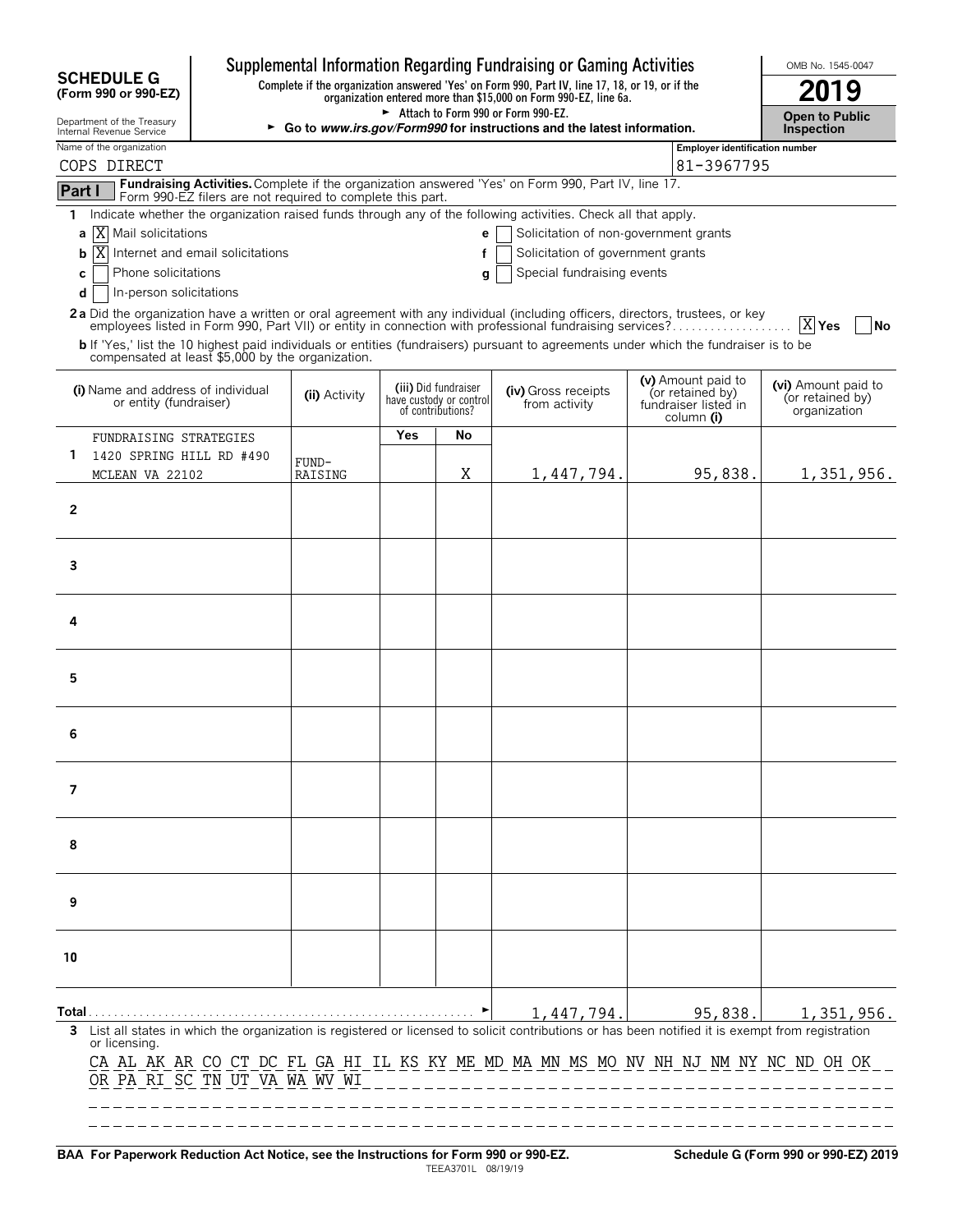|               | Schedule G (Form 990 or 990-EZ) 2019 COPS DIRECT<br>81-3967795 |                                                                                                                                                                                                                                                                                              |                 |                                                     |                                 |                                                             |  |  |  |
|---------------|----------------------------------------------------------------|----------------------------------------------------------------------------------------------------------------------------------------------------------------------------------------------------------------------------------------------------------------------------------------------|-----------------|-----------------------------------------------------|---------------------------------|-------------------------------------------------------------|--|--|--|
|               |                                                                | <b>Part II</b> Fundraising Events. Complete if the organization answered 'Yes' on Form 990, Part IV, line 18, or reported<br>more than \$15,000 of fundraising event contributions and gross income on Form 990-EZ, lines 1 and 6b.<br>List events with gross receipts greater than \$5,000. |                 |                                                     |                                 |                                                             |  |  |  |
|               |                                                                |                                                                                                                                                                                                                                                                                              | (a) Event $#1$  | (b) Event $#2$                                      | (c) Other events<br><b>NONE</b> | (d) Total events<br>(add column (a)<br>through column $(c)$ |  |  |  |
|               |                                                                |                                                                                                                                                                                                                                                                                              | (event type)    | (event type)                                        | (total number)                  |                                                             |  |  |  |
| トロンドイド        | 1                                                              |                                                                                                                                                                                                                                                                                              |                 |                                                     |                                 |                                                             |  |  |  |
|               | 2                                                              |                                                                                                                                                                                                                                                                                              |                 |                                                     |                                 |                                                             |  |  |  |
|               | 3                                                              | Gross income (line 1 minus line 2)                                                                                                                                                                                                                                                           |                 |                                                     |                                 |                                                             |  |  |  |
|               | 4                                                              |                                                                                                                                                                                                                                                                                              |                 |                                                     |                                 |                                                             |  |  |  |
| D<br>IRECT    | 5                                                              |                                                                                                                                                                                                                                                                                              |                 |                                                     |                                 |                                                             |  |  |  |
|               | 6                                                              | Rent/facility costs                                                                                                                                                                                                                                                                          |                 |                                                     |                                 |                                                             |  |  |  |
|               | 7                                                              | Food and beverages                                                                                                                                                                                                                                                                           |                 |                                                     |                                 |                                                             |  |  |  |
|               | 8                                                              |                                                                                                                                                                                                                                                                                              |                 |                                                     |                                 |                                                             |  |  |  |
| <b>SENSES</b> | 9                                                              |                                                                                                                                                                                                                                                                                              |                 |                                                     |                                 |                                                             |  |  |  |
|               | 10                                                             |                                                                                                                                                                                                                                                                                              |                 |                                                     |                                 |                                                             |  |  |  |
|               | 11                                                             |                                                                                                                                                                                                                                                                                              |                 |                                                     |                                 |                                                             |  |  |  |
|               |                                                                | <b>Part III</b> Gaming. Complete if the organization answered 'Yes' on Form 990, Part IV, line 19, or reported more than<br>\$15,000 on Form 990-EZ, line 6a.                                                                                                                                |                 |                                                     |                                 |                                                             |  |  |  |
| アロンドラス        |                                                                |                                                                                                                                                                                                                                                                                              | (a) Bingo       | (b) Pull tabs/instant<br>bingo/progressive<br>bingo | (c) Other gaming                | (d) Total gaming<br>(add column (a)<br>through column $(c)$ |  |  |  |
|               | 1                                                              |                                                                                                                                                                                                                                                                                              |                 |                                                     |                                 |                                                             |  |  |  |
|               |                                                                |                                                                                                                                                                                                                                                                                              |                 |                                                     |                                 |                                                             |  |  |  |
|               | 2                                                              |                                                                                                                                                                                                                                                                                              |                 |                                                     |                                 |                                                             |  |  |  |
|               | 3                                                              |                                                                                                                                                                                                                                                                                              |                 |                                                     |                                 |                                                             |  |  |  |
| s             | 4                                                              | Rent/facility costs                                                                                                                                                                                                                                                                          |                 |                                                     |                                 |                                                             |  |  |  |
|               | 5.                                                             | Other direct expenses                                                                                                                                                                                                                                                                        |                 |                                                     |                                 |                                                             |  |  |  |
|               | 6                                                              |                                                                                                                                                                                                                                                                                              | န္<br>Yes<br>No | ႜ<br><b>Yes</b><br>No                               | °<br>Yes<br>No                  |                                                             |  |  |  |
|               | 7                                                              |                                                                                                                                                                                                                                                                                              |                 |                                                     |                                 |                                                             |  |  |  |
|               | 8                                                              |                                                                                                                                                                                                                                                                                              |                 |                                                     |                                 |                                                             |  |  |  |
|               |                                                                |                                                                                                                                                                                                                                                                                              |                 |                                                     |                                 |                                                             |  |  |  |
| 9             |                                                                | Enter the state(s) in which the organization conducts gaming activities:<br>a Is the organization licensed to conduct gaming activities in each of these states?<br><b>b</b> If 'No,' explain:                                                                                               |                 |                                                     |                                 | Yes<br><b>No</b>                                            |  |  |  |
|               |                                                                | <b>b</b> If 'Yes,' explain:                                                                                                                                                                                                                                                                  |                 |                                                     |                                 | Yes<br>No.                                                  |  |  |  |

**BAA** TEEA3702L 08/19/19 **Schedule G (Form 990 or 990-EZ) 2019**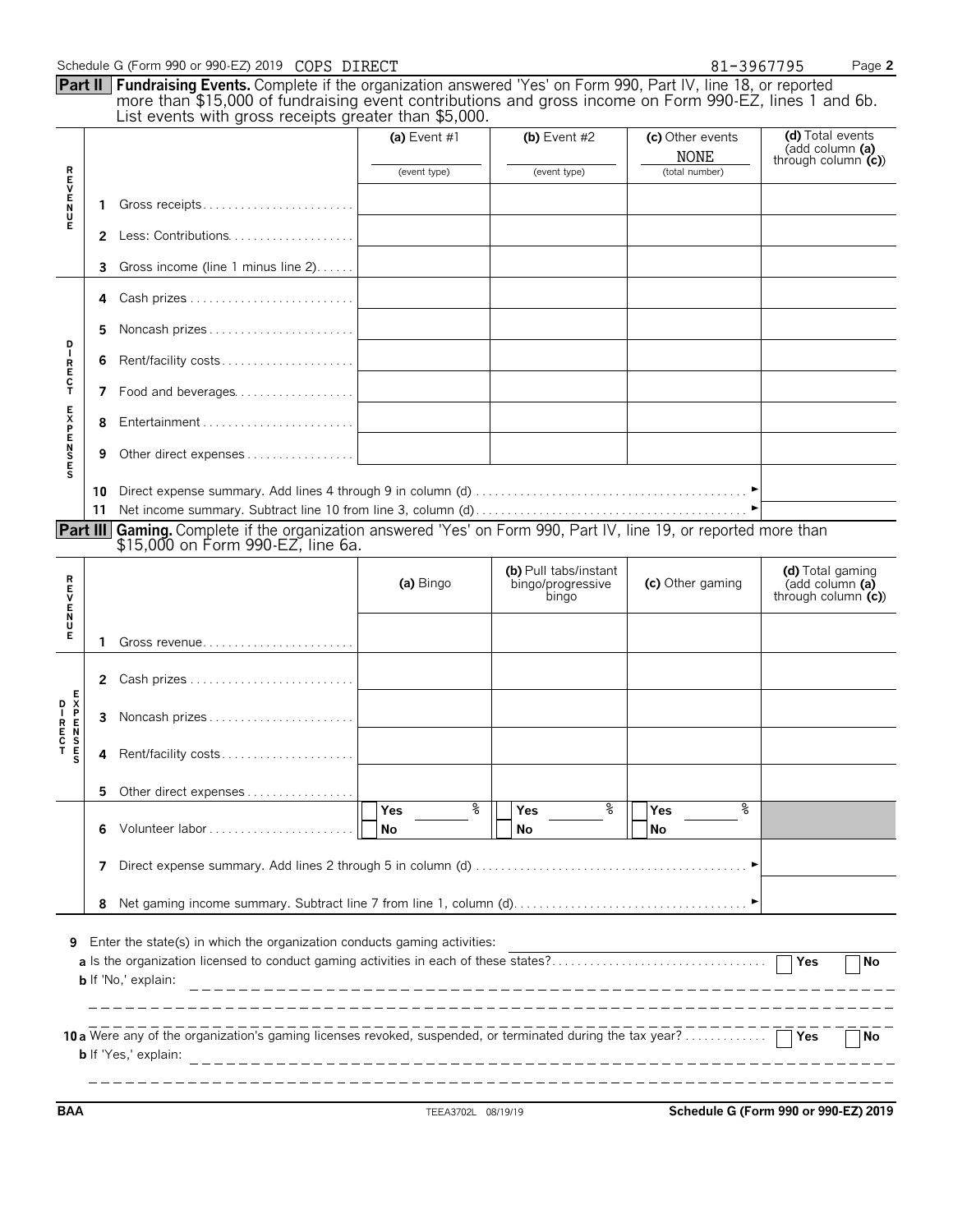|    | Schedule G (Form 990 or 990-EZ) 2019 COPS DIRECT                                                                                                                                                                                                                                                                                                                                                           | 81-3967795 | Page 3    |
|----|------------------------------------------------------------------------------------------------------------------------------------------------------------------------------------------------------------------------------------------------------------------------------------------------------------------------------------------------------------------------------------------------------------|------------|-----------|
|    |                                                                                                                                                                                                                                                                                                                                                                                                            | Yes        | No        |
|    | 12 Is the organization a grantor, beneficiary or trustee of a trust, or a member of a partnership or other entity formed to                                                                                                                                                                                                                                                                                | Yes        | <b>No</b> |
|    | <b>13</b> Indicate the percentage of gaming activity conducted in:                                                                                                                                                                                                                                                                                                                                         |            |           |
|    |                                                                                                                                                                                                                                                                                                                                                                                                            |            | န္        |
|    | 14 Enter the name and address of the person who prepares the organization's gaming/special events books and records:                                                                                                                                                                                                                                                                                       |            |           |
|    | Name $\blacktriangleright$                                                                                                                                                                                                                                                                                                                                                                                 |            |           |
|    | Address ►                                                                                                                                                                                                                                                                                                                                                                                                  |            |           |
|    | 15a Does the organization have a contract with a third party from whom the organization receives gaming revenue?      Yes<br><b>b</b> If 'Yes,' enter the amount of gaming revenue received by the organization $\rightarrow$ \$__________ and the amount<br>of gaming revenue retained by the third party $\begin{bmatrix} 6 & 1 \end{bmatrix}$<br>c If 'Yes,' enter name and address of the third party: |            | <b>No</b> |
|    | Name $\blacktriangleright$                                                                                                                                                                                                                                                                                                                                                                                 |            |           |
|    | Address ►                                                                                                                                                                                                                                                                                                                                                                                                  |            |           |
| 16 | Gaming manager information:                                                                                                                                                                                                                                                                                                                                                                                |            |           |
|    | Name $\blacktriangleright$                                                                                                                                                                                                                                                                                                                                                                                 |            |           |
|    | Gaming manager compensation $\rightarrow$ \$<br>------------                                                                                                                                                                                                                                                                                                                                               |            |           |
|    | Description of services provided ►                                                                                                                                                                                                                                                                                                                                                                         |            |           |
|    | Director/officer<br>Employee<br>Independent contractor                                                                                                                                                                                                                                                                                                                                                     |            |           |
| 17 | Mandatory distributions:                                                                                                                                                                                                                                                                                                                                                                                   |            |           |
|    | a Is the organization required under state law to make charitable distributions from the gaming proceeds to retain the                                                                                                                                                                                                                                                                                     | Yes        | No        |
|    | <b>b</b> Enter the amount of distributions required under state law to be distributed to other exempt organizations or spent in the                                                                                                                                                                                                                                                                        |            |           |
|    | organization's own exempt activities during the tax year $\triangleright$ $\sharp$                                                                                                                                                                                                                                                                                                                         |            |           |
|    | <b>Part IV</b> Supplemental Information. Provide the explanations required by Part I, line 2b, columns (iii) and (v);<br>and Part III, lines 9, 9b, 10b, 15b, 15c, 16, and 17b, as applicable. Also provide any additional<br>information. See instructions.                                                                                                                                               |            |           |
|    | <b>PART I, LINE 2B - FUNDRAISER ADDITIONAL INFORMATION</b><br>COPS DIRECT UTILIZES THE SERVICES OF A THIRD-PARTY FUNDRAISING COMPANY SPECIALIZING<br>IN HELPING NON-PROFIT ORGANIZATIONS:<br>FUND RAISING STRATEGIES, INC.<br>1420 SPRING HILL ROAD #490<br>MCLEAN, VA 22102<br>703-226-0212                                                                                                               |            |           |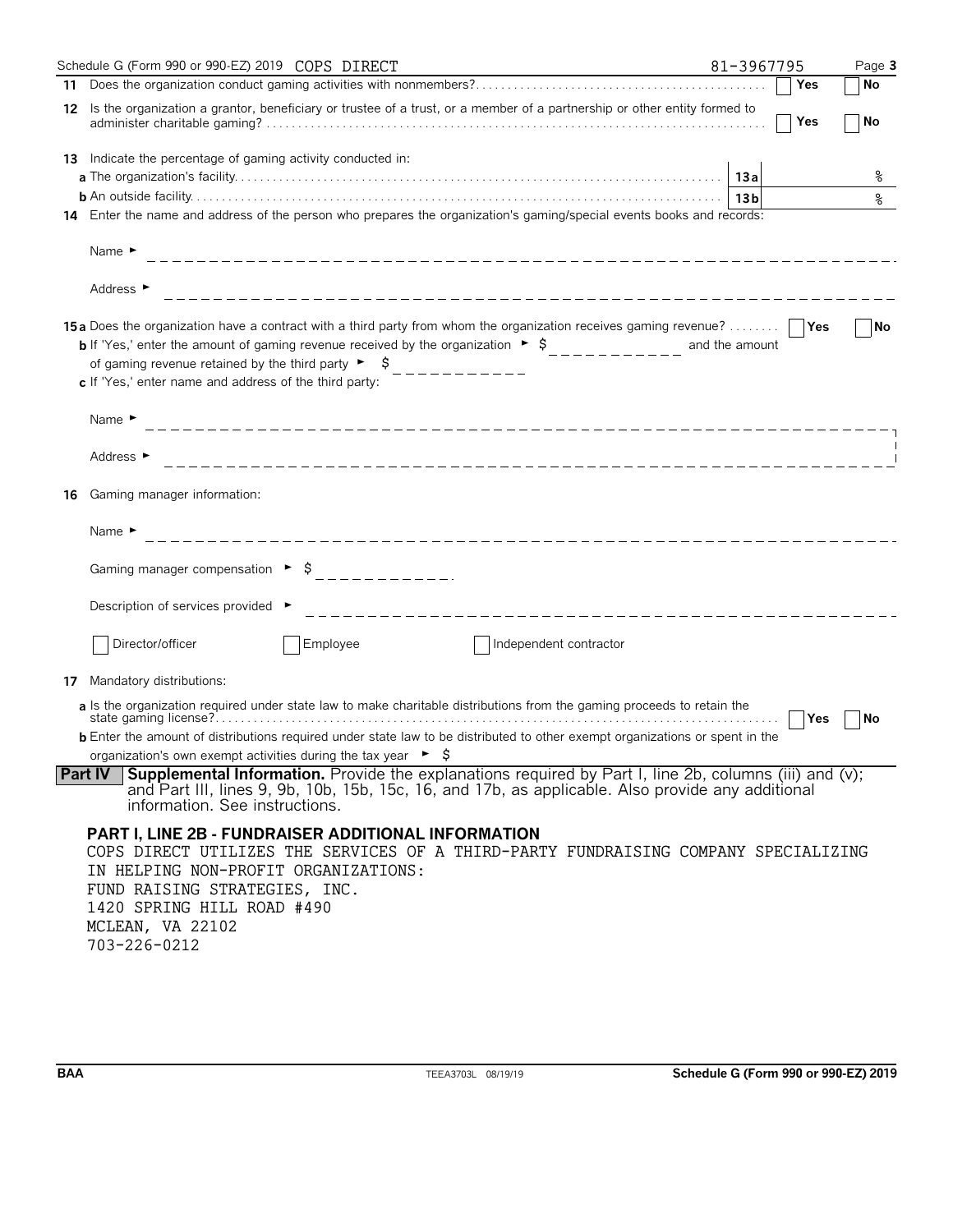| <b>Transactions With Interested Persons</b><br><b>SCHEDULE L</b> |                                                                                                                                       |                                                                                                                                                          |    |                                             |                                  |                                                                                                                                                                                                                                                                                                                                                                                                                                    |                             |                                | OMB No. 1545-0047                          |                                                                        |     |    |
|------------------------------------------------------------------|---------------------------------------------------------------------------------------------------------------------------------------|----------------------------------------------------------------------------------------------------------------------------------------------------------|----|---------------------------------------------|----------------------------------|------------------------------------------------------------------------------------------------------------------------------------------------------------------------------------------------------------------------------------------------------------------------------------------------------------------------------------------------------------------------------------------------------------------------------------|-----------------------------|--------------------------------|--------------------------------------------|------------------------------------------------------------------------|-----|----|
| (Form 990 or 990-EZ)                                             |                                                                                                                                       | ► Complete if the organization answered 'Yes' on Form 990, Part IV, line 25a, 25b, 26, 27, 28a,<br>28b, or 28c, or Form 990-EZ, Part V, line 38a or 40b. |    |                                             |                                  |                                                                                                                                                                                                                                                                                                                                                                                                                                    |                             |                                | 2019                                       |                                                                        |     |    |
| Department of the Treasury<br>Internal Revenue Service           | Attach to Form 990 or Form 990-EZ.<br>► Go to www.irs.gov/Form990 for instructions and the latest information.                        |                                                                                                                                                          |    |                                             |                                  |                                                                                                                                                                                                                                                                                                                                                                                                                                    |                             |                                | <b>Open To Public</b><br><b>Inspection</b> |                                                                        |     |    |
| Name of the organization<br>COPS DIRECT                          | <b>Employer identification number</b><br>81-3967795                                                                                   |                                                                                                                                                          |    |                                             |                                  |                                                                                                                                                                                                                                                                                                                                                                                                                                    |                             |                                |                                            |                                                                        |     |    |
| Part I                                                           |                                                                                                                                       |                                                                                                                                                          |    |                                             |                                  | <b>Excess Benefit Transactions</b> (section 501(c)(3), section 501(c)(4), and section 501(c)(29) organizations<br>only). Complete if the organization answered 'Yes' on Form 990, Part IV, line 25a or 25b, or Form 990-EZ, Part V, line 40b.                                                                                                                                                                                      |                             |                                |                                            |                                                                        |     |    |
| 1                                                                | (b) Relationship between disqualified person and<br>(c) Description of transaction<br>(a) Name of disqualified person<br>organization |                                                                                                                                                          |    |                                             |                                  |                                                                                                                                                                                                                                                                                                                                                                                                                                    | (d) Corrected?<br>Yes<br>No |                                |                                            |                                                                        |     |    |
| (1)                                                              |                                                                                                                                       |                                                                                                                                                          |    |                                             |                                  |                                                                                                                                                                                                                                                                                                                                                                                                                                    |                             |                                |                                            |                                                                        |     |    |
| (2)                                                              |                                                                                                                                       |                                                                                                                                                          |    |                                             |                                  |                                                                                                                                                                                                                                                                                                                                                                                                                                    |                             |                                |                                            |                                                                        |     |    |
| (3)                                                              |                                                                                                                                       |                                                                                                                                                          |    |                                             |                                  |                                                                                                                                                                                                                                                                                                                                                                                                                                    |                             |                                |                                            |                                                                        |     |    |
| (4)                                                              |                                                                                                                                       |                                                                                                                                                          |    |                                             |                                  |                                                                                                                                                                                                                                                                                                                                                                                                                                    |                             |                                |                                            |                                                                        |     |    |
| (5)<br>(6)                                                       |                                                                                                                                       |                                                                                                                                                          |    |                                             |                                  |                                                                                                                                                                                                                                                                                                                                                                                                                                    |                             |                                |                                            |                                                                        |     |    |
| 2                                                                |                                                                                                                                       |                                                                                                                                                          |    |                                             |                                  | Enter the amount of tax incurred by the organization managers or disqualified persons during the year under<br>section 4958 section of the section of the section of the section of the section of the section of the section of the section of the section of the section of the section of the section of the section of the section of the<br>Enter the amount of tax, if any, on line 2, above, reimbursed by the organization |                             | ►s<br>$\blacktriangleright$ \$ |                                            |                                                                        |     |    |
| Part II                                                          | Loans to and/or From Interested Persons.<br>organization reported an amount on Form 990, Part X, line 5, 6, or 22.                    |                                                                                                                                                          |    |                                             |                                  | Complete if the organization answered 'Yes' on Form 990-EZ, Part V, line 38a or Form 990, Part IV, line 26; or if the                                                                                                                                                                                                                                                                                                              |                             |                                |                                            |                                                                        |     |    |
| (a) Name of interested person                                    | (b) Relationship<br>with organization                                                                                                 | (c) Purpose of<br>loan                                                                                                                                   |    | (d) Loan to or<br>from the<br>organization? | (e) Original<br>principal amount | (f) Balance due                                                                                                                                                                                                                                                                                                                                                                                                                    |                             | (g) In default?                |                                            | (h) Approved<br>(i) Written<br>by board or<br>agreement?<br>committee? |     |    |
|                                                                  |                                                                                                                                       |                                                                                                                                                          | Tο | From                                        |                                  |                                                                                                                                                                                                                                                                                                                                                                                                                                    | Yes                         | Nο                             | Yes                                        | Nο                                                                     | Yes | No |
| (1)                                                              |                                                                                                                                       |                                                                                                                                                          |    |                                             |                                  |                                                                                                                                                                                                                                                                                                                                                                                                                                    |                             |                                |                                            |                                                                        |     |    |
| (2)                                                              |                                                                                                                                       |                                                                                                                                                          |    |                                             |                                  |                                                                                                                                                                                                                                                                                                                                                                                                                                    |                             |                                |                                            |                                                                        |     |    |
| (3)                                                              |                                                                                                                                       |                                                                                                                                                          |    |                                             |                                  |                                                                                                                                                                                                                                                                                                                                                                                                                                    |                             |                                |                                            |                                                                        |     |    |
| (4)<br>/ፍ\                                                       |                                                                                                                                       |                                                                                                                                                          |    |                                             |                                  |                                                                                                                                                                                                                                                                                                                                                                                                                                    |                             |                                |                                            |                                                                        |     |    |

| . .      |  |  |  |  |  |  |
|----------|--|--|--|--|--|--|
|          |  |  |  |  |  |  |
|          |  |  |  |  |  |  |
|          |  |  |  |  |  |  |
|          |  |  |  |  |  |  |
| $\alpha$ |  |  |  |  |  |  |
| (10)     |  |  |  |  |  |  |
|          |  |  |  |  |  |  |

## **Part III Grants or Assistance Benefiting Interested Persons.**

Complete if the organization answered 'Yes' on Form 990, Part IV, line 27.

|      | (a) Name of interested person | (b) Relationship between interested<br>person and the organization | (c) Amount of assistance | (d) Type of assistance | (e) Purpose of assistance |
|------|-------------------------------|--------------------------------------------------------------------|--------------------------|------------------------|---------------------------|
| (1)  |                               |                                                                    |                          |                        |                           |
| (2)  |                               |                                                                    |                          |                        |                           |
| (3)  |                               |                                                                    |                          |                        |                           |
| (4)  |                               |                                                                    |                          |                        |                           |
| (5)  |                               |                                                                    |                          |                        |                           |
| (6)  |                               |                                                                    |                          |                        |                           |
| (7)  |                               |                                                                    |                          |                        |                           |
| (8)  |                               |                                                                    |                          |                        |                           |
| (9)  |                               |                                                                    |                          |                        |                           |
| (10) |                               |                                                                    |                          |                        |                           |

**BAA For Paperwork Reduction Act Notice, see the Instructions for Form 990 or 990-EZ. Schedule L (Form 990 or 990-EZ) 2019**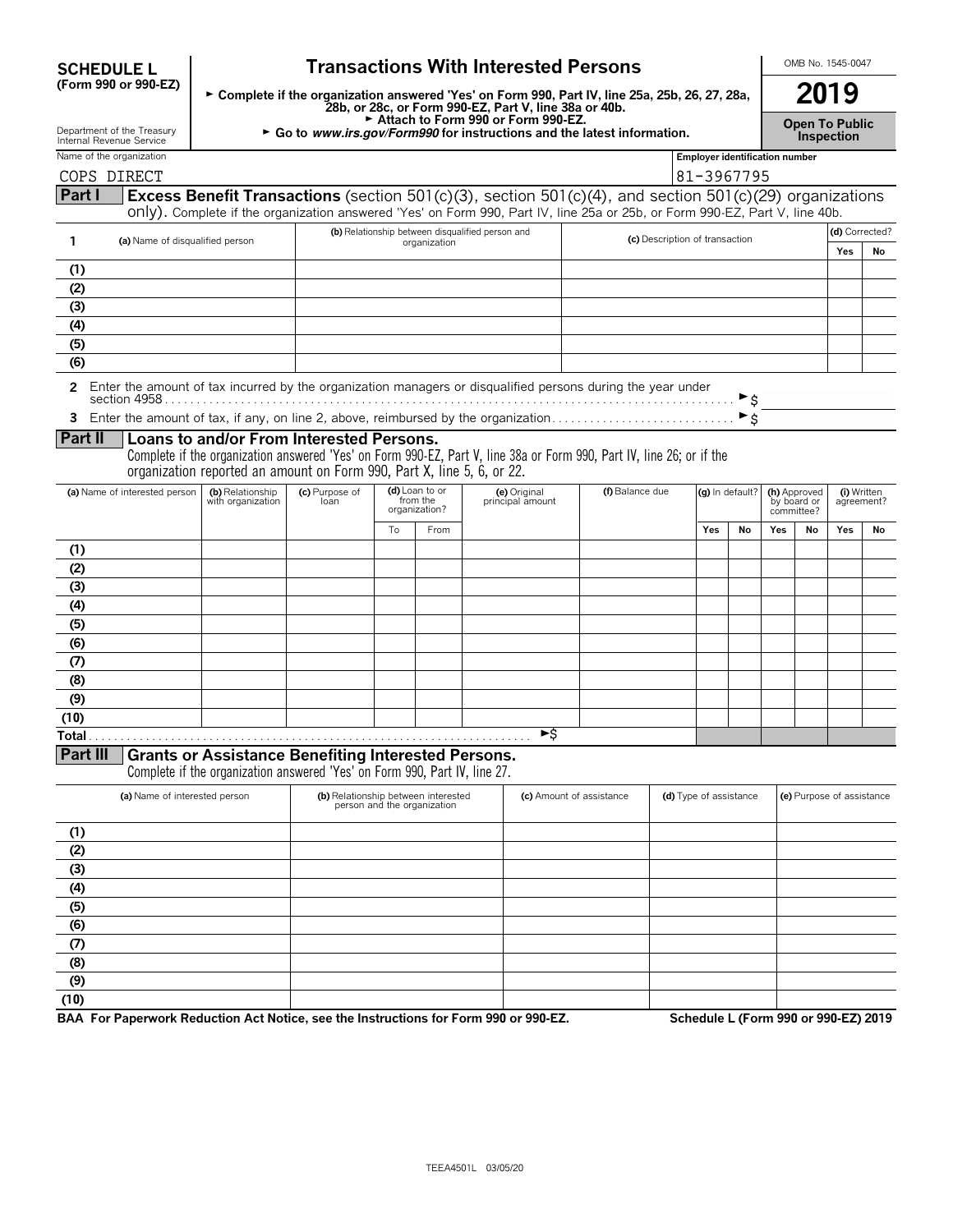### **Part IV Business Transactions Involving Interested Persons.** Complete if the organization answered 'Yes' on Form 990, Part IV, line 28a, 28b, or 28c. **(a)** Name of interested person **(b)** Relationship between **(c)** Amount of **(d)** Description of transaction **(e)** Sharing of interested person and the **(c)** Amount of **(d)** Description of transaction **(e)** Sharing of inter interested person and the transaction organization's<br>organization organization organization organization's **Yes No** (1) TACTICAL MEDICAL SOLUTION | BOARD MEMBER | 99,559. PRODUCT ACQUISITION | X **(2) (3) (4) (5) (6) (7) (8) (9) (10) Part V Supplemental Information.**

Provide additional information for responses to questions on Schedule L (see instructions).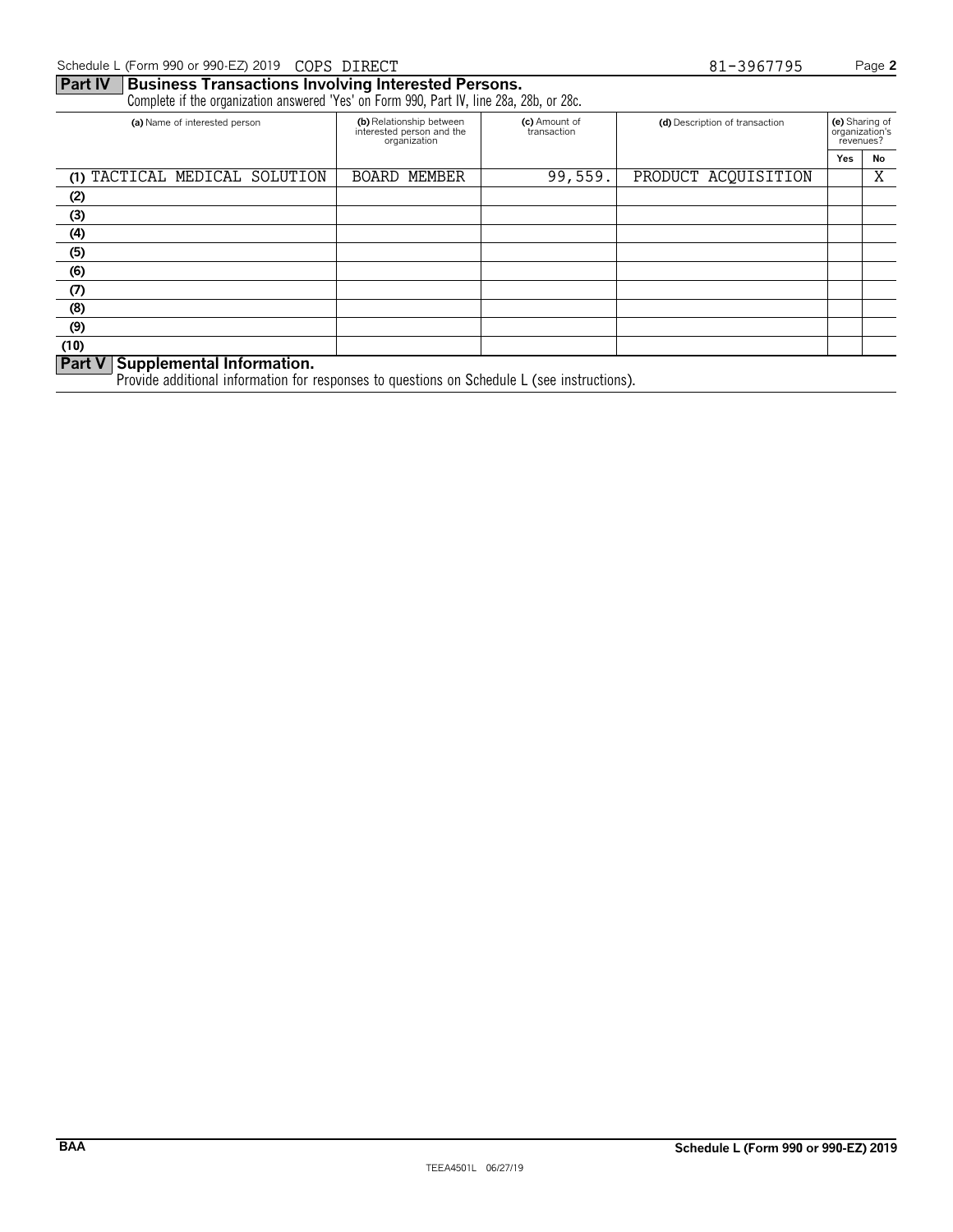| OMB No. 1545-0047                    |
|--------------------------------------|
| 2019                                 |
| <b>Open to Public<br/>Inspection</b> |

Name of the organization **Employer identification number** COPS DIRECT 81-3967795

### **FORM 990, PART VI, LINE 11B - FORM 990 REVIEW PROCESS**

FORM 990 IS PREPARED BY AN OUTSIDE TAX PROFESSIONAL. THE FORM IS THEN REVIEWED BY THE ORGANIZATION'S MANAGEMENT (A MEMBER OF THE BOARD OF DIRECTORS). THE CONTENTS OF THE TAX RETURN ARE DISCUSSED/REVIEWED WITH THE OUTSIDE TAX PROFESSIONAL. AFTER A FULL REVIEW, THE FINAL VERSION OF THE TAX RETURN IS PROVIDED TO ALL MEMBERS OF THE ORGANIZATION'S VOTING BODY. A REPRESENTATIVE OF MANAGEMENT AUTHORIZES THE FINAL FORM 990 WHICH IS THEN E-FILED WITH THE INTERNAL REVENUE SERVICE.

**FORM 990, PART VI, LINE 12C - EXPLANATION OF MONITORING AND ENFORCEMENT OF CONFLICTS** MEMBERS OF THE BOARD OF DIRECTORS REVIEW ALL POTENTIAL CONFLICTS OF INTEREST AT LEAST ANNUALLY. ALL PERSONNEL AND BOARD MEMBERS ARE REQUIRED TO DISCLOSE (IN WRITING) POTENTIAL CONFLICTS AND ANY RELATED PARTY AFFILIATIONS. LOANS BETWEEN THE ORGANIZATION AND MEMBERS OF MANAGEMENT AND THE BOARD ARE STRICTLY PROHIBITED. THE ORGANIZATION SEEKS FULL TRANSPARENCY ON ALL RELATIONSHIPS. ANY POTENTIAL CONFLICTS (IN FACT OR APPEARANCE) ARE DISCUSSED OPENLY AND RESOLVED IN ACCORDANCE WITH THE ORGANIZATION'S POLICIES AND PROCEDURES.

**FORM 990, PART VI, LINE 15A - COMPENSATION REVIEW & APPROVAL PROCESS - CEO & TOP MANAGEMENT** MEMBERS OF THE BOARD OF DIRECTORS REVIEW THE COMPENSATION OF ALL HIGH-LEVEL PERSONNEL PERIODICALLY IN ACCORDANCE WITH IRS RULES AND REGULATIONS. EFFORTS ARE MADE TO SECURE COMPENSATION DATA FROM INDUSTRY SOURCES IN ORDER TO DETERMINE COMPETITIVENESS AND APPROPRIATENESS OF SALARIES. EVERY EFFORT IS MADE TO ENSURE THAT THE PROCESS IS THOROUGH AND TRANSPARENT IN ACCORDANCE WITH IRS GUIDELINES AND THE ORGANIZATION'S POLICIES AND PROCEDURES.

**FORM 990, PART VI, LINE 15B - COMPENSATION REVIEW & APPROVAL PROCESS - OFFICERS & KEY EMPLOYEES** THERE WERE NO OTHER EMPLOYEES DURING THE FISCAL YEAR.